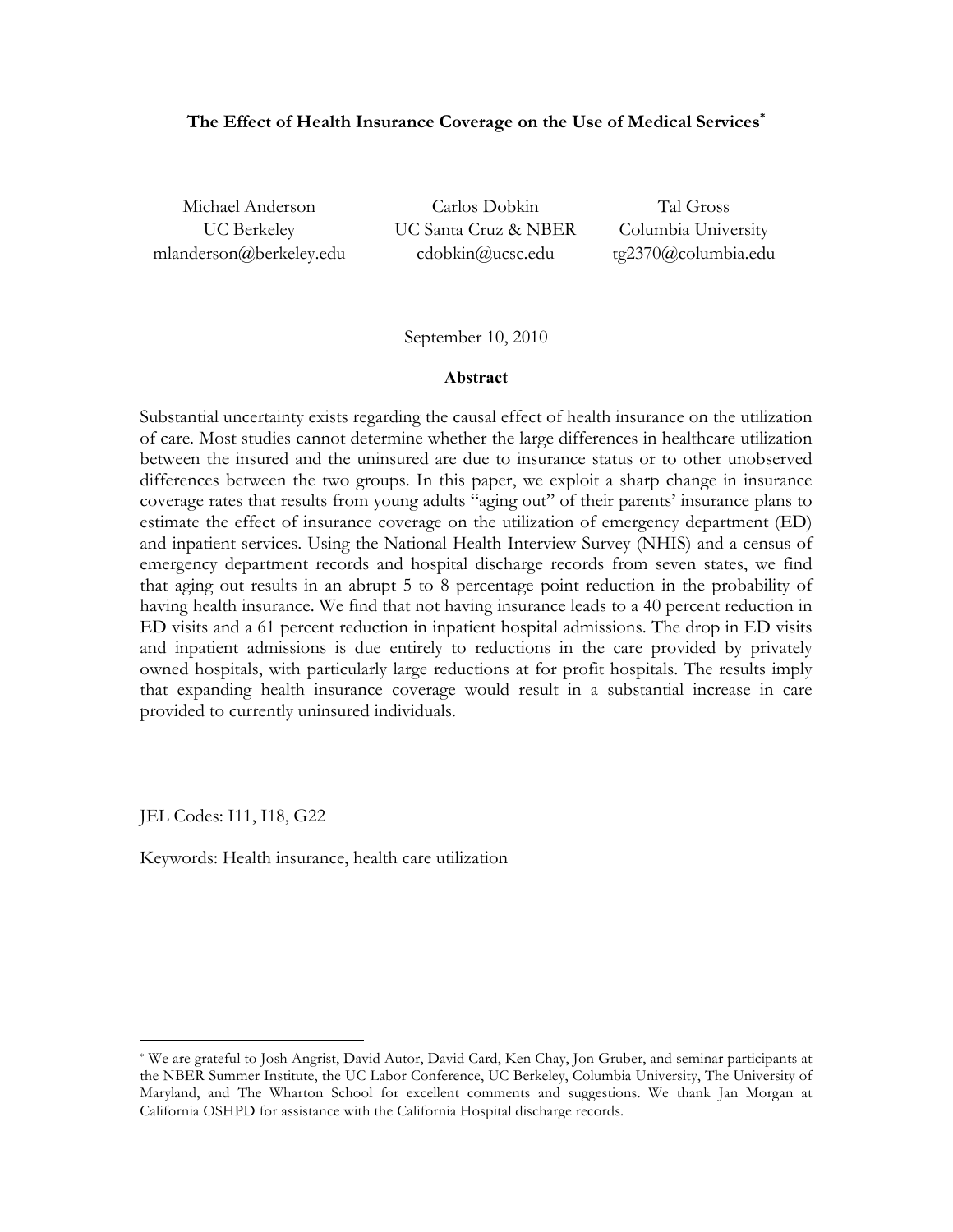#### **1. INTRODUCTION**

Over one-quarter of nonelderly adults in the United States lacked health insurance during at some point in 2007 (Schoen et al. 2008). A large body of research documents a strong association between insurance status and particular patterns of health care utilization. The uninsured are less likely to consume preventative care such as diagnostic exams and routine checkups (Ayanian et al. 2000). They are more likely to be hospitalized for conditions that – if treated promptly – do not require hospitalization (Weissman et al. 1992). Such correlations suggest that when individuals lose health insurance, they alter their consumption of health care and their health suffers as a result.

But would the uninsured behave differently if they had health insurance? Individuals without health insurance have different discount rates, risk tolerances, and medical risks than those with health insurance, making causal inference difficult. Little evidence exists that overcomes this empirical challenge. Several studies leverage quasi-experimental variation to measure the impacts of Medicare and Medicaid, the two largest public insurance programs in the United States.<sup>1</sup> Such studies, however, provide little insight about the likely effects of coverage expansions on the current population of uninsured individuals for two reasons. First, they focus only on the near-elderly or the very young, both of whom are at low risk of being uninsured. Most of the uninsured are non-elderly adults, particularly young adults. Estimates of this population's reaction to changes in health insurance status are essential to evaluate public policies that would expand access to health insurance. Second, studies that focus on Medicare or Medicaid cannot separate the effects of gaining health insurance from the effects of a transition from private to public insurance.

In this paper, we overcome these challenges by exploiting quasi-experimental variation in insurance status that results from the rules insurers use to establish the eligibility of dependents. Many private health insurance contracts cover dependents "eighteen and under" and only cover older dependents who are full-time students. As a result, five to eight percent of teenagers become uninsured shortly after their nineteenth birthdays. We exploit this variation through a regression discontinuity (RD) design and compare the health care

 <sup>1</sup> See, for instance, papers by Dafny and Gruber (2005), Card et al. (2008, 2009), and Currie et al. (2008).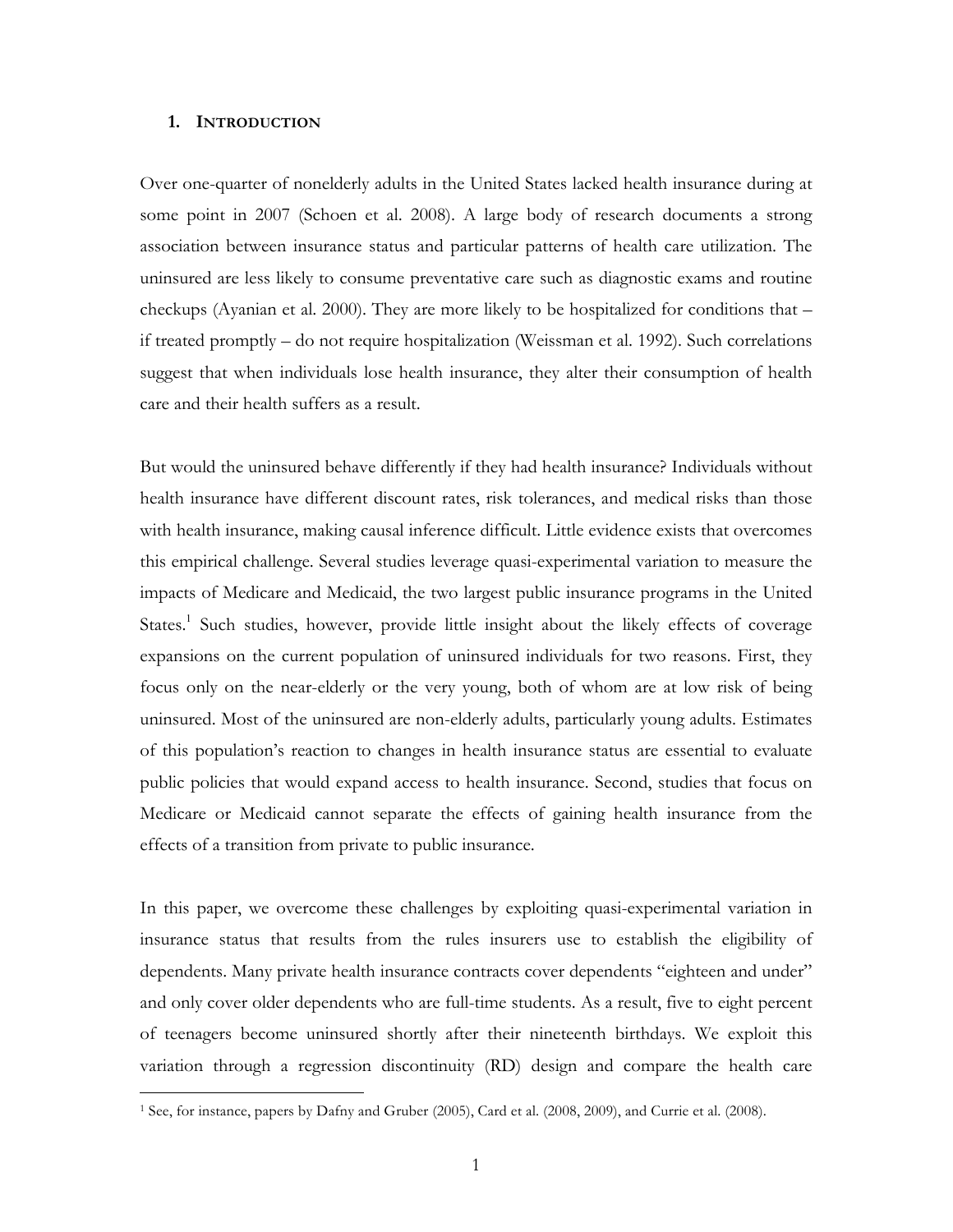consumption of teenagers who are just younger than nineteen to the health care consumption of those who are just older than nineteen.

We examine the impact of this sharp change in coverage using data from the National Health Interview Survey (NHIS); emergency department records from Arizona, California, Iowa, New Jersey, and Wisconsin; and hospital admission records from Arizona, California, Iowa, New York, Texas and Wisconsin. We find that the decrease in insurance coverage results in a decreased level of contact with health care providers. We estimate sizable reductions in emergency department (ED) visits, contradicting the conventional wisdom that the uninsured are more likely to visit the ED. We also find substantial reductions in nonurgent hospital admissions. The decrease in both ED and inpatient visits is driven in large part by a drop in visits for less-severe medical conditions. Overall, these results suggest that an expansion in health insurance coverage would substantially increase the amount of care that currently uninsured individuals receive and require an increase in net expenditures.

The paper proceeds as follows. The following section describes previous research on insurance and utilization. Section 3 outlines our econometric framework. We document the change in insurance coverage in Section 4. Sections 5 and 6 present results for ED visits and inpatient hospitalizations respectively. In Section 7 we discuss the potential generalizability of our results. Section 8 concludes.

## **2. PRIOR EVIDENCE ON THE HEALTH CARE CONSUMPTION OF THE UNINSURED**

The uninsured tend to consume expensive health care treatments when cheaper options are available. Weissman et al. (1992) find that the uninsured are much more likely to be admitted to the hospital for a medical condition that could have been prevented with timely care. Similarly, Braveman et al. (1994) estimate that the uninsured are more likely to suffer a ruptured appendix, an outcome that can be avoided with timely care. Dozens of similar studies are summarized in an Institute of Medicine (2002) report, and nearly all find a robust correlation between a lack of insurance and reliance on expensive, avoidable medical treatments. Some evidence also suggests that the uninsured are more likely to seek care in the ED than the insured (Kwack et al. 2004), and it is commonly assumed that uninsured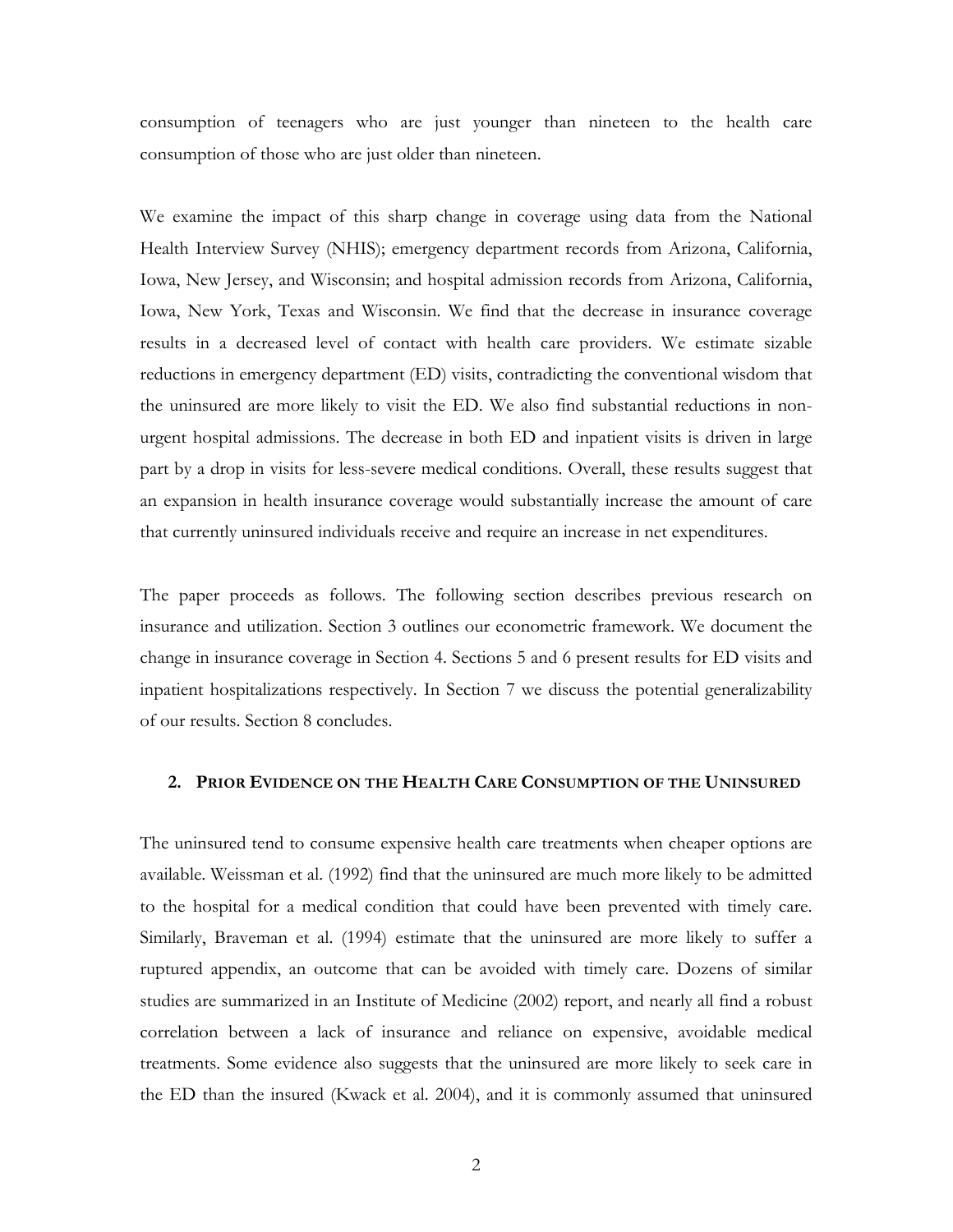patients visit the ED for non-urgent problems and contribute to ED crowding (Abelson 2008, Newton et al. 2008). 2 Simulation models, however, suggest that insurance coverage expansions could significantly increase overall medical spending (Hadley and Holahan 2003).

Given the substantial underlying differences between the insured and the uninsured, the correlations documented in these studies may not represent causal effects. To our knowledge, only a small number of studies have used credible research designs to determine the causal effect of insurance status on health care utilization. One group of studies evaluates Medicaid expansions. Dafny and Gruber (2005), for example, estimate that Medicaid expansions led to an increase in total inpatient hospitalizations, but not to a significant increase in avoidable hospitalizations. The authors conclude that being insured through Medicaid leads individuals to visit the hospital more often and, potentially, to consume health care more efficiently.

Other papers study the effect of Medicare on health care utilization. Finkelstein (2007) studies the aggregate spending effects of the introduction of Medicare, while McWilliams et al. (2003) and Card et al. (2008, 2009) study the effects of Medicare on individual health care consumption. All of these papers conclude that Medicare leads to a substantial increase in health care consumption.

One limitation of such studies is that individuals who gain health insurance through Medicaid and Medicare are often insured beforehand. Cutler and Gruber (1996) demonstrate that fifty percent of new Medicaid enrollees were previously enrolled in employer-provided insurance plans. Similarly, Card et al. (2008) conclude that much of the increase in hospitalizations that occurs after people become eligible for Medicare is likely due to transitions from private insurance to Medicare rather than from no insurance to Medicare. Consequently, these papers do not isolate the causal effect of being uninsured on health care consumption, which is the object of interest here.<sup>3</sup>

 <sup>2</sup> In spite of the positive cross-sectional correlation between uninsured status and ED utilization, however, Kwack et al. (2004) find no significant effect of the implementation of a managed care program on ED use patterns for formerly uninsured patients.

<sup>3</sup> Interestingly, Levine, McKnight, and Heep (2009) examine the impact of the State Children's Health Insurance Program (SCHIP) around the age 19 discontinuity and find no evidence that SCHIP crowds out private health insurance.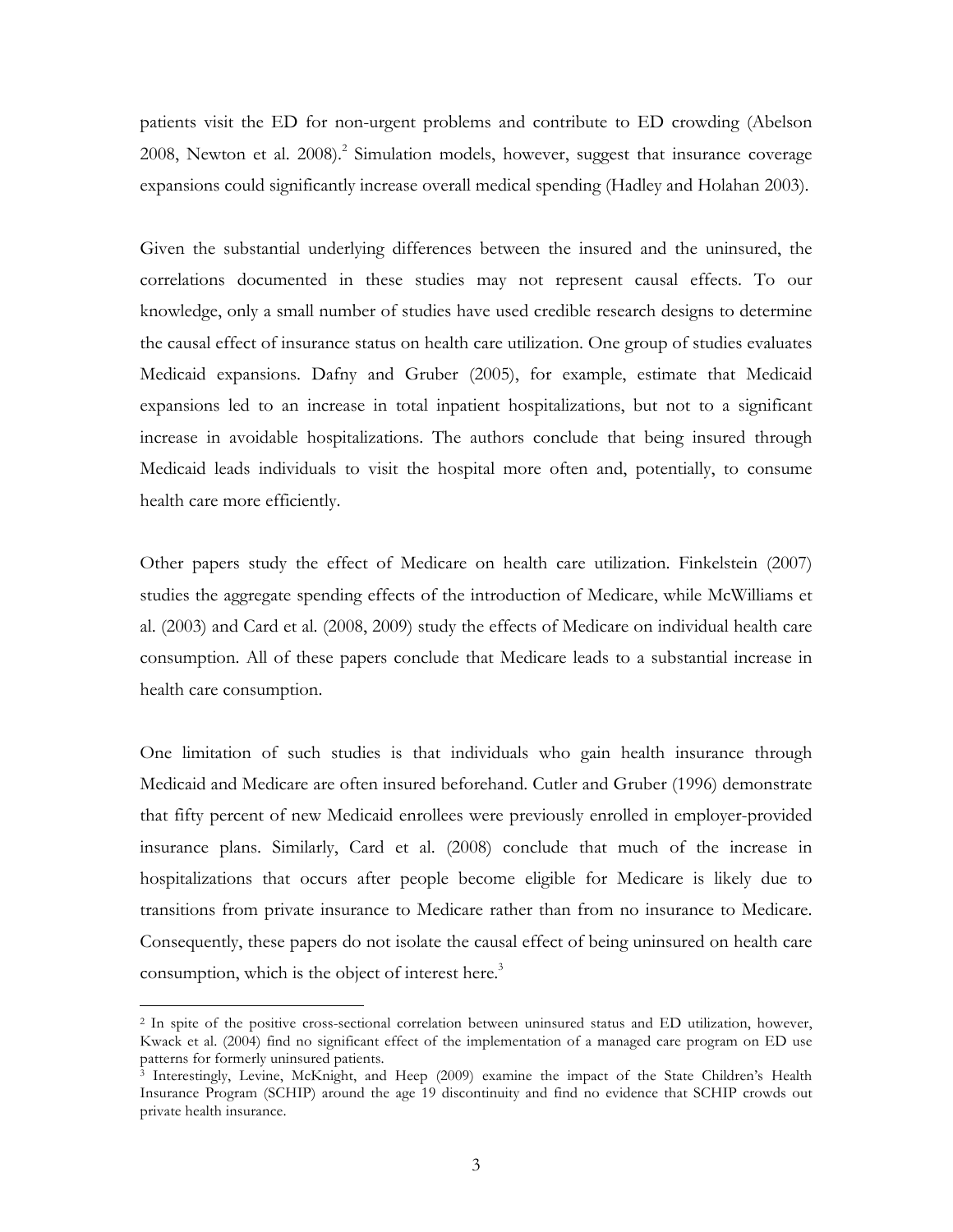The other limitation of studies focused on Medicare and Medicaid is that their estimates are based on the demographic groups at lowest risk of being uninsured. Precisely as a result of these two programs, only a small fraction of children or the elderly lack health insurance. Most of the uninsured are non-elderly adults, and over half of uninsured non-elderly adults are between the ages of 19 and 35 (Kriss et al. 2008). Estimates of the effects of health insurance coverage on the near-elderly and children are unlikely to be very informative about the effects of insurance coverage expansions, as such expansions will disproportionately affect young adults.

Evidence from the RAND Health Insurance Experiment, conducted in the 1970s, suggests that utilization is sensitive to price, but the results are of limited value in projecting the effect of insurance status on utilization. RAND found that a high-deductible health plan reduced hospital admissions by approximately 20 percent relative to a free plan, with a wide confidence interval due to small group sizes (less than 1,000 individuals in the highdeductible group; Brook et al. 1984; Newhouse 2004). Variations in the coinsurance rate (from 25 to 95 percent) had no effect on hospital admissions, however, suggesting that the relationship between price and utilization may be highly non-linear. There are no clear implications regarding the effect of insurance status on utilization today. <sup>4</sup>

This study contributes to the literature on health insurance in several respects. First, it isolates the effects of uninsured status, avoiding contamination by transitions from private to public insurance. Second, it focuses on young adults, a group that is more representative of the uninsured population than either children or the elderly. Third, it introduces a corrected instrumental variables estimator for data based on a self-selected population, in this case, those who present at the hospital.

### **3. EMPIRICAL FRAMEWORK**

 <sup>4</sup> Several other studies examine the relationship between insurance status and utilization using a variety of outcomes and research designs. Meer and Rosen (2004) instrument for health insurance status using selfemployment status and find a positive, significant relationship between insurance status and office-based health care provider visits. Doyle (2005) compares auto accident victims with no health insurance to auto accident victims with no car insurance and concludes that health insurance increases hospital length of stay (conditional on being admitted to the hospital).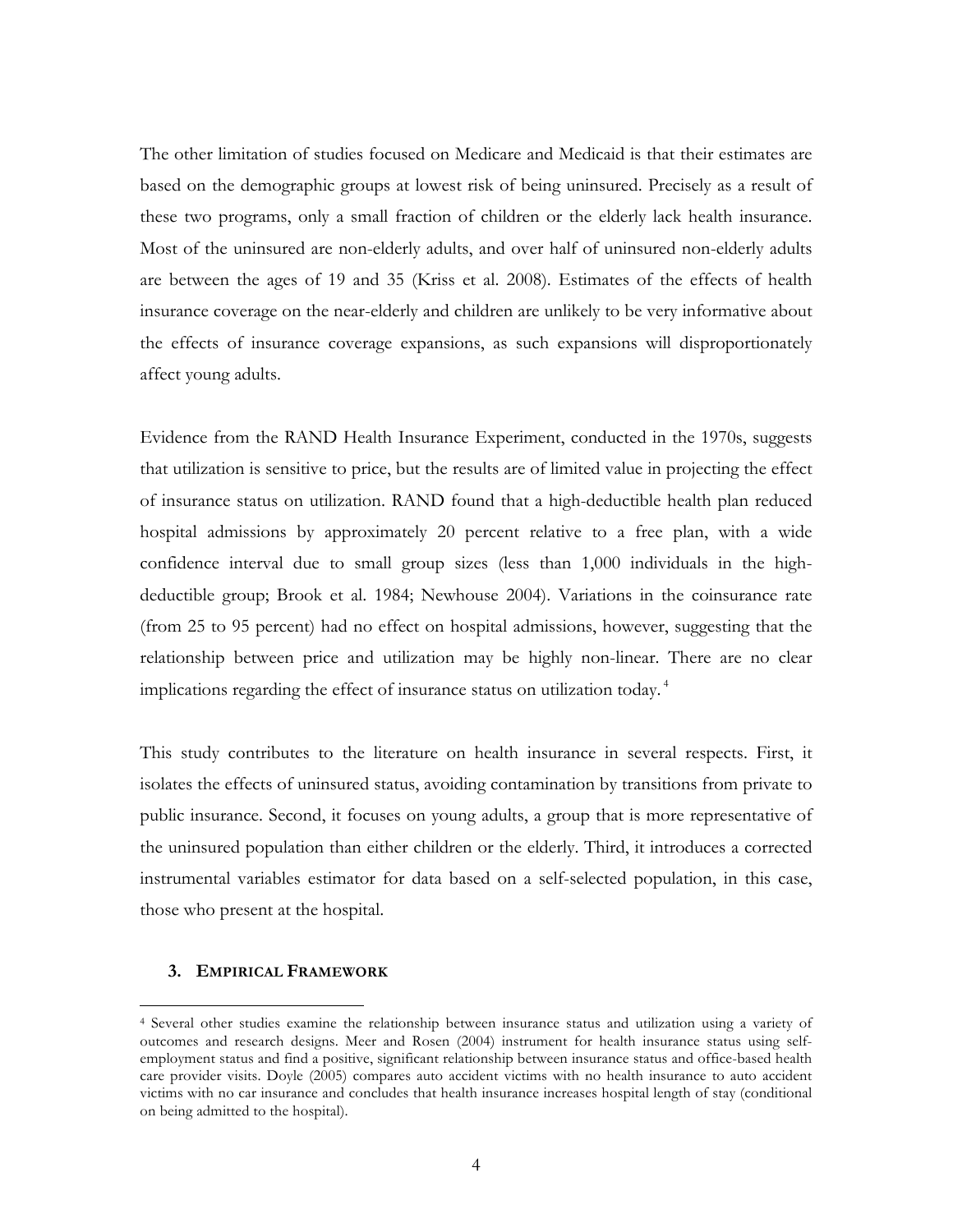Consider a reduced-form model of the effects of health insurance coverage on health care utilization:

$$
(1) \t Y_i = \gamma_0 + \gamma_1 D_i + \varepsilon_i
$$

In this model,  $Y_i$  represents the utilization of care of individual  $i$ , and  $D_i$  is an indicator variable equal to unity if individual  $i$  has health insurance. The error term,  $\varepsilon$ <sub>i</sub>, corresponds to all other determinants of the outcome  $Y_i$ . The coefficient  $\gamma_1$  represents the causal effect of health insurance on utilization.

It is difficult to obtain consistent estimates of  $\gamma_1$  because health insurance status,  $D_i$  is correlated with unobserved determinants of utilization. An individual chooses to acquire health insurance based on her health and other characteristics that affect both the choice to be insured and health outcomes. Some of these characteristics are observable to researchers but many are not; uninsured individuals likely have different discount factors, risk tolerances, and medical risks than those with health insurance. In the first two columns of Table 1 we present summary statistics by health insurance status for young adults (age 18–19) from the NHIS. Insured young adults are less likely to already be married, less likely to smoke, and more likely to be attending school. Since observable characteristics are correlated with insurance status, it is likely that unobservable characteristics are also correlated with insurance status. Consequently, we rely on an instrumental variables strategy, and identify the causal effect of health insurance via the sharp discontinuity in insurance coverage rates at age 19.

Let  $Z_i = 1\{A_i > 19\}$  be an indicator variable equal to unity if individual *i* is older than 19.<sup>5</sup> When young adults turn 19, they become less likely to be insured. We assume, however, that no other variables in equation (1) are affected. In particular, we assume that  $E[\varepsilon_i | A_i = a]$  is

<sup>&</sup>lt;sup>5</sup> Many private health plans cover dependents through the last day of the month in which the dependent turns 19 (Kriss et al 2008). In Appendix 1 we present empirical evidence that this is the case for the majority of plans in California. In the regressions that follow, we code  $Z_i$  accordingly. The abrupt decrease in private coverage documented in Figures 5 and 8 is further evidence that this coding is correct. However, to simplify the discussion we describe people as aging out when they turn 19.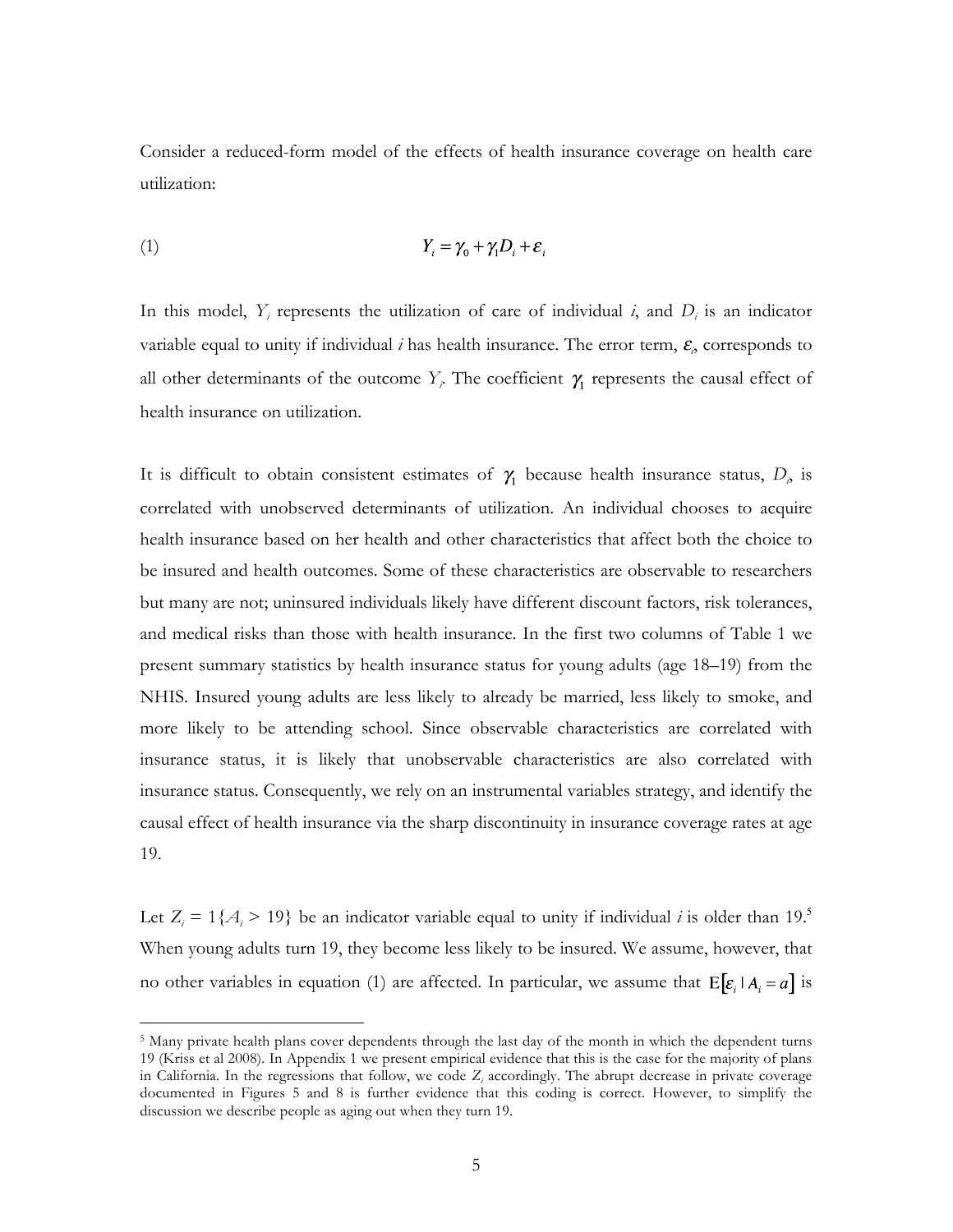continuous at  $a = 19$ . This assumption would be violated if other factors affecting health care such as employment, school attendance, or risky behaviors, change discontinuously when young adults turn 19. We discuss this assumption below and present empirical evidence that it holds.

Since age is not the sole determinant of insurance coverage, the RD design that we implement is a "fuzzy" RD (Campbell 1969). We estimate the reduced form effect of age 19 on each outcome of interest *Yi* :

(2) 
$$
Y_i = \alpha_0 + \alpha_1 Z_i + \alpha_2 (A_i - 19) + \alpha_3 Z_i (A_i - 19) + v_i
$$

We estimate the first stage – the share of young adults who lose insurance coverage at age 19 – in two ways. First, we estimate a straightforward version of equation (2) in the NHIS with insurance coverage on the left-hand side. Second, we estimate the first stage using hospital records. This poses an additional econometric challenge, however, as the records contain a census of visits rather than individuals. In Section 5 we describe the problem and develop a method for consistently estimating the first stage using the hospital records.

We can identify  $\gamma_1$ , the causal effect of health insurance coverage  $(D_i)$  on outcome  $Y_i$ , by combining the first stage and reduced form results. We identify this parameter by dividing the effect of turning 19 on outcome  $Y_i$  by the effect of turning 19 on health insurance coverage, *Di* . This strategy is analogous to using the age 19 discontinuity as an instrument to identify the causal effect of health insurance (Hahn et al. 2001).

# **4. THE CHANGE IN INSURANCE COVERAGE RATES AT 19, RESULTS FROM THE NHIS**

Figure 1 plots the age profile of insurance coverage, ED visits, and inpatient hospital stays. The solid line plots the share uninsured by age. It demonstrates a sharp increase at age 19, one that is larger than the *decrease* in share uninsured at age 65 (due to Medicare). The figure reveals that young adults are the age group most likely to be uninsured and that the probability of being uninsured peaks around age 22.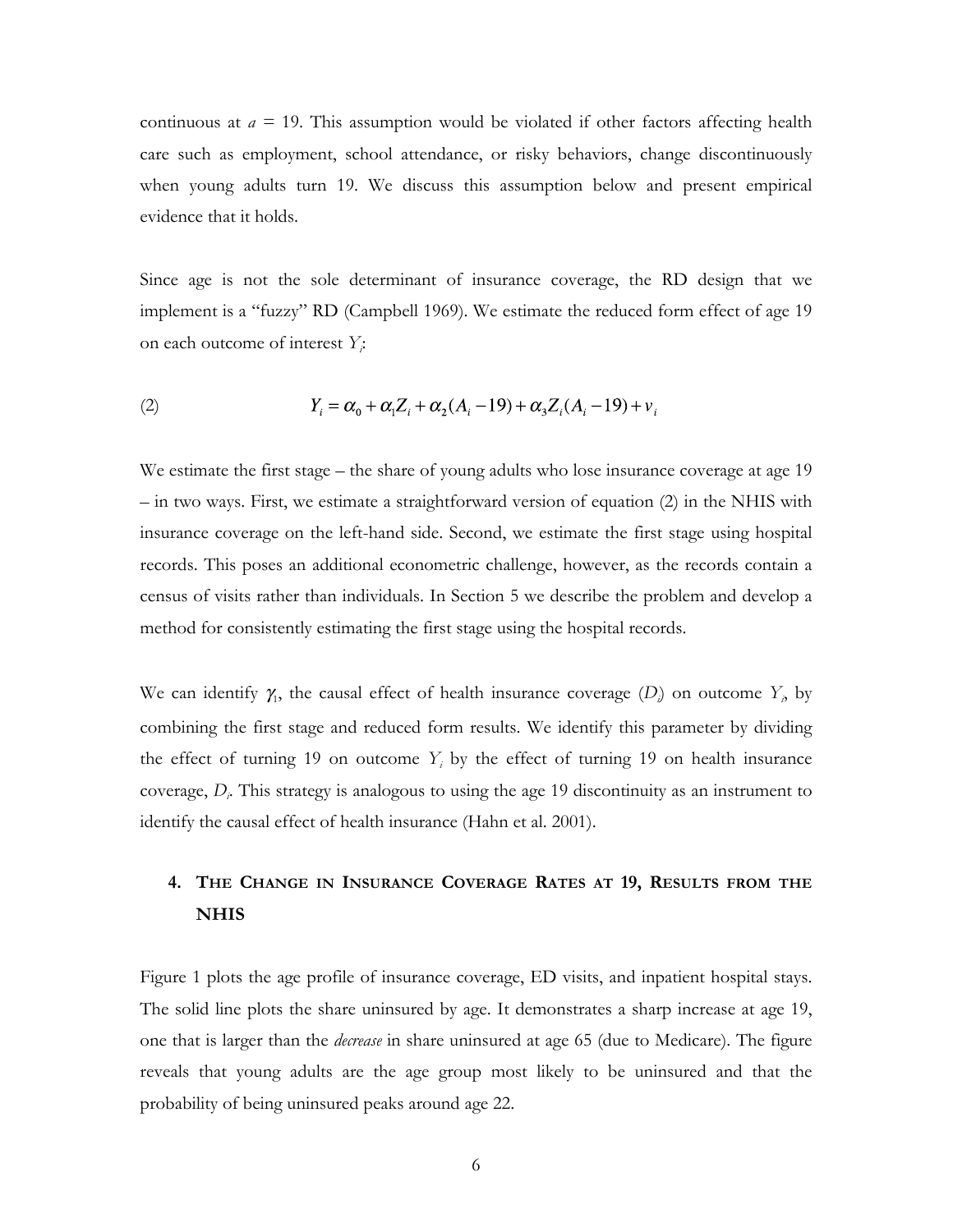Figure 1 also suggests that young adults are not atypical in their consumption of inpatient and ED visits when compared to the majority of the adult population. Young adults near age 19 have a similar probability of having had at least one inpatient visit in the prior year – roughly 9% – as adults through age 55. The probability of an ED visit is somewhat higher for young adults than middle-aged adults, suggesting that young adults may be more representative of the typical ED visitor.

We explore the change in insurance coverage rates more closely by restricting the NHIS sample to those within one year of their nineteenth birthday. The NHIS includes questions on the type of insurance coverage that a respondent has and whether the respondent has lost coverage due to age or leaving school. We combine NHIS data from 1997 to 2007 and keep only respondents between 18 and 20 years of age. This trimmed sample includes 24,260 observations. Figure 2 plots the age profiles of four insurance coverage types: private insurance, uninsured, Medicaid, and other insurance. Immediately at age 19, there is a fourpercentage-point increase in the share of NHIS respondents who report being uninsured. The figure makes clear that the increase is driven primarily by a decrease in those covered by private insurance, and less so by respondents losing Medicaid and other forms of insurance.<sup>6</sup>

The last two columns of Table 1 present evidence that other factors that might affect health care utilization do not change discretely at age 19. There are slight decreases in employment, smoking, flu shot receipt, and marital rates at age 19, and slight increases in school attendance and drinking at the same age. However, none of the changes are statistically significant.

The drop in insurance coverage rates at age 19 is due in large part to a decline in coverage rates among people not enrolled in school. In Figure 3 we present the proportion uninsured by age for NHIS respondents that are not attending school and for NHIS respondents that

 <sup>6 &</sup>quot;Other forms of insurance" include Medicare (for disabled individuals), State Children's Health Insurance Program (SCHIP), military health care (e.g., Veterans Affairs health care), and other public, non-Medicaid/Medicare health care (e.g., Indian Health Service).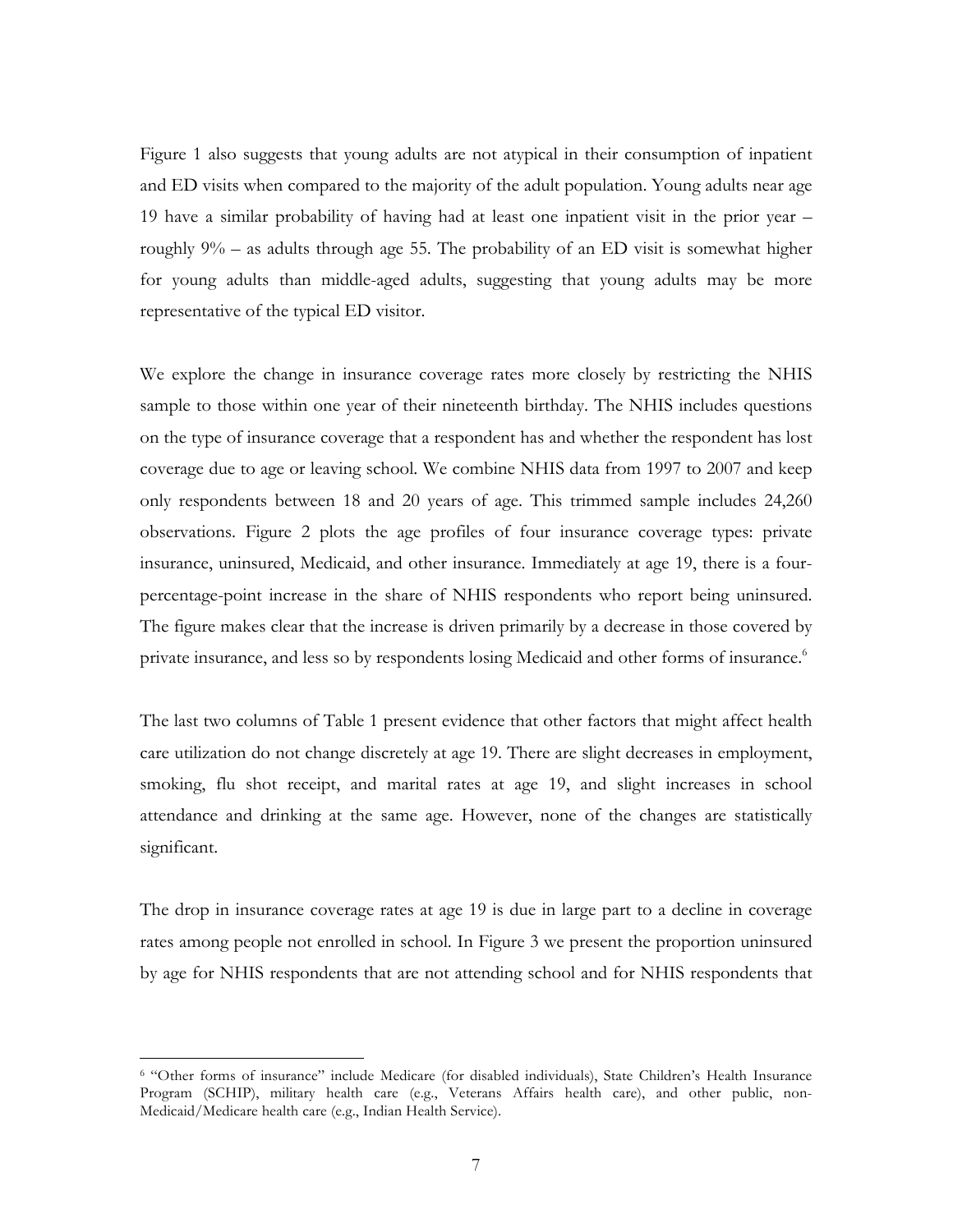are attending school.<sup>7</sup> The age profiles in the figure reveal a much larger loss of coverage among the group that is not in school than for the general population.<sup>8</sup> Though the proportion of the total population that is uninsured increases by only 4.1 percentage points (Figure 2), the proportion of out of school respondents who are uninsured increases by 7.1 percentage points (Figure 3). This difference is due to the mechanism behind the change in coverage rates; many private insurance plans cover dependents beyond age 18 only if the dependents are enrolled in school.

Figure 4 provides further evidence that the abrupt decline in insurance coverage at age 19 is due to people aging out of their parents' plans. The NHIS asks respondents why they do not have health insurance. Figure 4 plots, by age, the share of respondents who report having lost coverage due to age or leaving school.<sup>9</sup> For individuals who are not in school, the proportion who report losing insurance for this reason jumps by 5.6 percentage points at age 19. This increase accounts for almost all of the 7.1 percentage point increase in the proportion uninsured for this group. In contrast, the proportion of people who are still in school that lose coverage due to age or leaving school increases by only 0.5 percentage points at age 19.

In Table 2 we present estimates of the discrete change in insurance coverage at age 19 for the overall population and for the two subgroups examined in Figure 3. We estimate the size of the discrete change in coverage by estimating equation (2) using the individual-level NHIS data, restricting our sample to people surveyed within 12 months of the month in which their 19<sup>th</sup> birthday falls.<sup>10</sup> Each coefficient represents the effect of turning 19 on a specified

 <sup>7</sup> NHIS respondents are asked if they have a job or are looking for work. Those that respond negatively can choose among several explanations, one of which is "Going to School." We coded people who responded "Going to School" as in school, though the pattern of questions makes it likely that some individuals that are in school but are working will be coded as not in school.

<sup>8</sup> Note that the group sizes change with age. The number of individuals in school trends downward with age, while the number of individuals not in school trends upwards with age. However, as can be seen in Table 1, there is no evidence of discrete changes in the group sizes at the age 19 threshold.

<sup>9</sup> In the National Health Interview Survey the respondent is asked the following question regarding all household members that are currently without health insurance: "Which of these are reasons (you/subject name) stopped being covered or do not have health insurance?" One possible answer they can choose from is, "Ineligible because of age/left school".

<sup>10</sup> We use a uniform kernel and a bandwidth of 365 days. The regressions are estimated via a procedure that takes into account the stratified sampling frame and the deliberate oversample of minorities in the NHIS. In Appendices 2–4 we present evidence that the regression results are fairly robust to the bandwidth choice.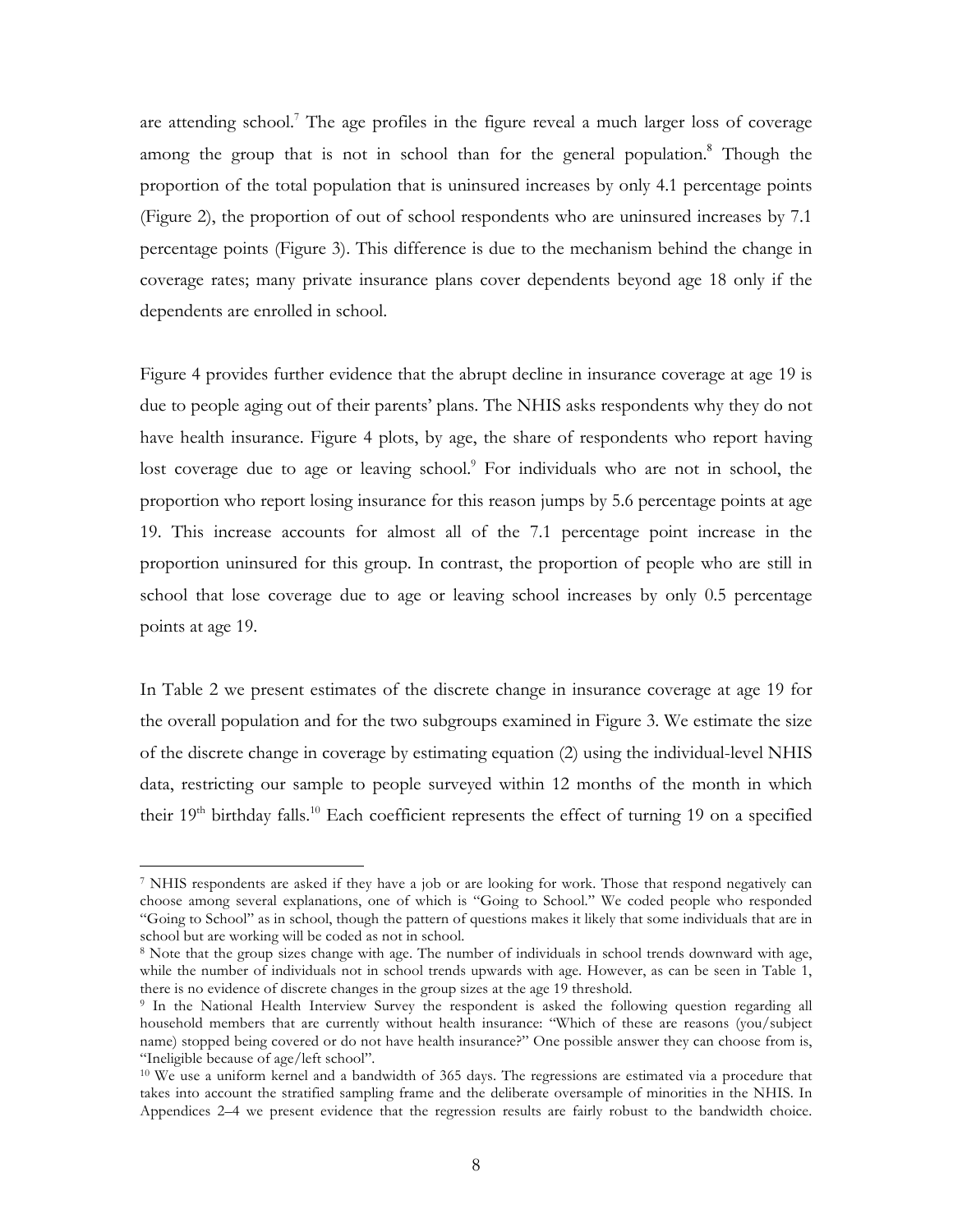outcome (we report only  $\hat{\alpha}_1$ , the coefficient on the age 19 indicator,  $Z_i = 1\{A_i > 19\}$ ). Each main row in Table 2 presents results for a different demographic group (all respondents, not attending school, attending school), and each main column presents results for a different outcome (privately insured, uninsured, Medicaid, and other insurance).<sup>11</sup> Within each main column, the left sub-column reports results for the specification described in equation (2), and the right sub-column reports results for a modified specification that also includes indicator variables for marital status, employment status, race and gender. The additional covariates slightly increase precision but generally do not affect the point estimates, providing further evidence that demographic covariates do not change discontinuously at the threshold.<sup>12</sup>

In the first two columns of Table 3 we present the regression estimates corresponding to Figure 4. Overall, there is a 4.3 percentage point increase in NHIS respondents who report losing insurance at age 19 due to age or leaving school. The NHIS also classifies insurance status by whether the respondent is insured in his or her own name or is covered by another person's plan. The third and fourth columns demonstrate that there is a slight decrease at age 19 in the proportion of individuals with coverage in their own name. The point estimates are precise enough to rule out any substantial increase in individuals with coverage in their own name, implying that people are not replacing their parents' insurance with their own  $in$ surance. $13$ 

In sum, we find a large, sudden increase in the share uninsured at age 19 in the NHIS data. This increase is driven largely by the individuals that are not in school and thus are at risk of aging out of their parents' insurance plans. In the following sections, we exploit this

When estimating the change in insurance coverage using hospital records datasets, we find that the results are insensitive to bandwidth choice.

<sup>&</sup>lt;sup>11</sup> The full age profiles by level of education that correspond to the second and third rows of the table are presented in Appendices 5 and 6.

<sup>&</sup>lt;sup>12</sup> The third row of Table 2 suggests that respondents in school are gaining private insurance at age 19. However the estimates are only marginally significant at conventional levels. Furthermore, we find that estimates for this group are sensitive to the inclusion of covariates, unlike the estimates in the first and second rows of the table.

<sup>&</sup>lt;sup>13</sup> The age profiles corresponding to the regression results are presented in Appendix 7.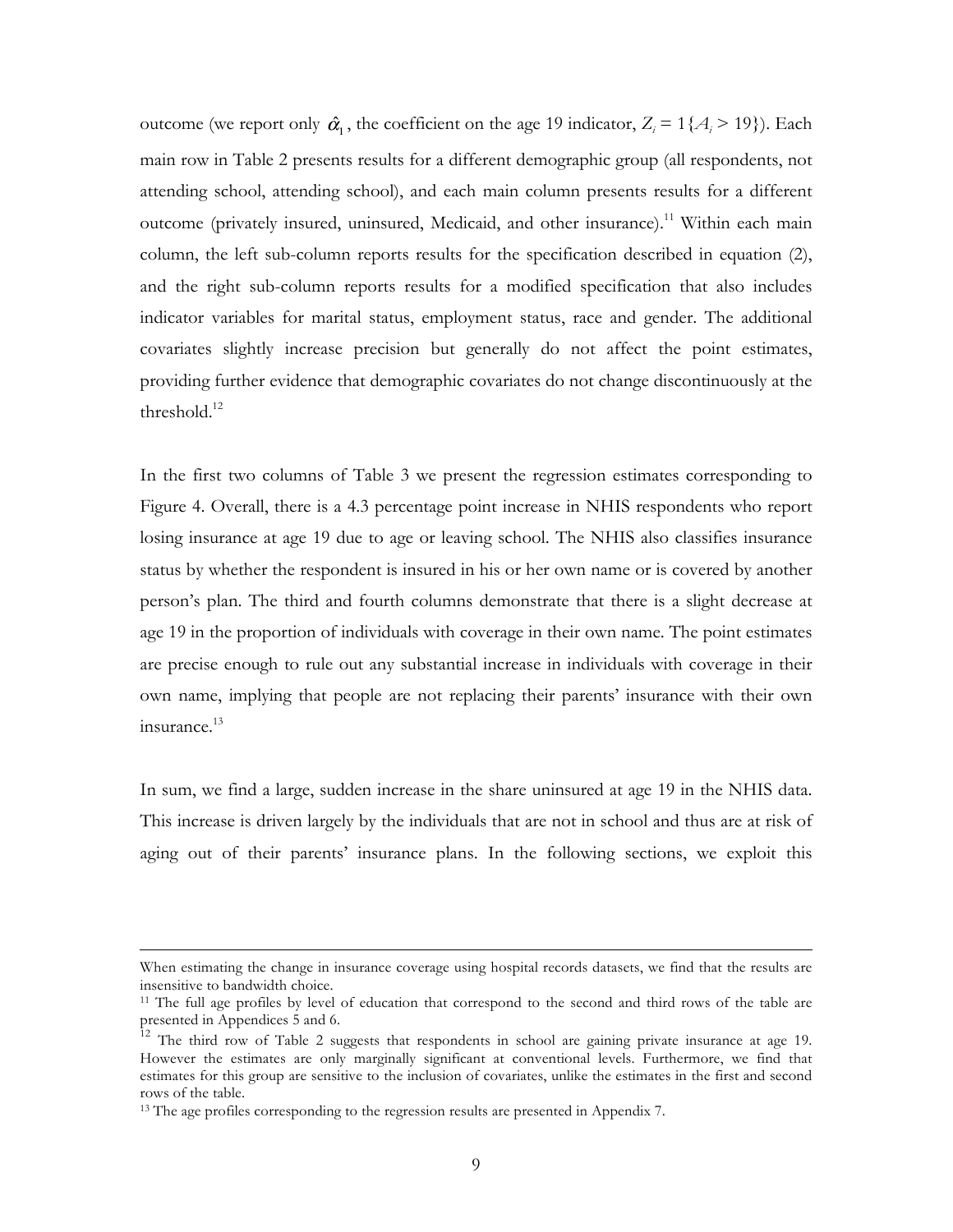discontinuity in insurance status to determine how insurance status affects the consumption of health care services.<sup>14</sup>

### **5. THE EFFECTS OF HEALTH INSURANCE ON EMERGENCY DEPARTMENT VISITS**

Many young adults receive health care at hospital emergency departments. From 2005 to 2007, approximately 26 percent of 18 and 19 year old NHIS respondents reported receiving treatment in an emergency department in the prior 12 months. ED utilization is of substantial policy interest for two reasons. First, ED crowding is a serious public health issue (Fatovich 2002; Trzeciak and Rivers 2003; Kellermann 2006). Whether insurance coverage expansions will alleviate or exacerbate ED crowding depends on how insurance coverage affects ED utilization. Second, the ED is an expensive location to receive care. Bamezai et al. (2005) estimate that the marginal cost of a non-trauma ED visit is \$300, a number that exceeds the average price, let alone the marginal cost, of a doctor's visit.<sup>15,16</sup> Whether insurance coverage increases or decreases net ED usage thus affects the net cost of insurance coverage expansions.

The questions regarding ED visits in the NHIS ask about visits in the last year. This, combined with the modest sample size, make it impossible to generate precise estimates of how much the probability of an ED visit changes when a person loses their health insurance coverage. As an alternative we examine a near census of emergency department visits from

 <sup>14</sup> We find evidence in the NHIS that at age 19 there is an increase in the proportion of respondents that forgo or delay care due to cost in the last 12 months and no discernable change in the proportion of respondents that have seen a health care professional in the last two weeks. However, we do not present these results in the body of the paper because the first two results are substantially biased downward due the retrospective nature of the questions and the third result is imprecise due to the modest sample size. These results are presented in Appendices 8-10, where the bandwidth has been increased to 1.75 years so as to reduce the amount of attenuation bias and increase the precision of the estimates.

<sup>15</sup> The average total payment for a doctor visit recorded in the Medical Expenditure Panel Survey is \$120.

<sup>16</sup> A minority view, put forward by Williams (1996), posits that the marginal cost of an ED visit is relatively low, and that EDs charge high prices to transfer the costs of uncompensated care onto the insured. Marketbased tests suggest, however, that ED visits are indeed more expensive than visits to a private doctor. Health maintenance organizations (HMOs) generally enjoy bargaining power over hospitals but still reimburse hospitals hundreds of dollars for each ED visit (Polsky and Nicholson 2004). Additionally, some HMOs own hospitals and therefore absorb the true marginal cost of an ED visit when their customers visit EDs. Were ED visits less costly than doctor visits, one would expect such HMOs to shift their customers into the ED. But these HMOs still provide incentives for patients to use doctor offices rather than EDs. A representative plan for the individual market from HMO Kaiser Permanente, for example, charges a \$150 copayment for an ED visit but a \$50 copayment for a doctor visit.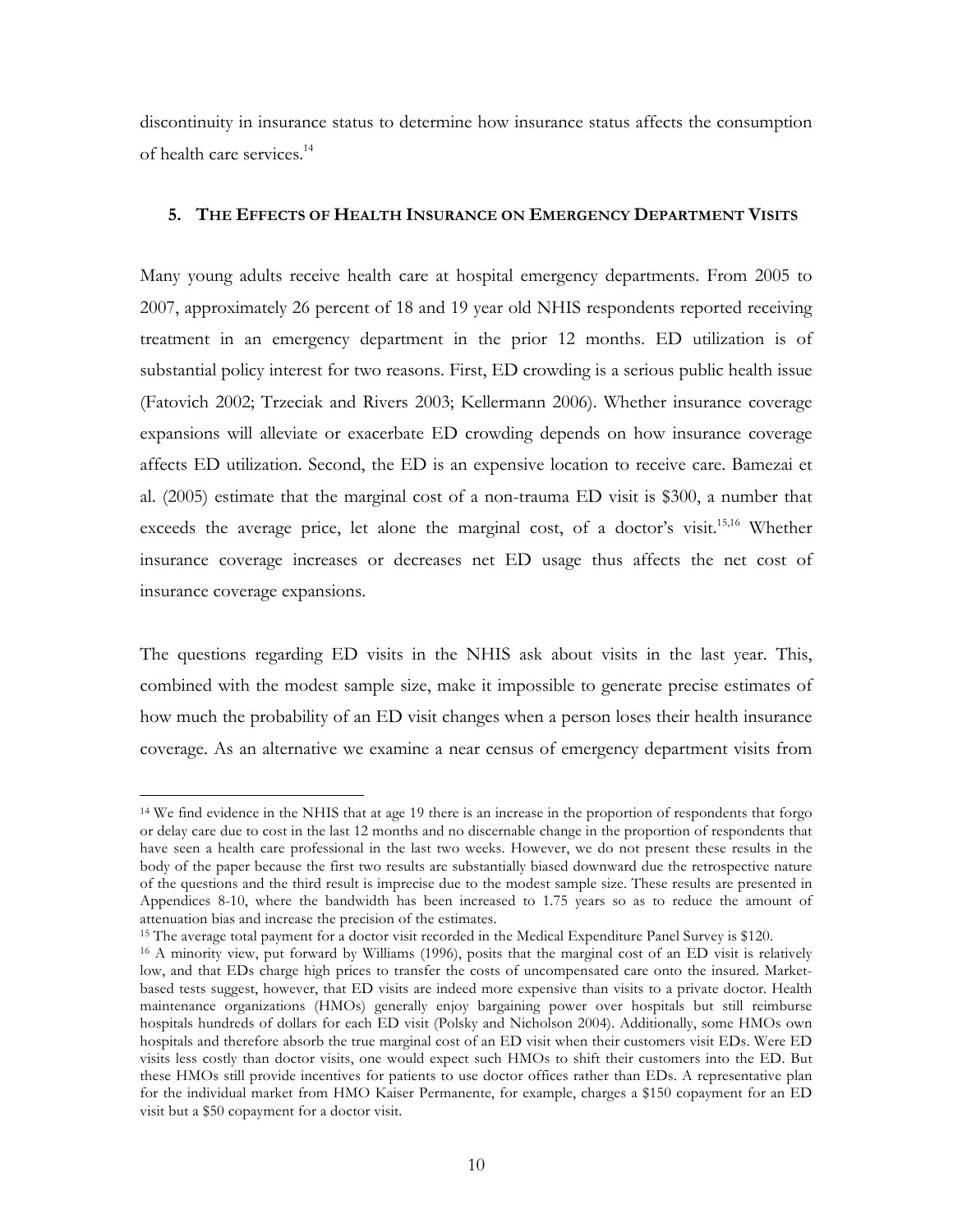Arizona, California, Iowa, New Jersey, and Wisconsin.<sup>17</sup> The records for Arizona and California span the 2005 to 2007 calendar years, the records for Iowa and New Jersey span the 2004 to 2007 calendar years, and the records for Wisconsin span the 2004 to 2006 calendar years. For the age group that is the focus of our analysis, 18 and 19 year olds, we observe 1,744,394 emergency department visits. For each visit, we observe basic demographic information including race, ethnicity, gender, type of health insurance, and age in months. In addition the dataset includes detailed information on the cause of the visit to the ED and the treatment received.

Figure 5 presents the age profile of insurance status for visitors to the emergency department.<sup>18</sup> Specifically, we plot the proportion with each type of insurance coverage for non-overlapping cells of one month of age and superimpose the fitted values from equation (2). For most of the states in our sample we are only able to compute age in months as the exact date of treatment is not available due to confidentiality concerns. However, this does not result in any attenuation bias as the indicator variable  $Z_i$  is measured without error.<sup>19</sup> The figure reveals that the proportion of individuals with private coverage drops steadily with age, while the proportion that is uninsured increases with age. Though the age profile of insurance coverage has a similar shape to the general population estimates from the NHIS in Figure 2, some of the levels are notably different. Estimates from the emergency department data show lower rates of private coverage and higher rates of Medicaid and lack of insurance coverage. Estimates from the NHIS of the insurance coverage of young adults that have received treatment in the emergency department in the prior year show a distribution of health care coverage that is reasonably close to the distribution found in the emergency department data.<sup>20</sup>

 <sup>17</sup> Emergency Department visits at hospitals that are not under state oversight such as Veteran Affairs hospitals are not included in these datasets.

<sup>18</sup> The expected payer is reported on the medical records.

<sup>&</sup>lt;sup>19</sup> In all the datasets we observe both the month of birth and the month in which treatment is received. Since people age out of their parents insurance at the end of the month in which their birthday falls, we can correctly code the instrument  $Z_i$  using only these two variables. In addition, the coarse age variable does not substantially bias or reduce the precision of our estimates, as can be seen in Appendix 11.

<sup>&</sup>lt;sup>20</sup> The proportion with private, Medicaid and no coverage in the ED data are (0.42, 0.25, 0.25). In the general population estimates from the NHIS, they are (0.62, 0.10, 0.20). In the NHIS, when restricted to people with a visit to the emergency department in the past year, they are (0.53, 0.19, 0.18).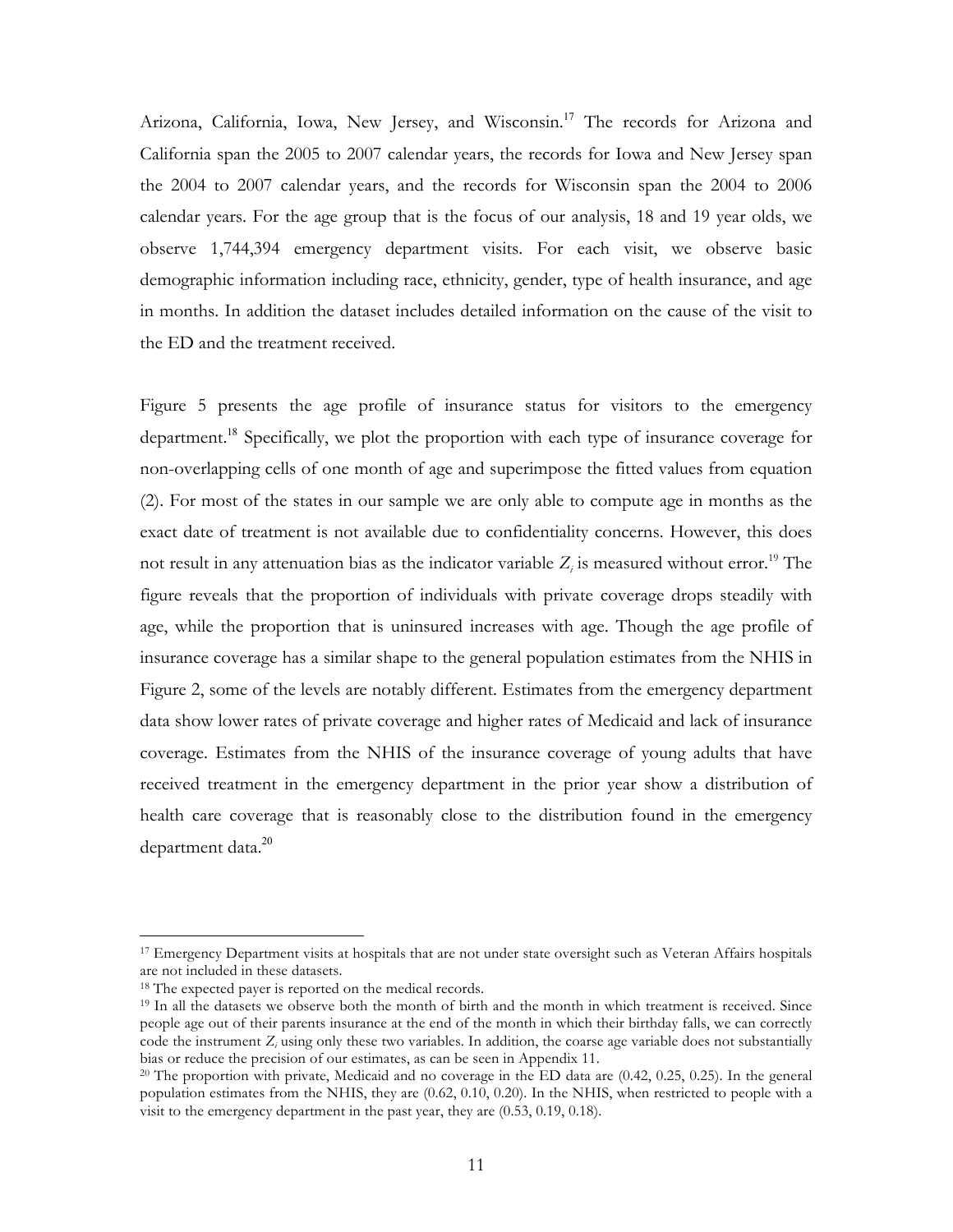Figure 5 also reveals that there is a discrete reduction in private insurance coverage immediately after teenagers turn 19 and a corresponding increase in the proportion uninsured. The proportion privately insured decreases by 5.0 percentage points, and the proportion uninsured increases by 5.7 percentage points.<sup>21</sup> Regression estimates of this change, however, understate the true size of the reduction in the percentage insured. This attenuation bias stems from the decrease in visits (apparent in the analysis below) that occurs as the newly uninsured become less likely to visit the ED.

The estimates in Figure 5 come from the sample analog of the following equation:

(3) 
$$
\pi_1 = \lim_{a \downarrow 19} E[D_i | A_i = a] - \lim_{a \uparrow 19} E[D_i | A_i = a]
$$

where  $D_i$  is an insurance coverage indicator and  $A_i$  is age. The quantity  $\pi_1$  represents the discrete change in the proportion insured that occurs at age 19 among people visiting the emergency department. However,  $\pi_1$  is a biased estimate of the true reduction in insurance coverage because  $\lim_{a \downarrow 19} E[D_i|A_i = a]$  is estimated from a population that is more likely to be uninsured and thus less likely to visit the ED. The population of ED visitors post-19 is therefore not comparable to the population of ED visitors pre-19. $^{22}$ 

Under standard RD assumptions we can adjust our estimates of the first stage to estimate population-level parameters of interest. Suppose that *Di* (1) and *Yi* (1) indicate whether an individual is insured and whether they visit the ED*,* respectively*,* when they are older than 19. The indicator functions  $D_i(0)$  and  $Y_i(0)$  are defined similarly for individuals younger than 19. We would like to estimate:

(4) 
$$
E[D_i(1) | Y_i(0) = 1] - E[D_i(0) | Y_i(0) = 1].
$$

<sup>&</sup>lt;sup>21</sup> These estimates are robust to choice of bandwidth, as can be seen in Appendix 12.

<sup>&</sup>lt;sup>22</sup> These issues would not affect our estimates if we had population-level estimates of the first-stage equation. The sample size of the NHIS, however, is too small to generate a precise estimate of the first-stage effect of age 19 on insurance coverage when restricted to the states for which we have ED visit data.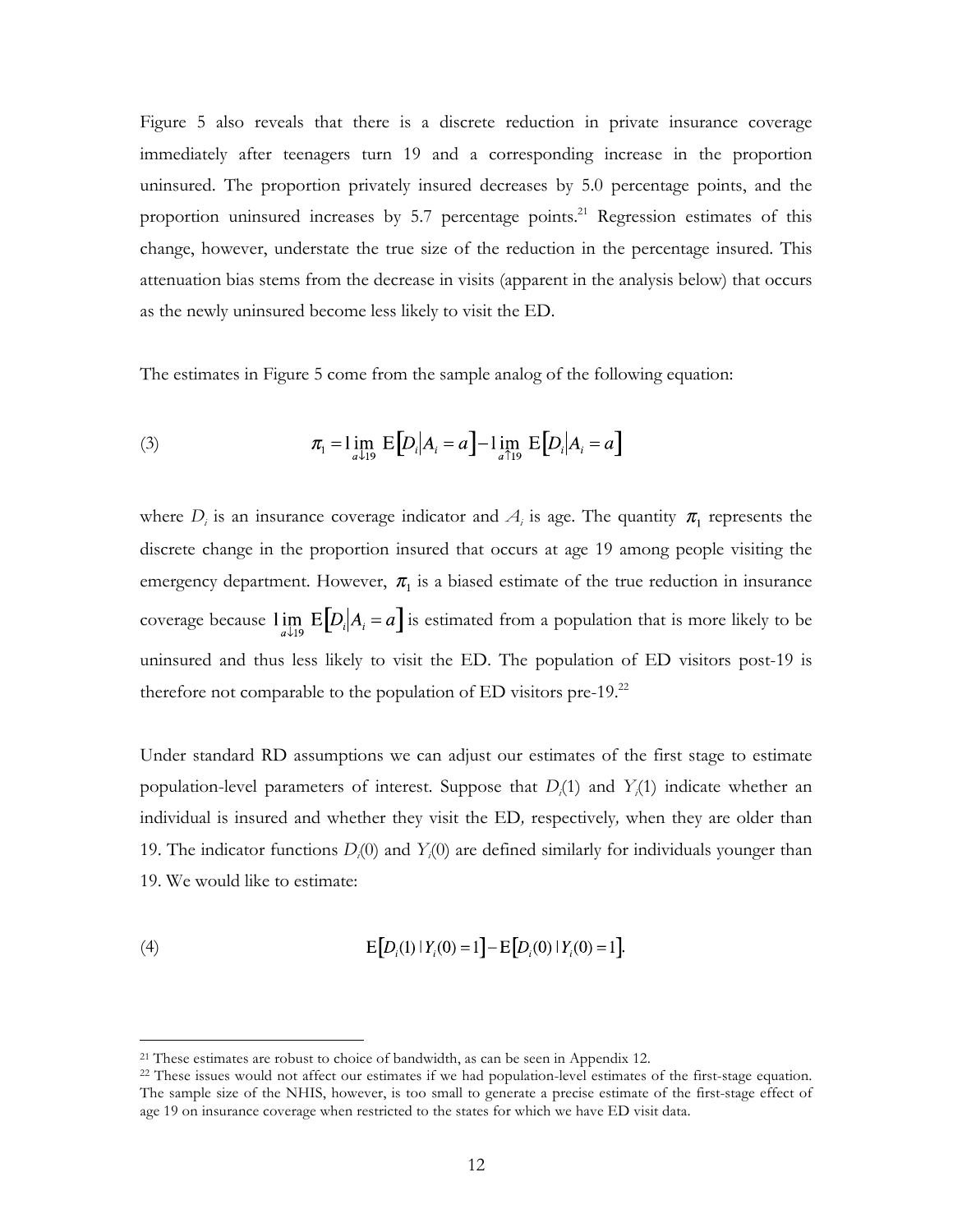That is, we wish to measure the change in the probability of being insured at age 19 conditional on visiting the ED before age 19. Instead, what we observe in the data is:

(5) 
$$
E[D_i(1) | Y_i(1) = 1] - E[D_i(0) | Y_i(0) = 1].
$$

We observe the share insured, but for two distinct populations: those who visit the ED after they turn 19 and those who visit the ED before they turn 19. These two populations are not directly comparable because, as we document below, insurance coverage affects the probability that a person receives treatment in the ED. We correct for the bias in our firststage estimates under the assumption that the net change in observed ED visits at age 19 is driven only by individuals who lose insurance coverage. This assumption is implied by the standard IV exclusion restriction.

We adopt the following notation for counts of visits and insured patients:  $y_0$  indicates visits made before age 19,  $d_0$  indicates number of insured patients younger than 19, and  $y_1$  and  $d_1$ are defined similarly for patients older than age 19. The ratios  $\frac{d_0}{y_0}$  and  $\frac{d_1}{y_1}$  thus represent the fraction of insured ED patients before and after 19 respectively. We show in Appendix A (available online) that the following bias-corrected estimator converges to the quantity of interest:

(6) 
$$
\frac{d_1}{y_1 + (y_0 - y_1)} - \frac{d_0}{y_0} = \frac{d_1 - d_0}{y_0} \xrightarrow{p} E[D_i(1) - D_i(0) | Y_i(0) = 1].
$$

Intuitively, the term  $(y_0 - y_1)$  "adds back in" the individuals who stop visiting the ED because they lose insurance coverage. We thus consistently estimate the average change in insurance coverage for individuals who visit the ED prior to turning 19. Translating equation (6) into RD quantities yields a bias-corrected first-stage equation of:

(7) 
$$
\frac{\lim_{a \downarrow 19} E[D_i|A_i = a] \cdot \lim_{a \downarrow 19} E[Y_i|A_i = a]}{\lim_{a \uparrow 19} E[Y_i|A_i = a]} - \lim_{a \uparrow 19} E[D_i|A_i = a]
$$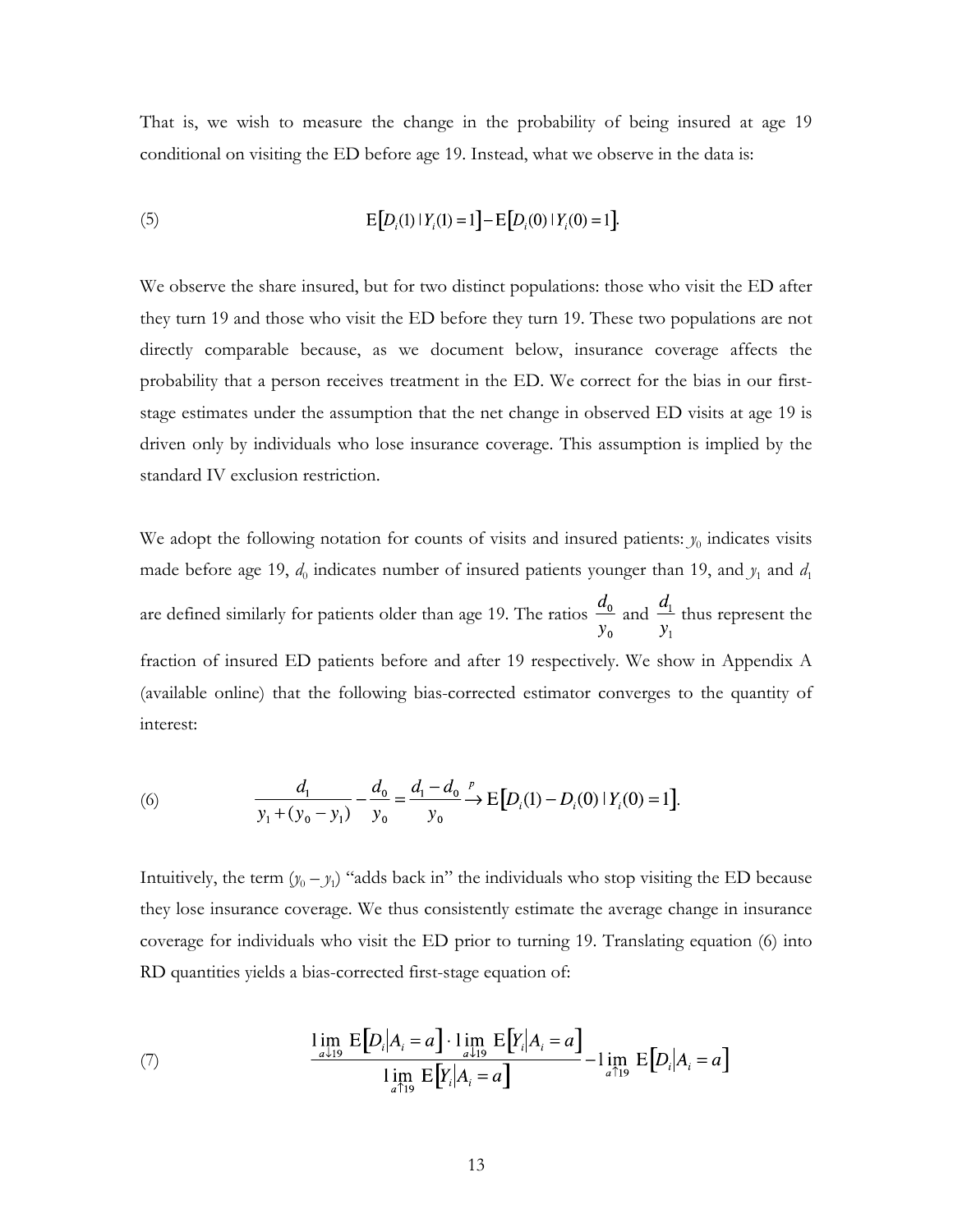In practice, these quantities are estimated via local linear regressions in which the dependent variables are observed insurance status or ED visit rates. The samples for these regressions are limited to be either one year less than age 19 (for  $a \uparrow 19$ ) or one year greater than age 19 (for  $a \downarrow 19$ ). We estimate the sample analogs of the elements of this equation along with the corresponding variance-covariance matrix via Seemingly Unrelated Regression.<sup>23</sup> We then estimate the standard errors via the Delta Method.

In Table 4 we present estimates of the change in insurance coverage at age 19, adjusting for the bias described above. We estimate a 3.3 percent reduction in admissions at age 19 (see Table 5), and this effect shifts the estimated change in the proportion privately insured from –5.0 percentage points to –6.3 percentage points. It also shifts the estimated change in the proportion uninsured from 5.7 percentage points to 8.1 percentage points. The drop in private insurance coverage is complemented by a 1.7 percentage point reduction in the proportion of people covered by Medicaid.<sup>24</sup> This suggests that a small portion of the utilization effect (approximately one-fifth) pertains to transitions from Medicaid to uninsured rather than private coverage to uninsured. The table also presents estimates for men and women separately and reveals that men and women experience similarly sized reductions in insurance coverage.

Figure 6 presents the age profile of the rate of emergency department visits per 10,000 person years.25 The figure reveals that the rates are increasing throughout this age range for both men and women. The figure also reveals evidence of a discrete reduction in treatment at age 19.26 In the first column of Table 5 we present the regression estimate of the discrete

<sup>&</sup>lt;sup>23</sup> The corresponding bias-corrected first stage estimator for the increase in the proportion uninsured at age 19

is  $\frac{1}{\lim_{n \to \infty} E[Y_i|A_i=a]}$   $+ \left[1 - \frac{1}{\lim_{n \to \infty} E[Y_i|A_i=a]} \right]^{-1} \lim_{a \to \infty} E[U_i|A_i=a]$ , where  $U_i$  equals one if individual *i* is uninsured and zero otherwise.

<sup>&</sup>lt;sup>24</sup> As can be seen in Appendix 13, the estimated magnitudes of the changes in insurance coverage are similar across the five states included in the sample. In addition this table reveals that in three states (Iowa, New Jersey, and Wisconsin) people are aging out of Medicaid at 19.

<sup>25</sup> The numerator for the rates comes from a near census of ED visits from Arizona, California, Iowa, New Jersey, and Wisconsin. The denominator is from the annual estimates of the resident populations of states by gender and age which are published annually by the US Census.

<sup>26</sup> As a falsification test, we run similar specifications for ED visits at age 20 and age 22. We find no evidence of either a break in insurance coverage or a change in admissions at either age. The results of this analysis are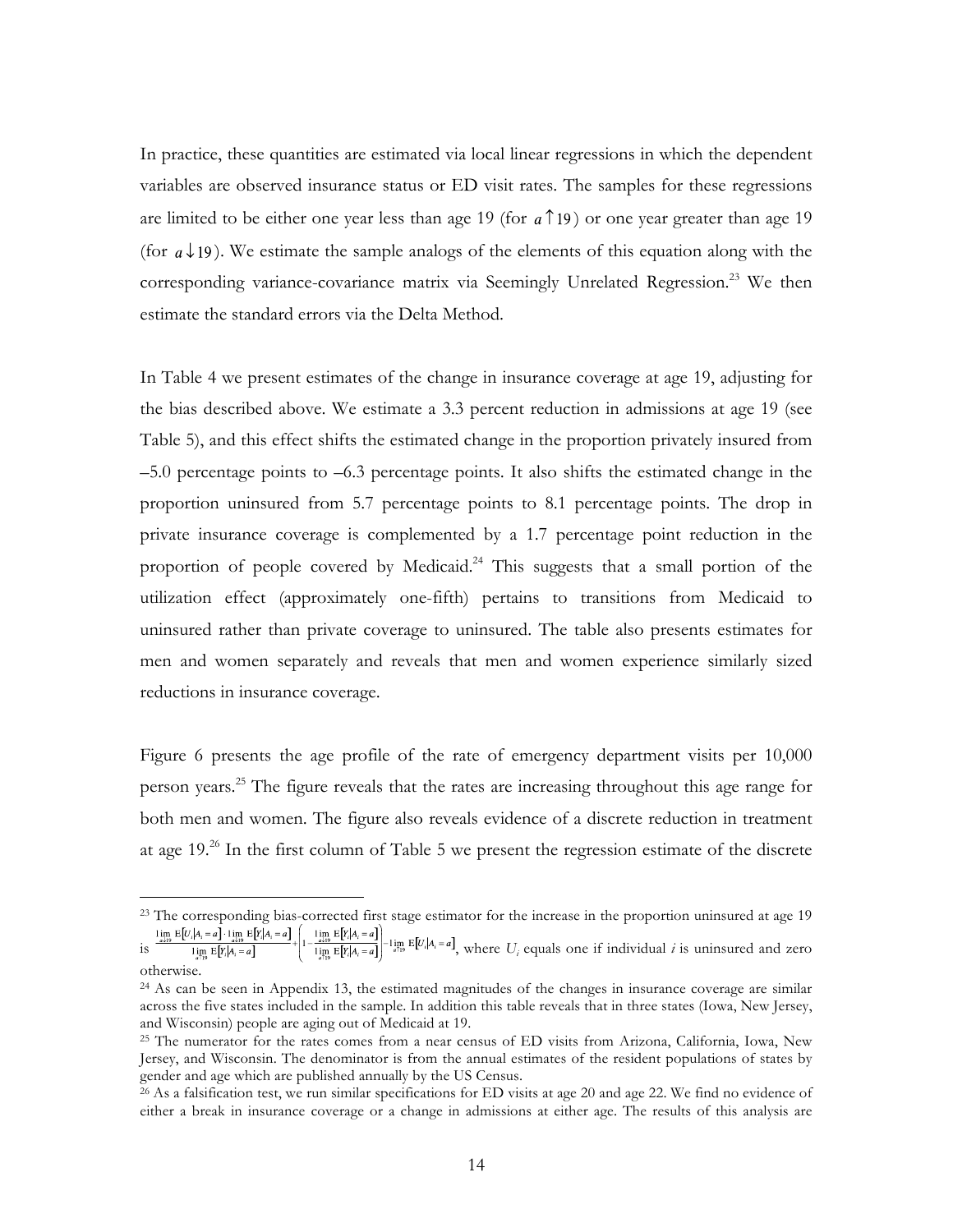change in the natural log of admissions at age 19 for the entire population and for men and women separately. The regressions reveal that men and women experience a 3.3 percent decrease in visits.<sup>27</sup> Non-pregnant women experience a slightly higher 3.6 percent decrease in visits. In Figure 7 we present the age profile of emergency department visits by hospital type. The figure shows substantial decreases in the number of people treated in emergency departments in non-profit hospitals and for-profit hospitals but no evidence of any decrease in the number of people treated in public hospitals. The corresponding regression estimates are in the second through fourth columns of Table 5. The two classes of privately-controlled hospitals account for almost the entire reduction in the number of people treated.<sup>28</sup>

The reduced-form estimates in Table 5 measure the average change in the probability of visiting the ED at age 19 (see Appendix A online). If we assume that losing insurance weakly affects individuals' propensity to visit the ED in one direction,  $29$  then the reduced-form coefficients estimate the average causal effect of insurance (*Di* ) for individuals that visit the ED before age 19 and are "compliers" (i.e., lose insurance when turning 19), multiplied by the first-stage estimand (see Appendix A online):

$$
(8) \hat{\alpha}_1 \stackrel{\nu}{\rightarrow} E\big[ Y_i(D_i = 1) - Y_i(D_i = 0) \mid Y_i(0) = 1, D_i(1) - D_i(0) = -1 \big] \cdot E\big[ D_i(1) - D_i(0) \mid Y_i(0) = 1 \big].
$$

presented in Appendix 24. We do not perform similar tests at age 21 because it is the age at which people are allowed to start purchasing alcohol.

<sup>27</sup> These estimates are fairly robust to bandwidth choice, as can be seen in Appendix 14. In addition the estimates for each of the five states in the sample are not significantly different than the overall estimate of –3.3, as can be seen in Appendix 15.

<sup>&</sup>lt;sup>28</sup> This is not necessarily evidence of a violation of the Federal Emergency Medical Treatment and Active Labor Act, a federal law that mandates that EDs treat all individuals needing emergency treatment, regardless of ability to pay. It may be that that people choose not to go to the emergency department, decline treatment when they are informed that they lack insurance, or present with conditions that are not emergencies.

<sup>&</sup>lt;sup>29</sup> The additional "monotonicity" assumption that losing insurance weakly affects individuals' propensity to visit the ED in one direction is not guaranteed to hold. It is possible that losing insurance induces some people to stop visiting the ED but induces others to start. Our reduced-form estimates indicate that the former group dominates the latter group, but the latter group may nevertheless exist. Relaxing the additional monotonicity assumption (referred to as "Extended Monotonicity" in Appendix A online), we show that the reduced form estimates a weighted average causal effect for two groups: compliers that visit the ED before age 19 and compliers that visit the ED after age 19 (see Appendix A online). We derive a modified first-stage estimator that converges to the sum of the reduced-form weights. Under reasonable assumptions, we establish a lower bound on the magnitude of the average effect of losing insurance on ED visits for compliers that could potentially visit the ED. This lower bound is 0.364, as compared to the estimate of 0.404 reported in this section (an absolute lower bound, which is downwardly biased, is 0.263). Relaxing the Extended Monotonicity assumption thus does not qualitatively change our conclusions.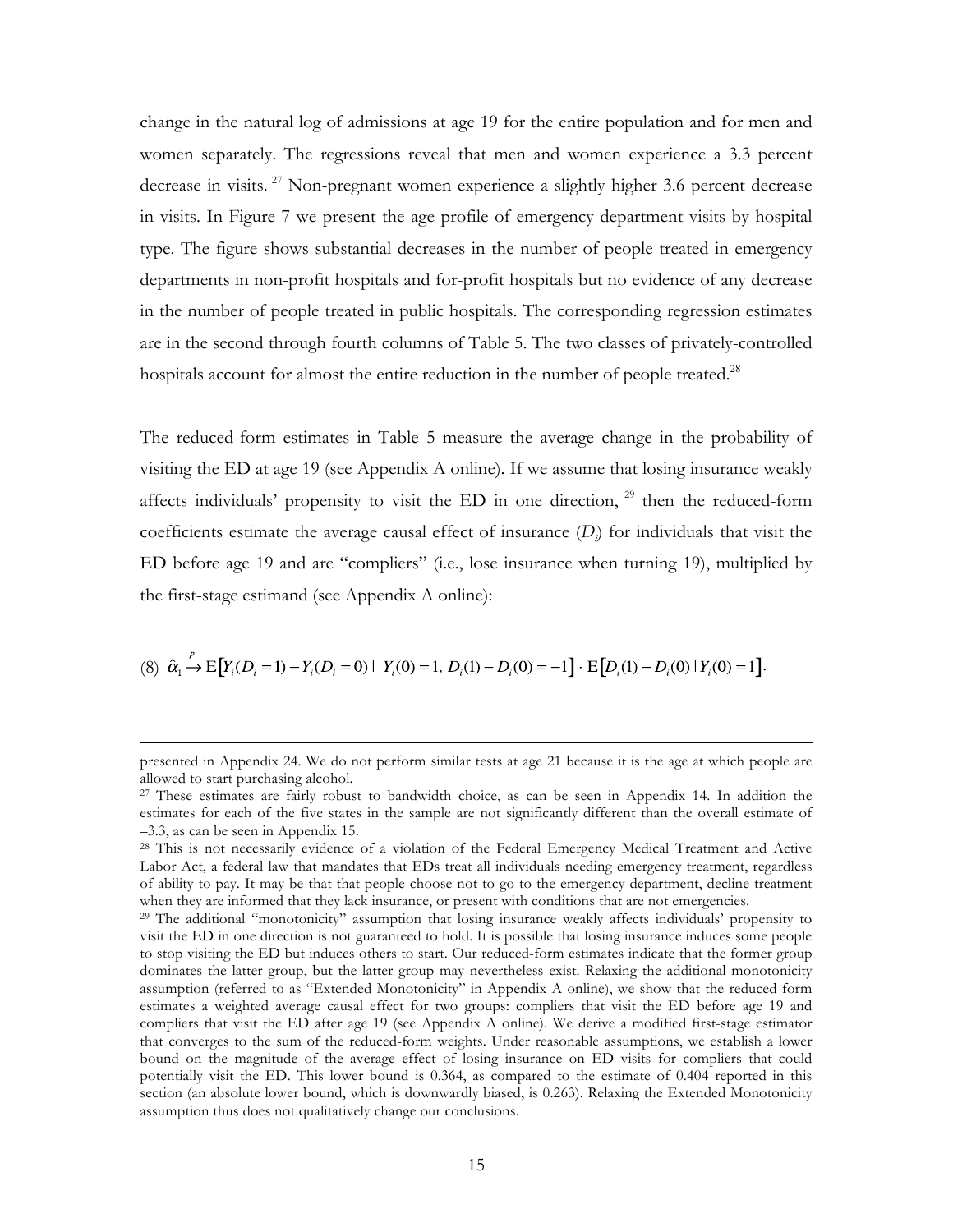We can thus estimate the impact of insurance coverage on the use of emergency department services by dividing the estimates of the percent change in admissions from Table 5 by the estimates of the percentage point change in insurance coverage rates from Table 4. This ratio estimates the expected reduction in ED utilization for individuals that visit the ED before age 19 and are compliers. These elasticities are presented in Table 6. The estimate for the overall population is –0.404, implying that individuals that lose their insurance coverage reduce their emergency department visits by 40 percent.<sup>30</sup> The reductions for men and women are very similar.

## **6. THE EFFECTS OF HEALTH INSURANCE ON INPATIENT ADMISSIONS**

Inpatient visits to the hospital are less common than ED visits. Among young adults, approximately 6 percent have had an inpatient admission in the past year. Nevertheless, such visits are expensive; approximately 34 percent of total health care spending is driven by inpatient admissions.31 As such, the effect of insurance coverage on inpatient visits is a critical object of interest.

To examine the impact of insurance coverage on hospital admissions, we use a census of hospital discharges from six states: Arizona, California, Iowa, New York, Texas, and Wisconsin.<sup>32</sup> Between the six states we observe a total of 849,610 hospital visits among 18 and 19 year olds. These records contain the same demographic variables available in the ED data along with detailed information on the cause of admission and treatment received in the hospital.

We analyze changes in inpatient visits separately for men, pregnant women, and women who are not pregnant. Among young adults, approximately 9.1 percent of women and 2.4 percent of men have an inpatient hospitalization in any given year. The gender difference is almost

 <sup>30</sup> As can be seen in Appendix 16, the estimates of the elasticity across the five states in the sample range from -0.586 to -0.191.

<sup>&</sup>lt;sup>31</sup> Authors' own calculations from the Medical Expenditure Panel Survey.

<sup>&</sup>lt;sup>32</sup> The hospital records include discharges occurring in the following time periods and states: 2000–2007 in Arizona, 1990–2006 in California, 1990–2006 in New York, 2004–2007 in Iowa, 1999–2003 in Texas and 2004–2007 in Wisconsin. Discharges from hospitals that are not regulated by the states' departments of health services are not included amongst these records.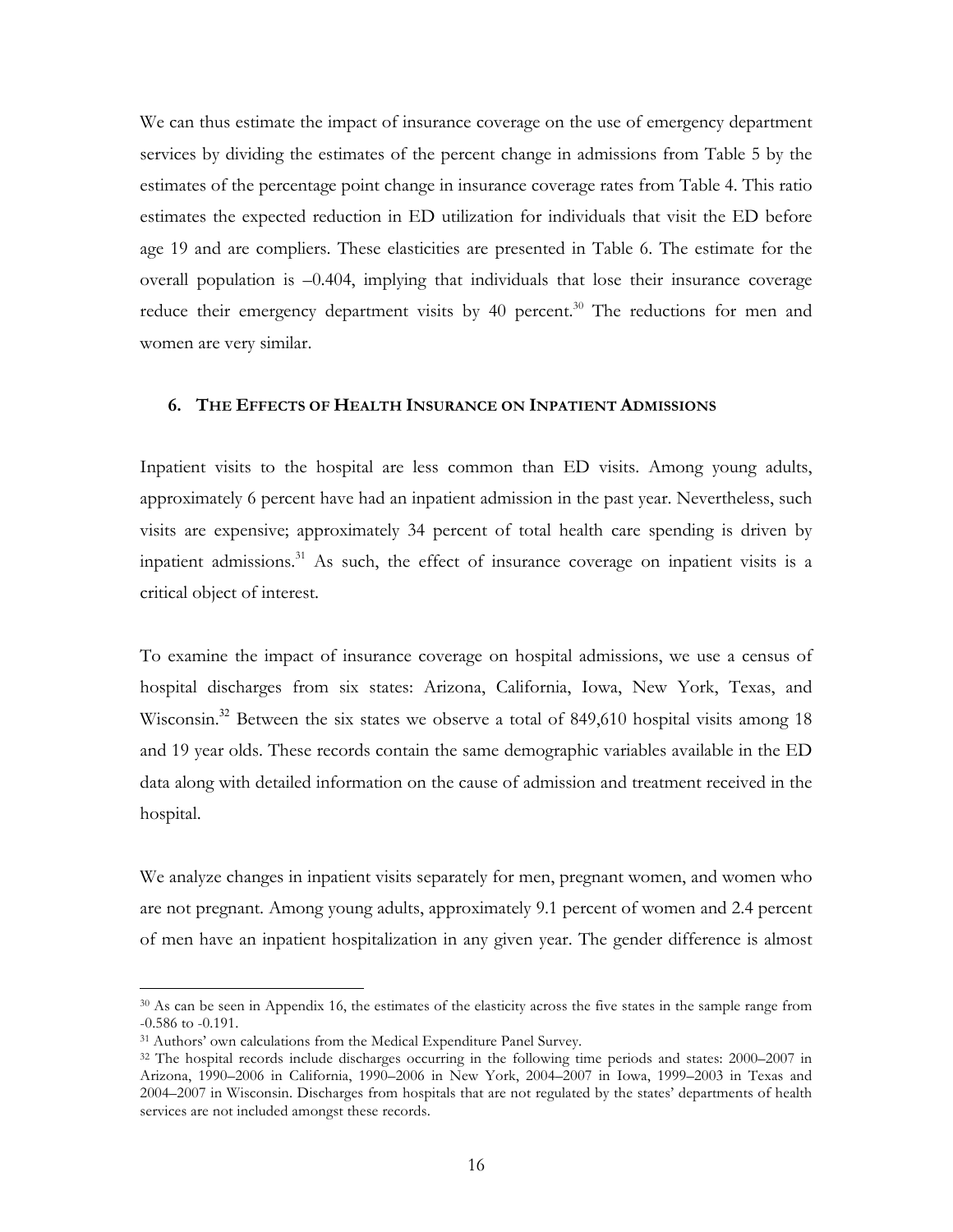entirely due to admissions of pregnant women. Women who are pregnant are generally provided with public insurance through Medicaid and thus have a different insurance-age profile than the other two groups. Since there is no change in the proportion uninsured for pregnant women at age 19 (see Table 7), we eliminate these women from our graphical analysis.

Figure 8 presents the age profile of insurance coverage for males and non-pregnant females admitted to a hospital. The figure reveals that the proportion of individuals with private insurance drops with age, while the proportion uninsured or covered by Medicaid increases with age. Overall, the proportion uninsured is far lower than the levels observed in either the general population (as estimated using the NHIS data) or in the population of visitors to the ED. The figure also reveals a decline in private coverage at exactly age 19. This decline is matched by an increase in the proportion uninsured or covered by Medicaid at the same age.<sup>33</sup> Note, however, that the increase in proportion covered by Medicaid is primarily an artifact of the decrease in the total number of inpatient admissions at age 19.<sup>34</sup>

These estimates of the change in insurance coverage at age 19 are biased by a change in composition similar to the one that affects the ED estimates. The first row of Table 7 presents estimates of the discrete change in insurance coverage that occurs at age 19 for the overall inpatient population (including pregnant women), corrected for bias in the manner described in the prior section. The estimates reveal that among all admissions, approximately 41 percent of the loss in private coverage is offset by increases in Medicaid coverage, so that the proportion uninsured increases by only 2.7 percentage points.<sup>35</sup> Most of the increase in Medicaid coverage, however, is concentrated among pregnant women. The other rows of Table 7 present estimates by gender, separating women into pregnant and non-pregnant. These estimates reveal that, for men, aging out of private insurance results in a 6.3 percentage point increase in the proportion that are uninsured. Women who are not

 <sup>33</sup> As can be inferred from the linear age profiles in Figure 8 and can be seen directly in Appendix 17, the estimates of the change in insurance coverage are robust to the choice of bandwidth.

<sup>&</sup>lt;sup>34</sup> The conclusion that there is little increase in the proportion covered by Medicaid at age 19 (except among pregnant women) is supported by the NHIS and ED results, both of which reveal small declines in Medicaid coverage at age 19.

<sup>35</sup> As can be seen in Appendix 18, the increase in the proportion uninsured is between 2.5 and 3 percentage points in four of the six states in the sample.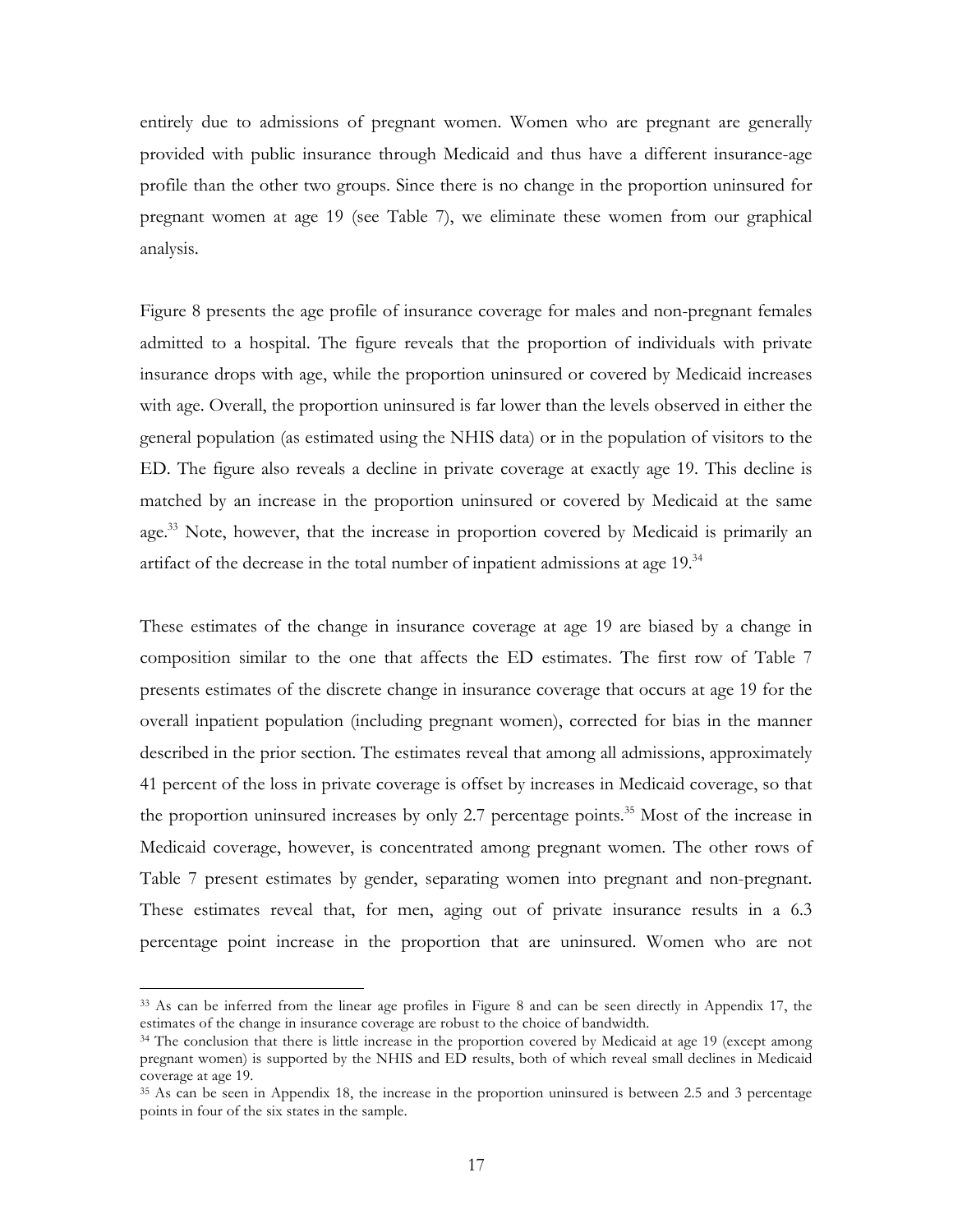pregnant experience an approximately 5.0 percentage point increase in the proportion uninsured. There is small increase in the proportion covered by Medicaid within these two groups, but the magnitude of this change is trivial in comparison to both the decline in proportion with private coverage and the change in Medicaid share in previous studies.<sup>36</sup> Pregnant women, however, experience little change in the proportion uninsured.<sup>37</sup> For them, Medicaid absorbs most of the loss in private insurance coverage.

In Figure 9 we present the age profile of hospital admissions for men and non-pregnant women by the route through which they are admitted to the hospital.<sup>38</sup> The figure reveals only a small decline in admissions through the emergency department after people lose their insurance coverage. Many of these admissions are for medical conditions that are emergent and may be less sensitive to price. It is also likely that many of these admissions are subject to the Federal Emergency Medical Treatment and Active Labor Act. We see more substantial drops in admissions directly to the hospital. These admissions are typically planned admissions and may be elective. In Table 8 we present estimates of the change in the natural log of admissions at age 19, estimated from equation (2). The table reveals that inpatient admissions through the emergency department drop by about 2 percent for men and 1 percent for non-pregnant women. Inpatient admissions directly to the hospital drop by 6.7 percent for men and 6.0 percent for women.<sup>39</sup> Pregnant women exhibit no statistically significant change in hospital admissions. In the bottom three rows of the table we present the estimates of the change in hospital admissions by ownership type. There is a 1.4 percent decrease in admissions to non-profit hospitals and a 4.0 percent decrease in admissions to

 <sup>36</sup> One of the primary contributions of this paper is that it isolates the effects of uninsured status, avoiding substantial contamination by transitions from private to public insurance. It is thus instructive to compare these "first-stage" results to the "first-stage" results in Card et al. (2008). Among males, the change in uninsured individuals at age 19 is 8.7 times *larger* than the change in Medicaid-covered individuals. Among non-pregnant females, the change in uninsured individuals at age 19 is 4.1 times *larger* than the change in Medicaid-covered individuals. In Card et al. (2008), the change in uninsured individuals at age 65 is 6.3 times *smaller* than the change in Medicare-covered individuals. Thus the private-to-public "contamination problem" is one to two orders of magnitude smaller in this paper than it is in Card et al. (2008).

<sup>&</sup>lt;sup>37</sup> Most hospitals try to enroll people that are uninsured when they present at the hospital in Medicaid so that they can recover the cost of treating them. Pregnant women are much more likely to qualify for Medicaid than men or non-pregnant women.

<sup>38</sup> Unlike the age profile of emergency department visits which were presented in rates the age profiles of inpatient hospital stays are presented in counts. This is because there is no precise way to estimate the number of women at a given age that are not pregnant.

<sup>&</sup>lt;sup>39</sup> As can be inferred from Figure 9 and seen directly in Appendices 19 and 20, these estimates are robust to bandwidth choice. As can be seen in Appendix 21, the estimates vary somewhat across states. The largest reduction in visits is observed in Wisconsin, which also has the largest first-stage effect.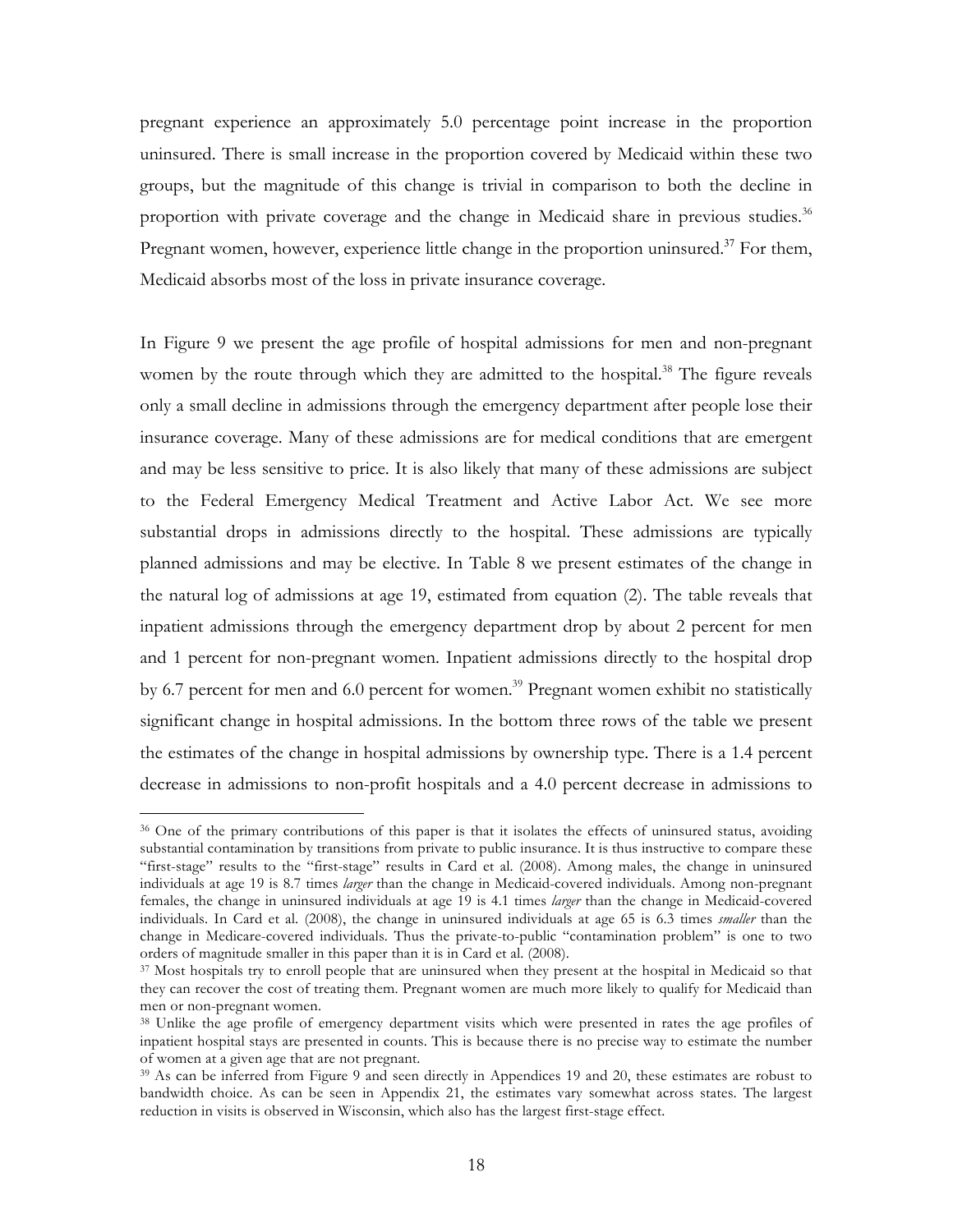for profit-hospitals. There is no evidence, however, of a change in overall admissions to hospitals under public control.

In Table 9 we present the instrumental variables estimates of the impact of insurance coverage on the probability of an inpatient admission. With the inpatient data, the implicit assumption for calculating the instrumental variables estimates – that losing insurance weakly affects individuals' propensity to visit the hospital in one direction  $-$  likely holds.<sup>40,</sup> The estimate for men is  $-0.61$  and for non-pregnant women is  $-0.66$ , implying that losing insurance coverage reduces the probability of an inpatient admission by 61 percent for men and 66 percent for non-pregnant women. 41 These estimates are even larger than the estimates for emergency department visits and suggest that insurance coverage is an important determinant of whether people will receive inpatient treatment. When we examine the results by route into the hospital, it is clear that the overall drop in admissions is due largely to the large decline in admissions directly to the hospital, which are typically elective admissions.

#### **7. DISCUSSION**

Three issues affect the generalizability of our regression discontinuity results. First, the estimates are local average treatment effects based on the response of the "compliers", individuals who become uninsured upon turning 19. Second, the estimates are based only on young adults. Third, the estimates represent the short-run response to uninsured status rather than the long-run response. We examine each of these issues below.

## **7.1 LOCAL AVERAGE TREATMENT EFFECTS**

 <sup>40</sup> Almost all of the reduction in inpatient admissions comes through scheduled admissions, which suggests that the Extended Monotonicity assumption is unlikely to be violated in the inpatient analysis. The Extended Monotonicity assumption could plausibly be violated in the ED data because a lack of primary care might cause a non-serious condition to develop into an emergent condition, necessitating a visit to the ED. However, most of the reduction in inpatient admissions comes through scheduled admissions, which are unlikely to result from emergent conditions. We thus conclude that there is no substantial violation of the Extended Monotonicity assumption in the inpatient data.

<sup>41</sup> As seen in Appendix 22, the estimates vary somewhat across states, though all the precisely estimated elasticities fall between -0.84 and -0.48.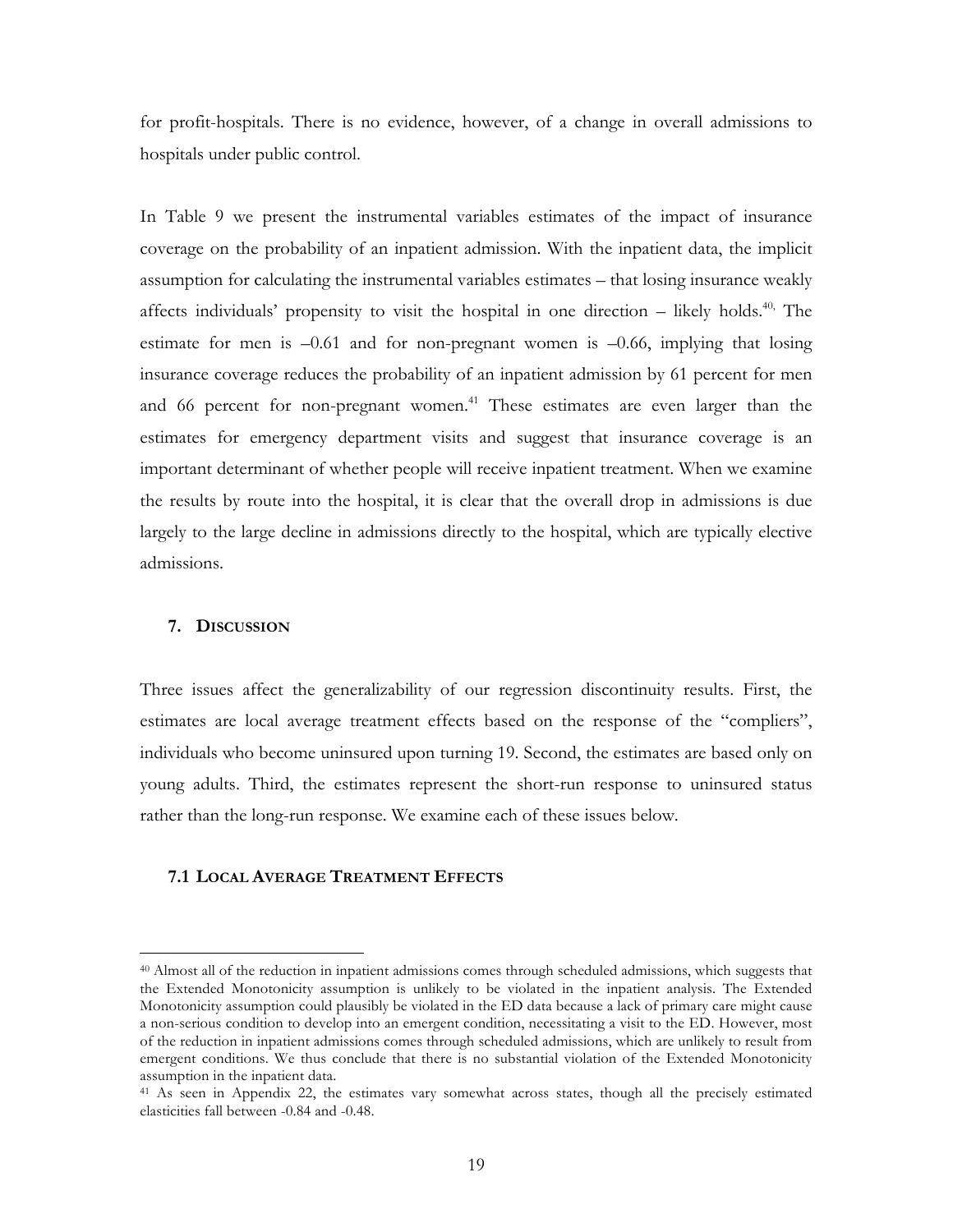As with all instrumental variables designs, the estimates reported above represent local average treatment effects; they capture the average effect of uninsured status for individuals who lose coverage at age 19. These individuals differ from the typical 19 year old in numerous ways. For example, they are much less likely to attend college (see Figures 2 and 3). Nevertheless, the estimates recover information that is useful for policy makers because the compliers make up a substantial fraction of total uninsured 19 year olds.

For policy purposes, the parameter of interest is the average effect of insurance coverage for the presently uninsured; current policies focus on expanding, rather than withdrawing, health insurance coverage. Continuously insured individuals do not contribute to our estimates and are of little policy interest. While compliers constitute less than 10 percent of total 19 year olds, they constitute a much larger share of uninsured 19 year olds. The discontinuities in the NHIS data suggest that almost 20 percent of uninsured 19-year-olds are compliers, and the fraction compliers is even higher in the ED and inpatient data (roughly 25 to 30 percent of uninsured in either case).<sup>42</sup> Furthermore, the age-out mechanism itself affects an even larger fraction of uninsured 19 year olds. Nearly 30 percent of uninsured 19-year-old NHIS respondents report having lost insurance due to age or leaving school, and the total proportion uninsured roughly triples from age 16 to age 22. This suggests that a large fraction of all uninsured young adults have lost insurance in a similar manner.

Of course, a portion of uninsured 19 year olds did not lose insurance through the age out mechanism, and our estimates do not apply directly to them. These chronically uninsured individuals are, in the language of Angrist, Imbens, and Rubin (1996), "never-takers." In most health insurance contexts, a central concern is that insurance coverage choice is intimately related to underlying health; the chronically uninsured (never-takers) may therefore be significantly healthier than the recently uninsured (compliers). Such a relationship would diminish the response of never-takers to insurance coverage relative to compliers. In this case, however, it is unlikely that adverse selection causes a significant

<sup>&</sup>lt;sup>42</sup> In the NHIS data, we observe a 4.1 percentage point increase in the share uninsured at age 19. Roughly 20 percent of 18-year-olds in the NHIS are uninsured. In the ED and inpatient data, we observe increases in the share uninsured at age 19 of 8.1 percentage points and 2.7 percentage points respectively. Roughly 21.5 percent of 18-year-olds in the ED data are uninsured, and roughly 7.6 percent of 18-year-olds in the inpatient data are uninsured.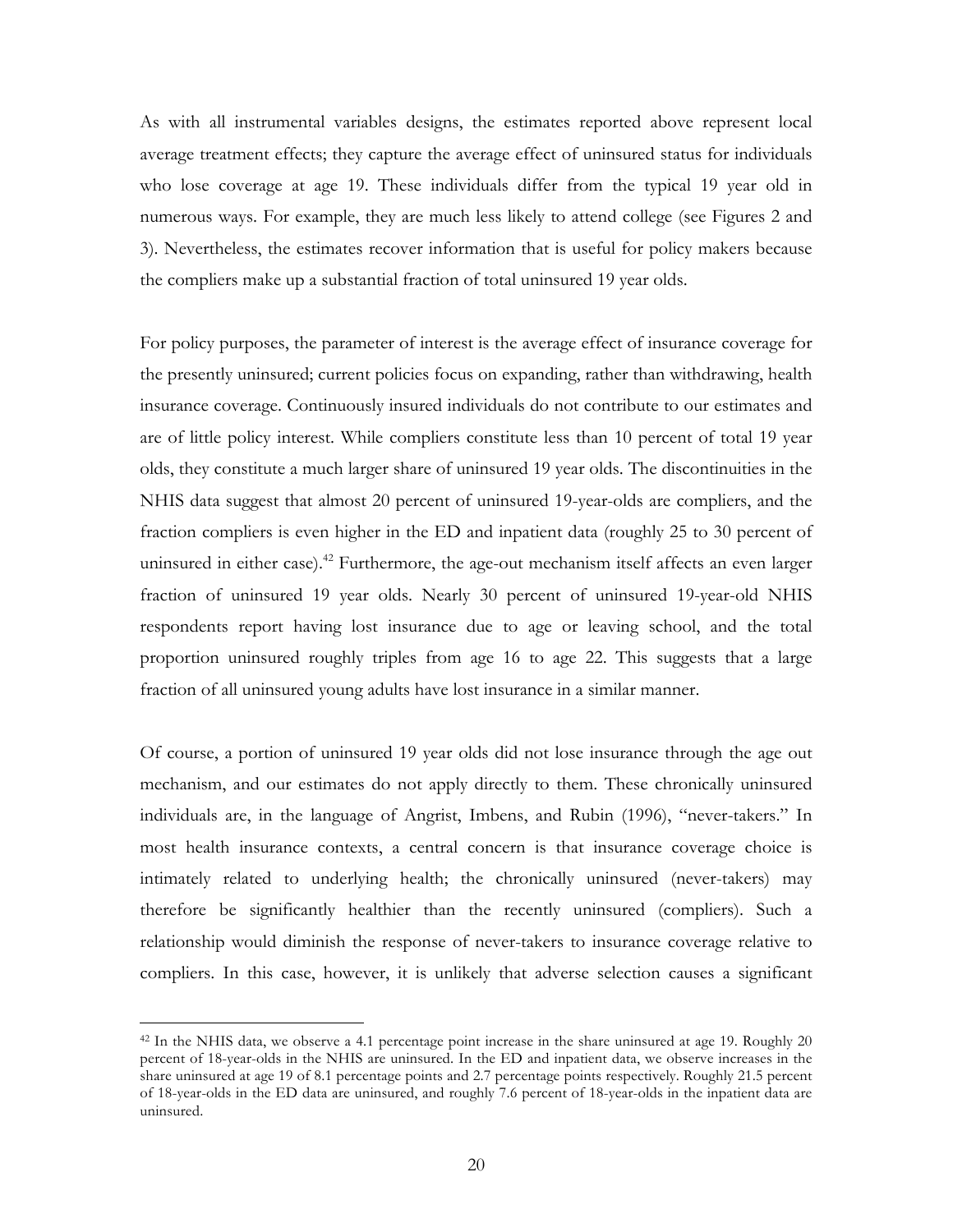divergence in the mean health of never-takers and compliers. This is because the compliers' pre-19 insurance coverage is an artifact of their parents' insurance plans rather than a reflection of their own poor health (if it were not, they would be unlikely to drop coverage immediately after turning 19). The typical adverse selection mechanism thus does not apply in this context.

Moreover, we find no evidence that never-takers are significantly less healthy or consume less health care than uninsured compliers. To test for any differences, we first use the Medical Expenditure Panel Survey (MEPS), a two-year panel survey of health care consumption. We isolate respondents who enter the survey at age 18 with insurance and then lose insurance during the second year of the survey. Such respondents are likely to be "compliers." We compare these respondents to respondents likely to be never-takers.<sup>43</sup> Though there are few such respondents in the survey, we find no significant differences in either self-reported health or total expenditures in the second year of the survey (when both compliers and never-takers are uninsured).<sup>44</sup>

We confirm the null result in the MEPS with a similar exercise using NHIS data. We isolate all NHIS respondents who are between 18 and 20 years of age and report being uninsured. Using that selected sample, we test for a discontinuity at age 19 in the share of uninsured respondents who report to be in bad health or report a functional limitation that prevents them from certain activities. Such a regression discontinuity would imply a sudden change at age 19 in the fraction of the uninsured who are in poor health.<sup>45</sup> We find no such discontinuity, confirming our results from the MEPS. Overall, we find no evidence of significant differences in underlying health between the compliers and the never-takers.

<sup>&</sup>lt;sup>43</sup> Such respondents are 18 years old at the end of the first survey year, and uninsured during both the first and second years of the survey.

<sup>44</sup> Specifically, we find 318 respondents who are "likely compliers" and compare them to 1,070 respondents who are consistently uninsured (never-takers). In a comparison of means, likely compliers are 5.1 percentage points less likely to report being in good health. This difference is statistically insignificant (*t*-statistic of 1.06) and small relative to the proportion of consistently uninsured 18–20 year olds that report being in good health (48.0 percent). Likely compliers also consume 43.61 dollars per year more in health care once uninsured. This difference is again statistically insignificant (*t*-statistic of 0.24) and small relative to the mean health care consumption of consistently uninsured 18–20 year olds (681.46 dollars per year).

<sup>45</sup> For physical limitations, we estimate a statistically insignificant discontinuity of 0.000 (*t*-statistic of 0.00). The mean of the physical limitations variable for 18–20 year olds is 0.036. For bad health, we estimate a statistically insignificant discontinuity of 0.010 (*t*-statistic of 1.00). The mean of the bad health variable for 18–20 year olds is 0.042.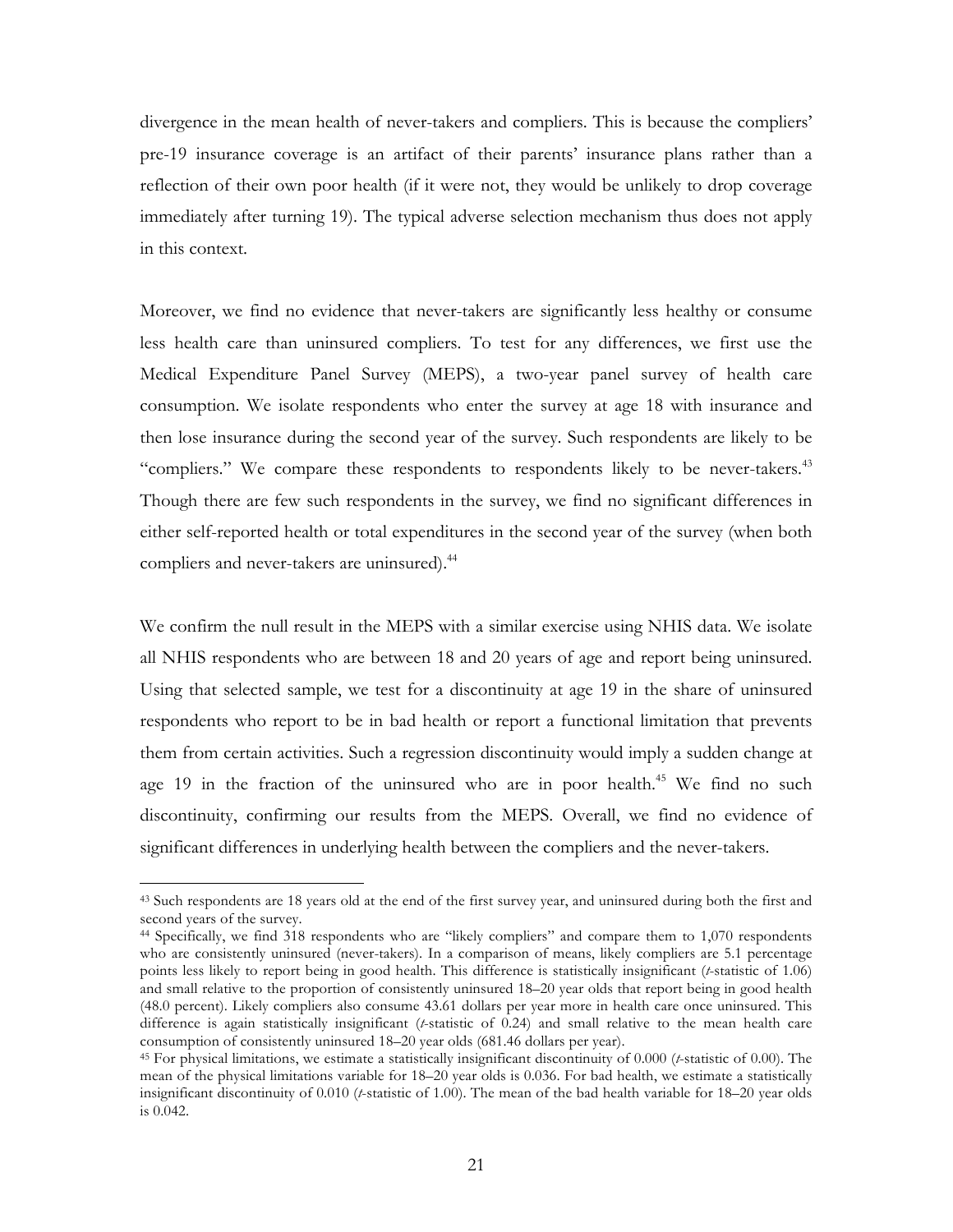## **7.2 AGE-SPECIFIC TREATMENT EFFECTS**

All regression discontinuity designs estimate treatment effects at a particular threshold. In this case, our estimates apply specifically to individuals close to their  $19<sup>th</sup>$  birthday, though they are likely to generalize to young adults in their late teens or early twenties.<sup>46</sup> Older individuals may react differently to a loss of health insurance. On the one hand, the overall utilization of EDs and hospitals is relatively stable until at least age 50 (Figure 1). On the other hand, older adults are susceptible to different medical conditions and may have greater financial resources than uninsured young adults. These factors could affect their response to the provision of health insurance.

We can only speculate as to how the estimates for 19-year-olds translate to the general population. Nevertheless, simple "back-of-the-envelope" calculations suggest that even if the behavioral response estimated above is twice as large as the average response, our results still imply that universal coverage would lead to substantial increases in utilization. In 2005, uninsured individuals constituted 16.7 percent of ED visits and 7.2 percent of inpatient stays (Nawar, Niska, and Xu 2007; DeFrances, Cullen, and Kozak 2007). Suppose therefore that universal coverage generates a 17 percentage point reduction in the share uninsured in EDs and a 7 percentage point reduction in the share uninsured in hospitals. If the elasticities that we estimate for 19-year-olds apply directly to the general population, then universal coverage would generate an 11.4 percent increase in ED visits and an 11 percent increase in inpatient visits. Such an increase, at present levels, amounts to an additional 13.1 million ED visits and 3.8 million inpatient hospital stays each year. Even if our estimates are twice as large as the average response to uninsured status, universal coverage would generate an additional 6.6 million ED visits and 1.9 million inpatient hospital stays each year. Supply constraints might attenuate an overall increase of this magnitude; however, in that case prices would likely rise as well.

 <sup>46</sup> In Appendix 23 we present the estimates of the discrete change in insurance and ED treatment rates that occurs at age 23 when individuals that are still in school age out of their parents' insurance. The change in insurance coverage at age 23 is smaller than the one at age 19, but the difference between the elasticity estimated at age 19 and the one estimated at age 23 is not statistically significant.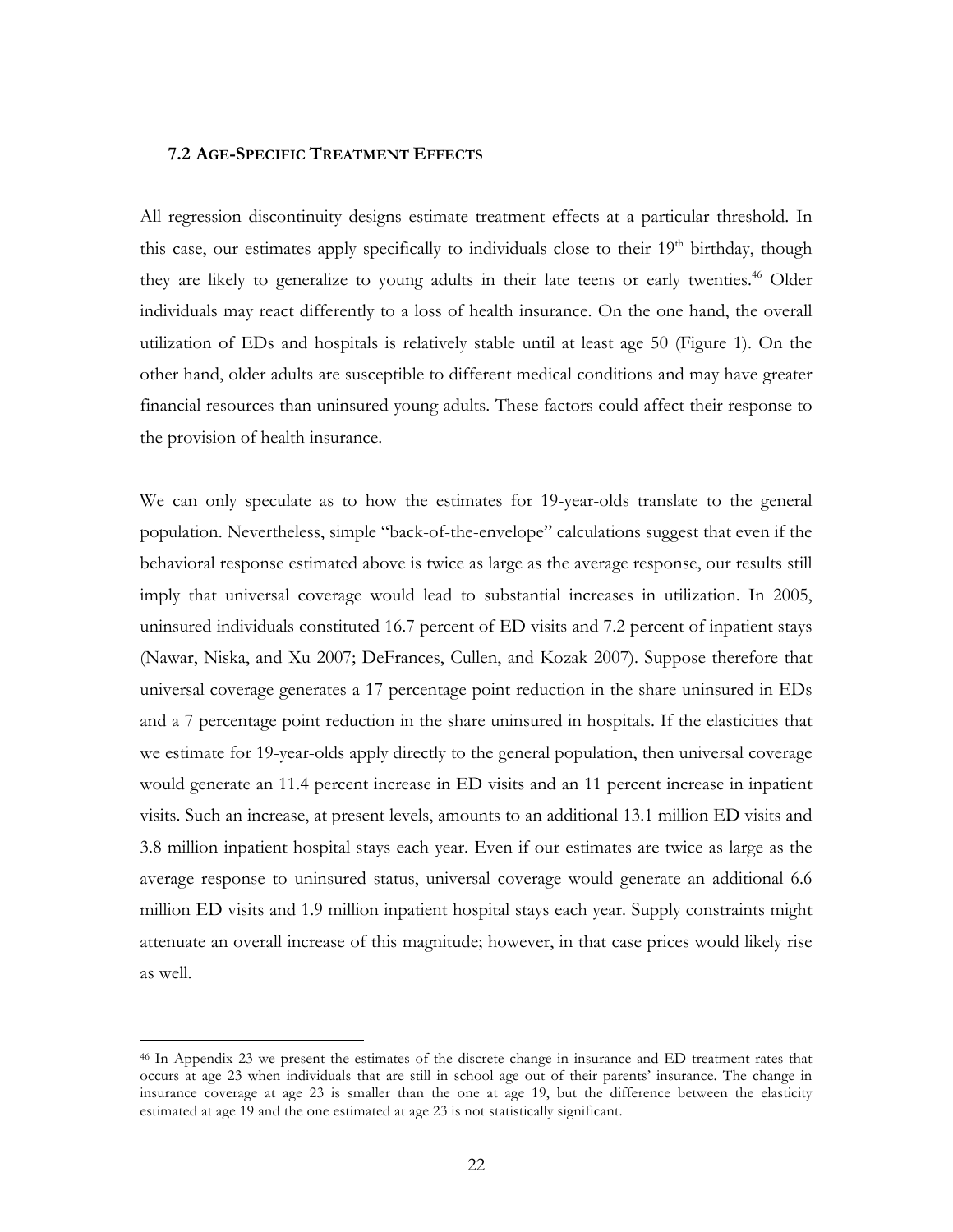#### **7.3 SHORT RUN AND LONG RUN EFFECTS**

Our results represent the short-run response to a change in health insurance coverage. The short-run response, however, may differ from the long-run response for three reasons. First, individuals may shift the timing of health care visits across the age 19 threshold. Second, individuals may be able to postpone consumption in the short run but not in the long run. Third, a reduction in preventative care visits may have no impact in the short run but could increase demand for health care in the long run.

The short time horizon in our study may allow individuals to shift the timing of health care visits from the uninsured period to the insured period. When losing insurance, individuals may "stockpile" health care shortly before coverage expires. When gaining insurance, individuals may postpone health care until shortly after coverage begins. In either case, the regression discontinuity we document would be confounded by such behavior. The estimates would reflect the inter-temporal substitution response to a sharp, anticipated change in health care prices and would overstate the net change in health care consumption.

However, there exists little evidence that individuals shift the timing of health care visits in anticipation of gaining or losing insurance coverage. In an analysis of private insurance claims records, Gross (2010) finds no evidence that teenagers who lose coverage at age 19 consume more hospital visits or prescription medication in the weeks before they lose coverage. Card et al. (2008) find no evidence that individuals nearing age 65 postpone inpatient care in significant numbers until they qualify for Medicare, and Long et al. (1998) find little evidence of health care stockpiling for the general population. Additionally, the figures of ED and inpatient visits above do not exhibit an increase in consumption in the months immediately before people turn 19. It is worth noting that the conditions for which people are being seeking treatment do not lend themselves to stockpiling.<sup>47</sup>

A similar estimation problem may arise if individuals postpone care in the hopes of regaining coverage. If newly uninsured 19-year-olds expect to regain insurance coverage within the

 <sup>47</sup> Young adults seen in the Emergency Department are most commonly seeking treatment for sprains, contusions, lacerations, or infections. For inpatient admissions in this age group, hospital stays for elective procedures that are potentially storable are very rare.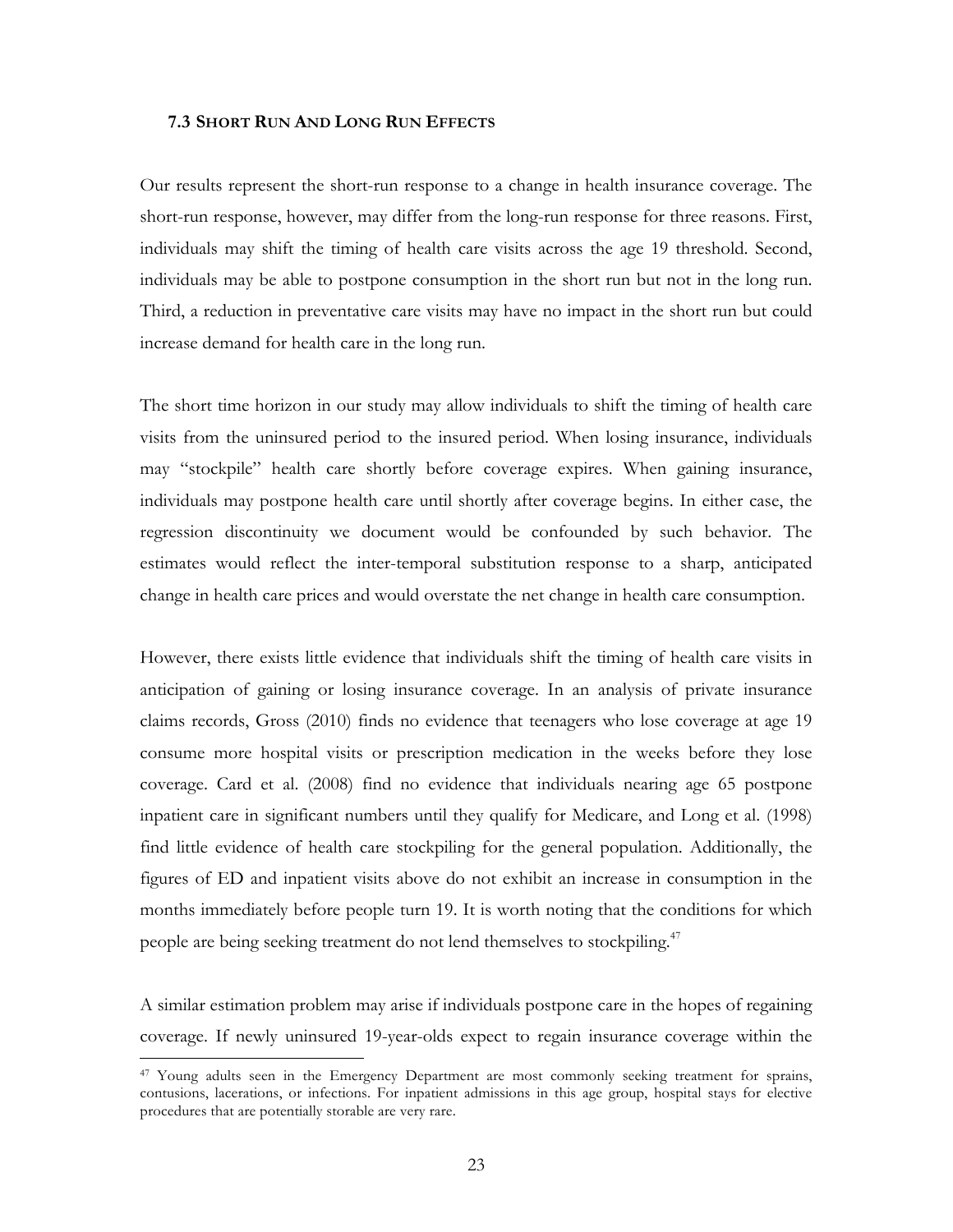next six months, for example, they may postpone care until that point. The empirical evidence suggests that this dynamic is not present, however. The age profiles in ED and inpatient care utilization (Figures 6, 7, and 9) show no evidence of postponement. If individuals were postponing care immediately after losing coverage, then we would expect the slope of the age profile to become steeper after age 19. Instead, in every case the slope of the age profile becomes less steep after age 19.

Finally, the RD approach isolates individuals who are insured one day and uninsured the next. As a result, it provides estimates of the effect of health insurance independent from the effect of insurance on health itself. In the long run, though, insults to health accumulate, care may become more critical, and individuals may become less price sensitive. In that case, our estimates could overstate the long-run increase in care that would ensue from an expansion of health insurance coverage. While the long run effect of health insurance on health is an important research question, it is beyond the scope of this paper. To our knowledge, little convincing evidence exists that can quantify the extent to which coverage affects health in the long run.

Nevertheless, a substantial share of the uninsured are without coverage for a short period of time. Among the currently uninsured, 25 percent have been uninsured for less than one year, and 45 percent have been uninsured for less than three years.<sup>48</sup> Our estimates apply directly to this large group of the "recently uninsured."

#### **8. CONCLUSION**

We leverage a sharp discontinuity in health insurance coverage that occurs when dependents age out of their parents' insurance plans at age 19. By exploiting that discontinuity, we estimate the effects of health insurance coverage on utilization of care. We find that losing health insurance coverage reduces utilization of both emergency department care and inpatient care. The estimated responses are large  $- a 10$  percentage point decrease in the

<sup>&</sup>lt;sup>48</sup> These calculations are based on the NHIS. Note that the proportion of uninsured spells that are short-term is even larger than the proportion of currently uninsured individuals who will be short-term uninsured. Cutler and Gelber (2009) find, for example, that from 2001 to 2004, 76 percent of uninsured spells last less than two years among 18 to 61 year olds.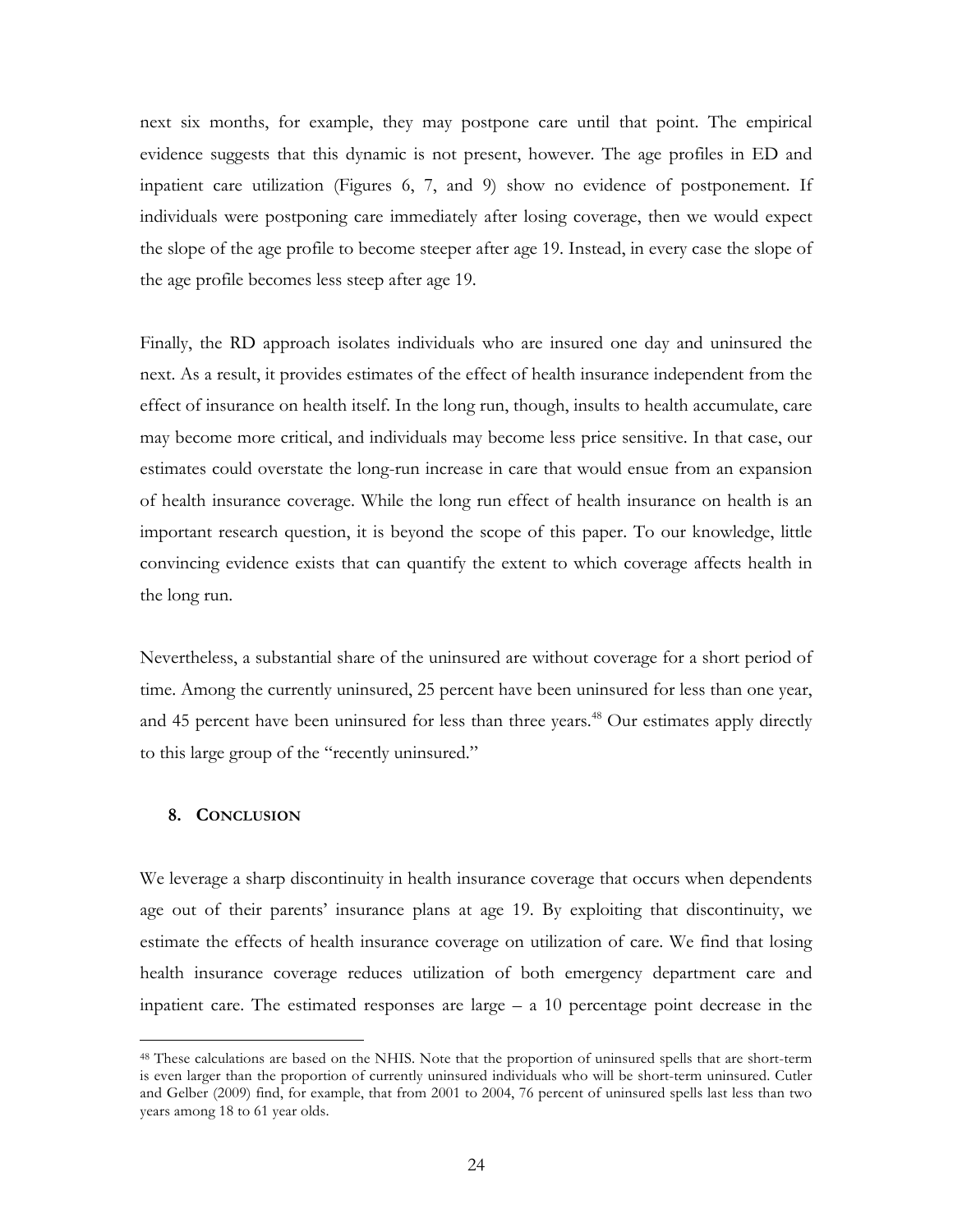insurance coverage rate among ED patients reduces ED visits by 4.0 percent, and a 10 percentage point decrease in the insurance coverage rate among hospital patients reduces hospital visits by 6.1 percent. The reduction in hospital visits is stronger for non-urgent admissions, and the reductions in ED and hospital visits are concentrated among for-profit and non-profit hospitals, as opposed to public hospitals.

The net effect of losing health insurance on utilization of care is unambiguously negative for our study population. The results clarify several uncertainties about the impacts of insurance coverage on utilization of care. First, losing insurance coverage results in a net decrease in emergency department care. This suggests that newly uninsured patients do not substitute emergency department care for primary care (or, if they do substitute care towards the emergency department, the substituted care is swamped by a reduction in their normal emergency department visits). Second, any increase in uncompensated charity care is insufficient to offset the decrease in paid care, as total ED and inpatient care both fall. Finally, losing insurance does increase the proportion of care that individuals receive at public hospitals. However, this increase is solely due to a decrease in care received at forprofit and non-profit hospitals. The total amount of care at public hospitals does not increase.

Our results apply specifically to young adults that lose insurance coverage by aging out of their parents' insurance plans. Nevertheless, evidence suggests that the coefficients may generalize to the greater population of uninsured young adults, and 19 to 35 year olds comprise over half of uninsured non-elderly adults. Applying our estimated elasticities to all non-elderly adults, we project that near-universal coverage could raise total hospital stays by 3.8 million per year and ED visits by 13.1 million per year, subject to supply constraints. Near-universal coverage would thus increase the amount of care received by currently uninsured individuals and require a substantial increase in net expenditures.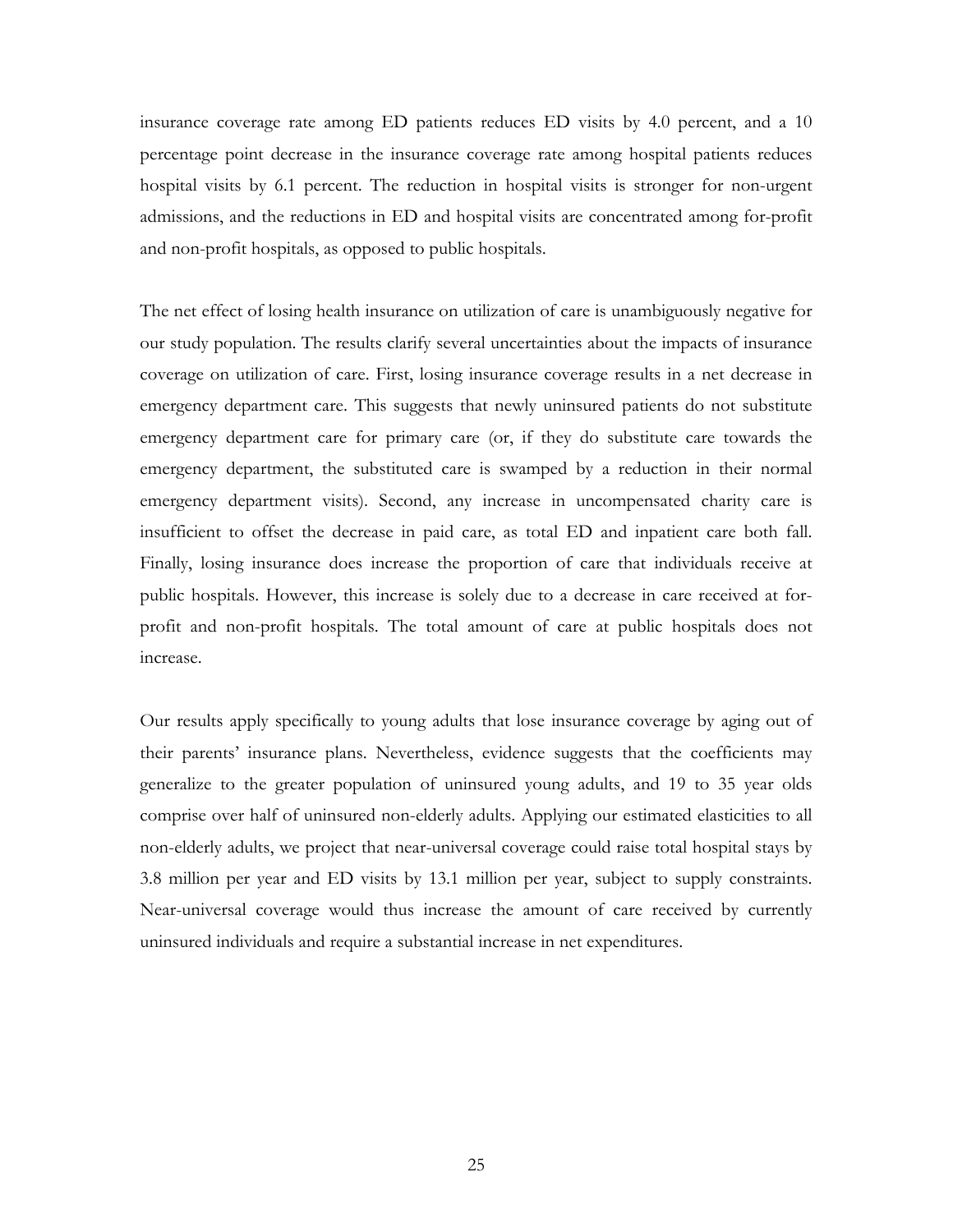#### **REFERENCES**

Abelson, R. 2008. "Uninsured Put a Strain on Hospitals." *The New York Times*.

- Angrist, Joshua D., Guido W. Imbens, and Donald B. Rubin. 1996. "Identification of Causal Effects Using Instrumental Variables." *Journal of the American Statistical Association* 91(434): 444-455.
- Ayanian, John Z. et al. 2000. "Unmet Health Needs of Uninsured Adults in the United States." *Journal of the American Medical Association* 284(16): 2061-2069.
- Bamezai, Anil, Glenn Melnick, and Amar Nawathe. 2005. "The Cost of an Emergency Department Visit and its Relationship to Emergency Department Volume." *Annals of Emergency Medicine* 45(5): 483-490.
- Braveman, P. et al. 1994. "Insurance-Related Differences in the Risk of Ruptured Appendix." *The New England Journal of Medicine* 331(7): 444-449.
- Brook, R. et al. 1984. *The Effect of Coinsurance on the Health of Adults: Results from the Rand Health Insurance Experiment*. Santa Monica, CA: The Rand Corporation.

Campbell, Donald. 1969. "Reforms as Experiments." *American Psychologist*: 409–429.

- Card, David, Carlos Dobkin, and Nicole Maestas. 2009. "Does Medicare Save Lives?." *Quarterly Journal of Economics* 124(2): 597-636.
- Card, David, Carlos Dobkin, and Nicole Maestas. 2008. "The Impact of Nearly Universal Insurance Coverage on Health Care Utilization: Evidence from Medicare." *American Economic Review* 98(5): 2242-2258.

*Care Without Coverage*. 2002. Institute of Medicine.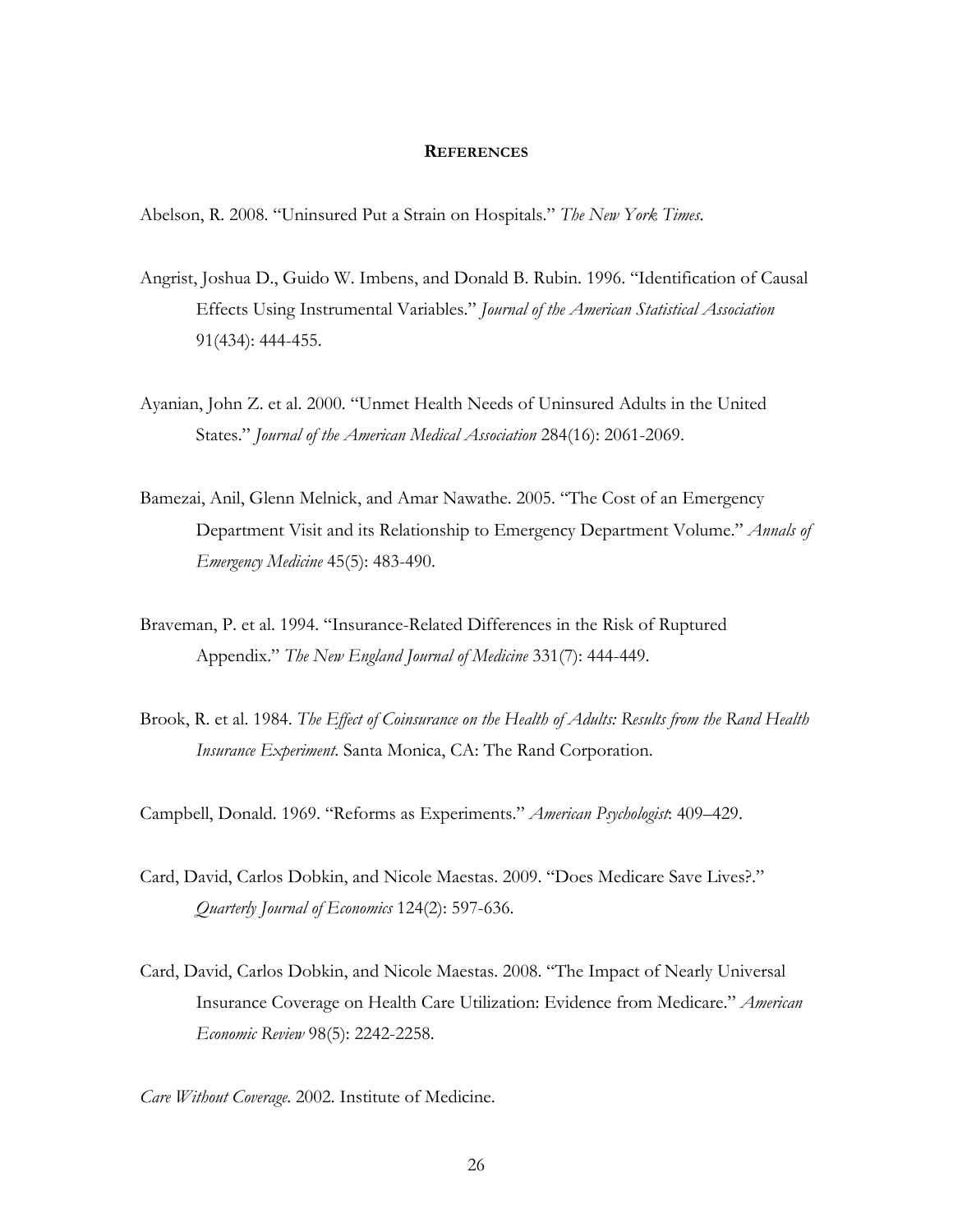- Currie, Janet, Sandra Decker, and Wanchuan Lin. 2008. "Has Public Health Insurance for Older Children Reduced Disparities in Access to Care and Health Outcomes?." *Journal of Health Economics* 27(6): 1567-1581.
- Cutler, David, and Jonathan Gruber. 1996. "Does Public Insurance Crowd Out Private Insurance?." *Quarterly Journal of Economics* 111(2): 391–430.
- Cutler, David M, and Alexander M Gelber. 2009. "Changes in the Incidence and Duration of Periods without Insurance." *The New England Journal of Medicine* 360(17): 1740-1748.
- Dafny, Leemore, and Jonathan Gruber. 2005. "Public Insurance and Child Hospitalizations: Access and Efficiency Effects." *Journal of Public Economics* 89: 109–129.
- DeFrances, Carol J, Karen A Cullen, and Lola Jean Kozak. 2007. "National Hospital Discharge Survey: 2005 annual summary with detailed diagnosis and procedure data." *Vital and Health Statistics. Series 13, Data from the National Health Survey* (165): 1- 209.
- Doyle, Joseph J. 2005. "Health Insurance, Treatment and Outcomes: Using Auto Accidents as Health Shocks." *Review of Economics and Statistics* 87(2): 256-270.
- Fatovich, Daniel M. 2002. "Recent developments: Emergency Medicine." *British Medical Journal* 324(7343): 958–962.
- Finkelstein, Amy. 2007. "The Aggregate Effects of Health Insurance: Evidence from the Introduction of Medicare." *The Quarterly Journal of Economics* 122(1–37).
- Gross, Tal. 2010. "Using Insurance Before you Lose It: Health Care Consumption at the End of Coverage.".
- Hadley, Jack, and John Holahan. 2003. "Covering the uninsured: how much would it cost?."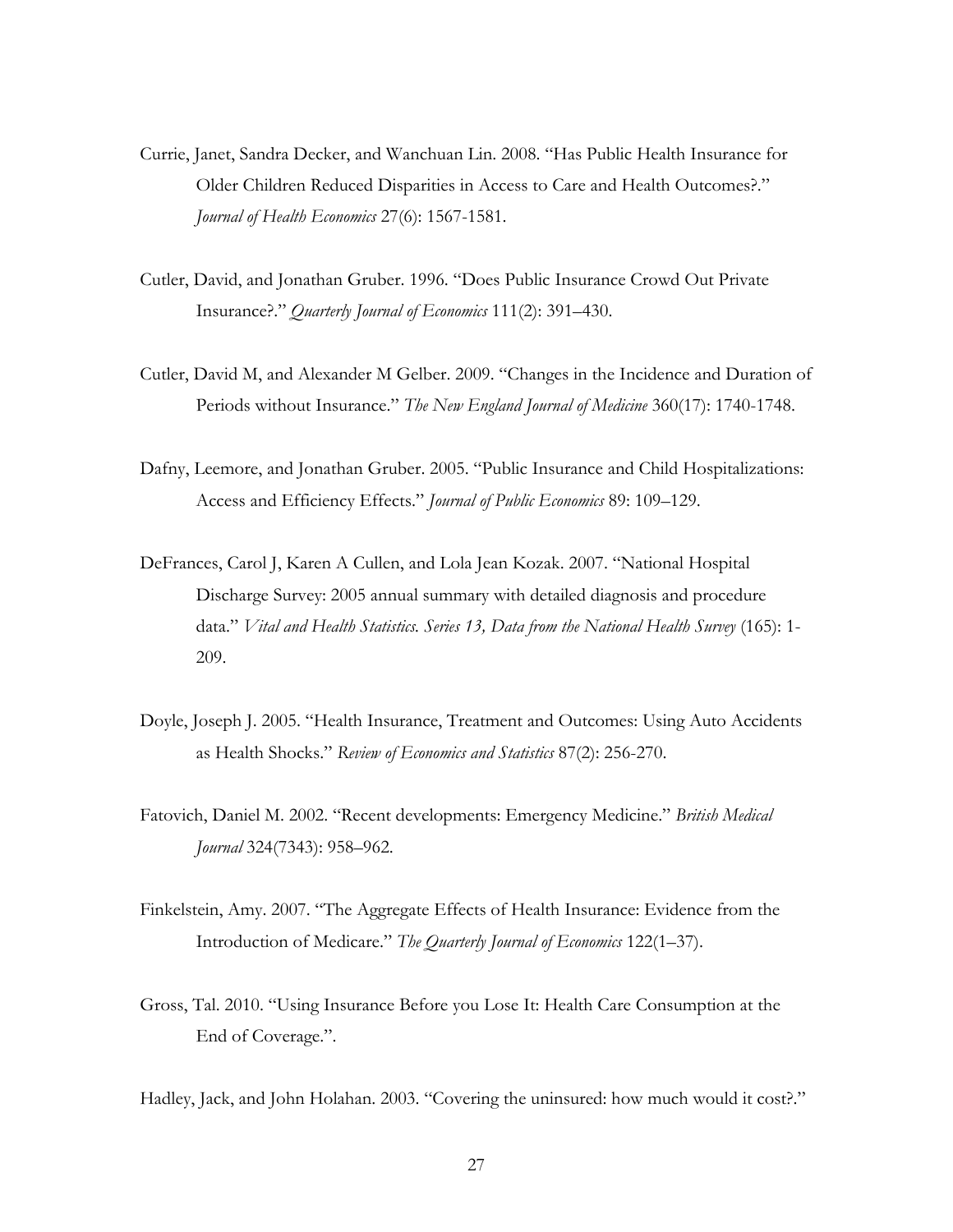*Health Affairs (Project Hope)* Suppl Web Exclusives: W3-250-65.

- Hahn, Jinyong, Petra Todd, and Wilbert Van der Klaauw. 2001. "Identification and Estimation of Treatment Effects with a Regression-Discontinuity Design." *Econometrica* 69(1): 201-209.
- Kellermann, Arthur L. 2006. "Crisis in the Emergency Department." *The New England Journal of Medicine* 355(13): 1300-1303.
- Kriss, Jennifer L et al. 2008. "Rite of Passage? Why Young Adults Become Uninsured and How New Policies Can Help, 2008 Update." *Issue Brief (Commonwealth Fund)* 38: 1-24.
- Kwack, H. et al. 2004. "Effect of Managed Care on Emergency Department Use in an Uninsured Population." *Annals of Emergency Medicine* 43(2): 166-173.
- Levine, Phillip B., Robin McKnight, and Samantha Heep. 2009. "Public Policy, Health Insurance and the Transition to Adulthood." Available at: [Accessed May 12, 2010].
- Long, Stephen H., M. Susan Marquis, and Jack Rodgers. 1998. "Do People Shift Their Use of Health Services Over Time to Take Advantage of Insurance?." *Journal of Health Economics* 17(1): 105–115.
- McWilliams, J. Michael et al. 2003. "Impact of Medicare Coverage on Basic Clinical Services for Previously Uninsured Adults." *JAMA* 290(6): 757-764.
- Meer, Jonathan, and Harvey S. Rosen. 2004. "Insurance and the utilization of medical services." *Social Science & Medicine* 58(9): 1623-1632.
- Nawar, Eric W, Richard W Niska, and Jianmin Xu. 2007. "National Hospital Ambulatory Medical Care Survey: 2005 emergency department summary." *Advance Data* (386): 1- 32.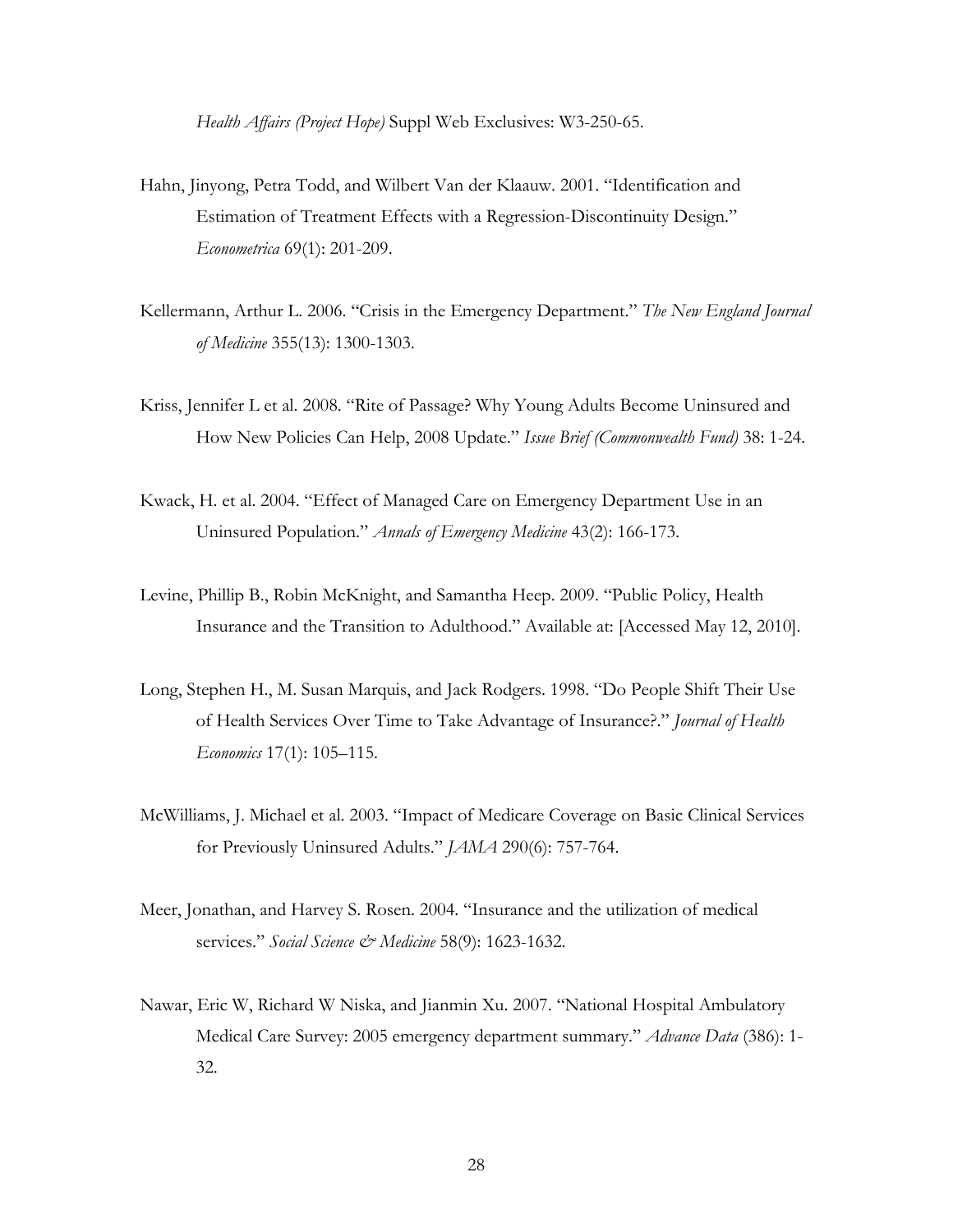- Newhouse, Joseph P. 2004. "Consumer-Directed Health Plans And The RAND Health Insurance Experiment." *Health Aff* 23(6): 107-113.
- Newton, M. F et al. 2008. "Uninsured Adults Presenting to US Emergency Departments: Assumptions versus Data." *Journal of American Medical Association* 300(16): 1914-1924.
- Polsky, Daniel, and Sean Nicholson. 2004. "Why Are Managed Care Plans Less Expensive: Risk Selection, Utilization, Or Reimbursement?." *The Journal of Risk and Insurance* 71(1): 21–40.
- Schoen, C. et al. 2008. "How Many Are Underinsured? Trends Among US Adults, 2003 and 2007." *Health Affairs* 27(4): w298.
- Trzeciak, S, and E P Rivers. 2003. "Emergency Department Overcrowding in the United States: an Emerging Threat to Patient Safety and Public Health." *Emergency Medicine Journal: EMJ* 20(5): 402-405.
- Weissman, Joel S., Constantine Gatsonis, and Arnold M. Epstein. 1992. "Rates of Avoidable Hospitalization by Insurance Status in Massachusetts and Maryland." *Journal of American Medical Association* 268(17): 2388-2394.
- Williams, R M. 1996. "The Costs of Visits to Emergency Departments." *The New England Journal of Medicine* 334(10): 642-646.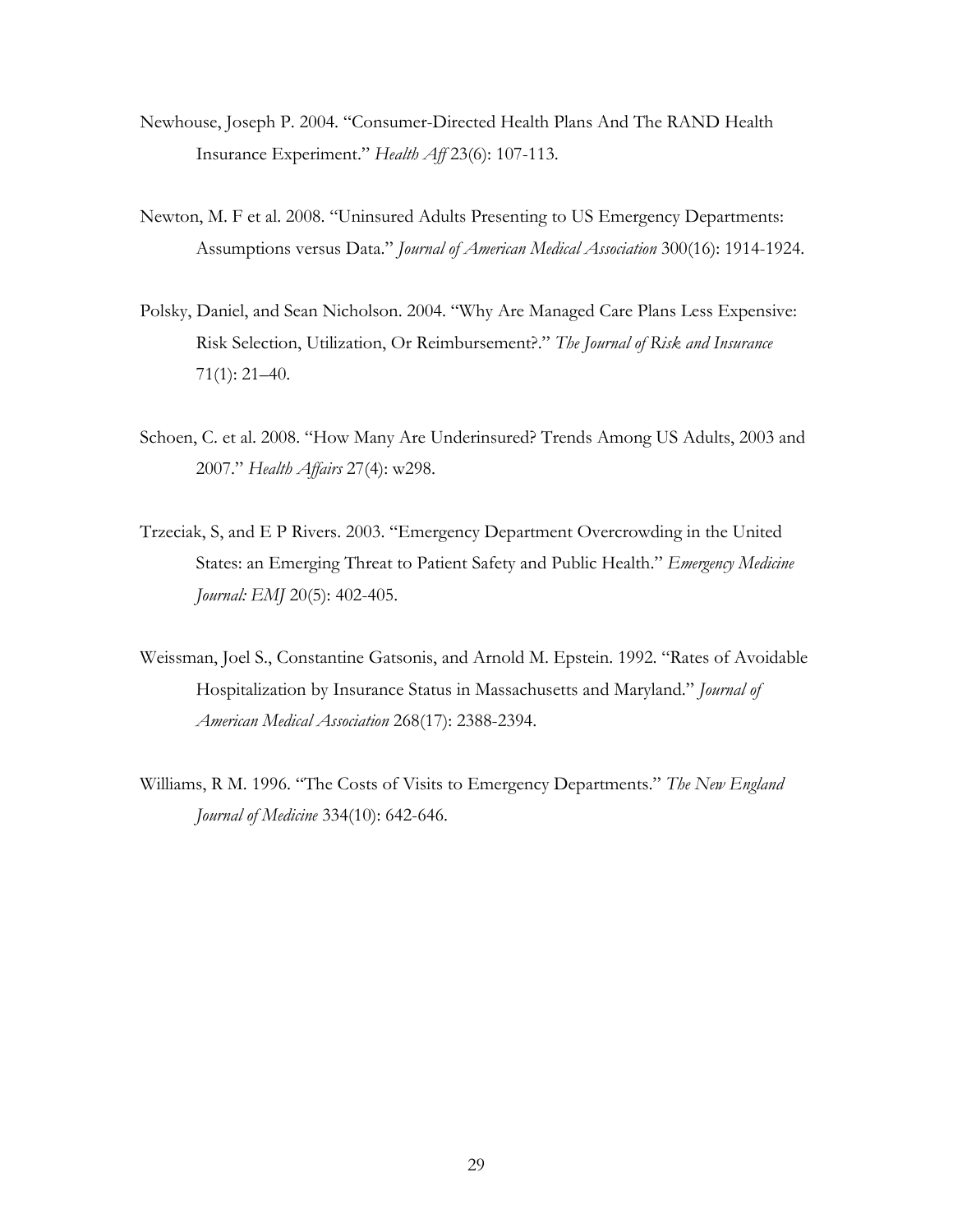



Notes: These estimates are derived from the NHIS 1997-2007.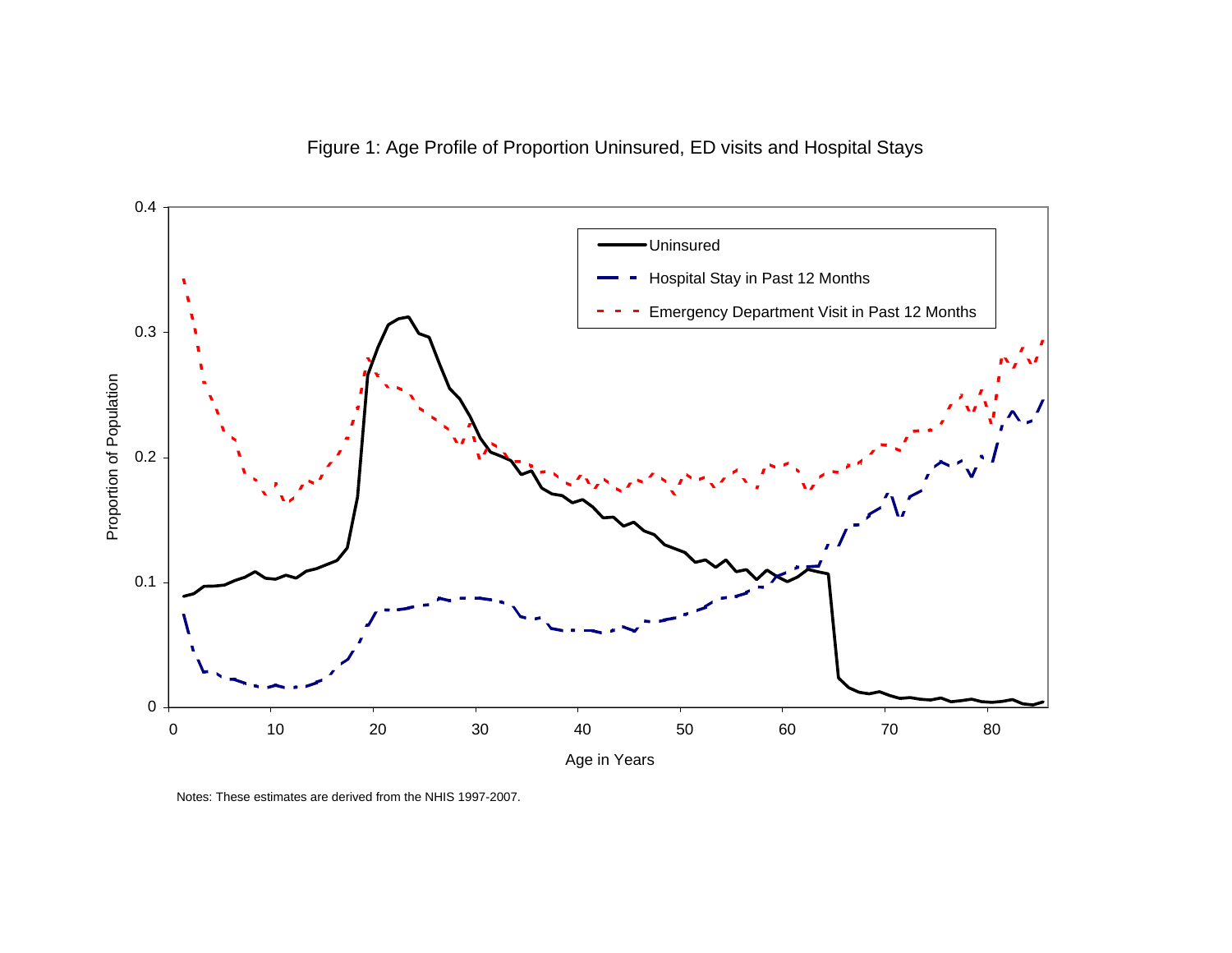

Figure 2: Age Profile of Health Insurance Coverage in the United States National Health Interview Survey (1997-2007)

Approximate Age at Time of Survey

Notes: Regressions and proportions are weighted to take into account the stratified structure of the NHIS. The regression lines superimposed on the proportions are from a linear polynomial in age interacted with a dummy that takes on a value of one for people over 19 and 0 otherwise. This regression is fit on the micro data rather than the means of the bins. The age variable is centered on the last day of the month on which the individual's 19th birthday falls. Individuals with unknown month of birth comprise 11.1 percent of the surveyed population that are 18 or 19 at the time of the survey and they have been dropped from the analysis. The age profiles above include 24,260 individuals from the NHIS person files.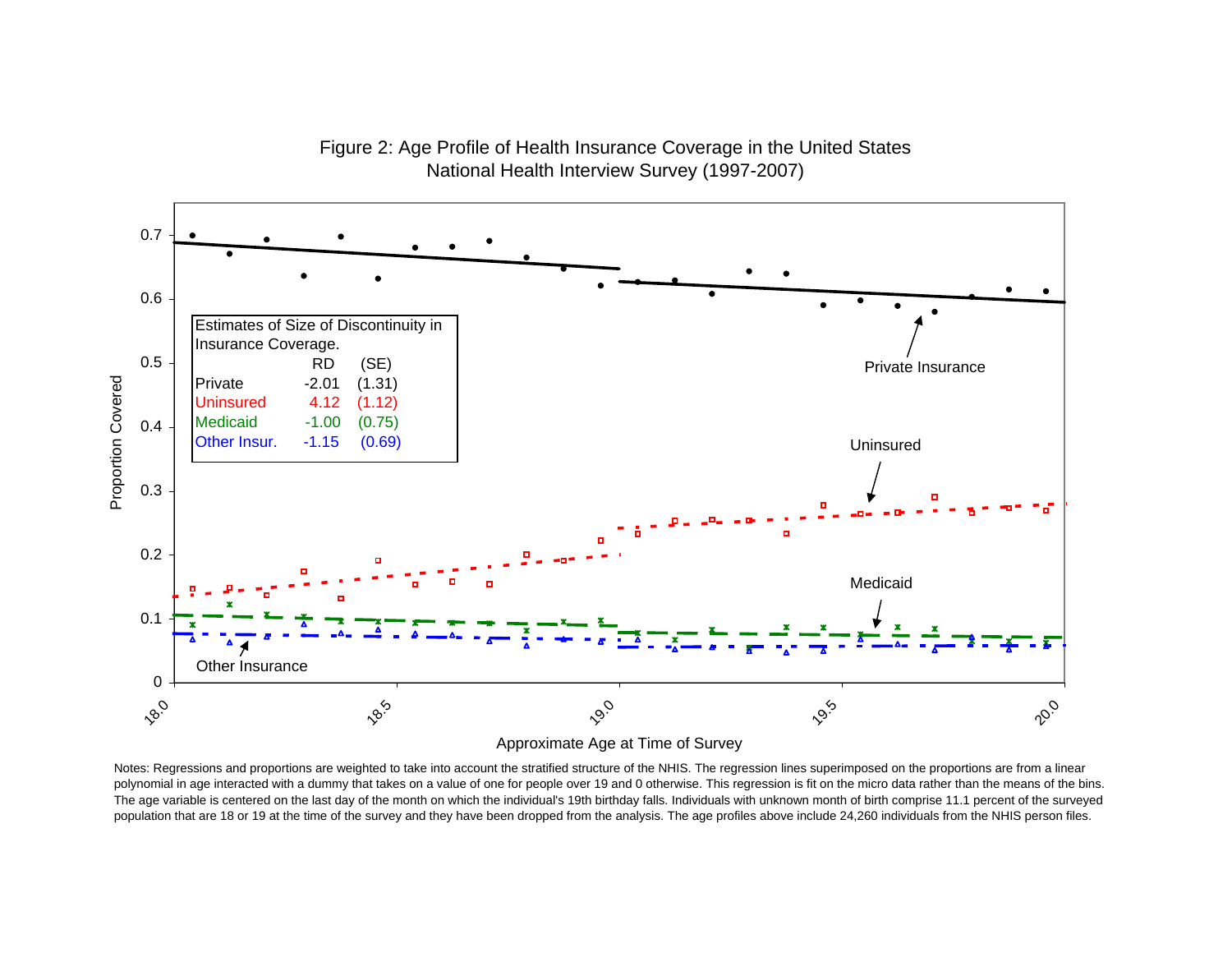## Figure 3: Age Profile of Proportion Uninsured by School Attendance National Health Interview Survey (1997-2007)



Approximate Age at Time of Survey

Notes: See notes from Figure 2. As can be inferred from how the proportions vary around the fitted lines the "In School" group is shrinking with age and the "Not in School" group is growing, however there is no discrete change at age 19 in the mix of these groups. There are 17,058 individuals coded as not in school and 7,202 coded as in school.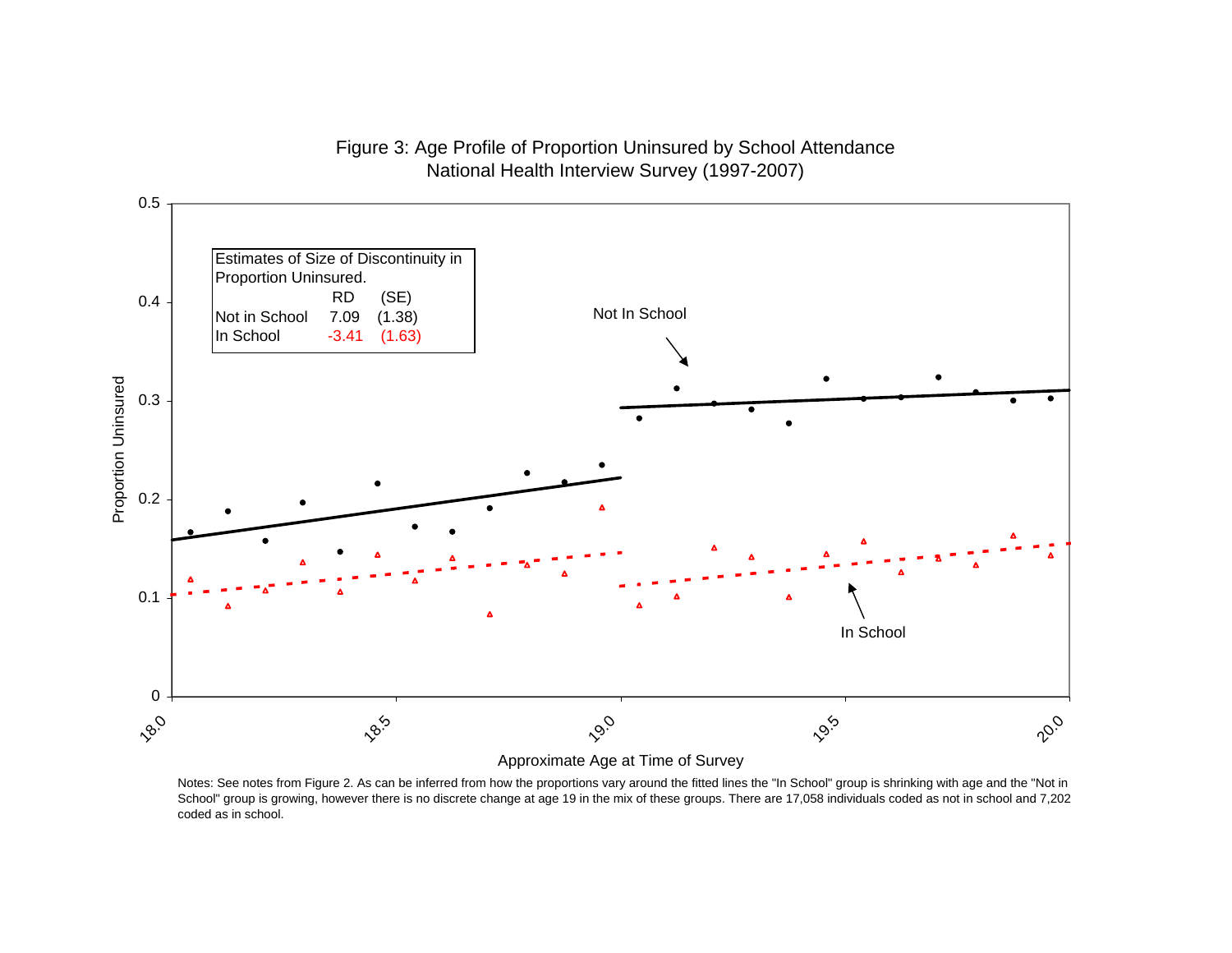

## Figure 4: Age Profile of Loss of Insurance Due to Age or Leaving School by School Attendance National Health Interview Survey (1997-2007)

Approximate Age at Time of Survey

Notes: See notes from Figure 2. In the National Health Interview Survey the respondent is asked the following question regarding all household members that are currently without health insurance. "Which of these are reasons (you/subject name) stopped being covered or do not have health insurance?" One possible answer they can choose from is "Ineligible because of age/left school".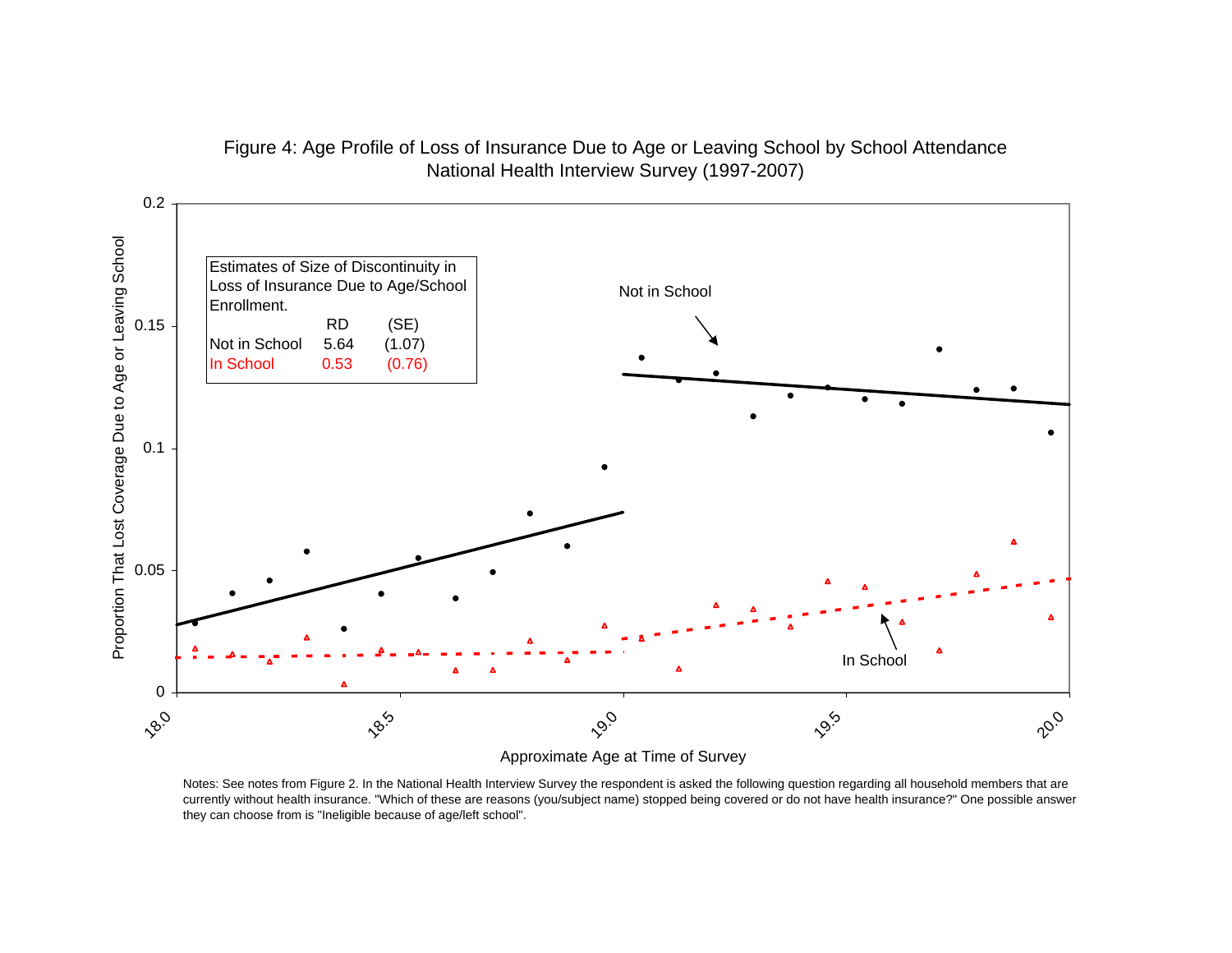



Notes: The Emergency Department datasets used to make the age profiles above are a near census of ED visits in Arizona (2005-2007), California (2005- 2007), Iowa (2004-2007), New Jersey (2004-2007) and Wisconsin (2004-2007). Only hospitals that are not under state oversight do not contribute data. The sample includes 1,744,394 ED visits by individuals either 18 or 19 years old. The dependant variable in the regressions is the proportion of individuals that lack health insurance.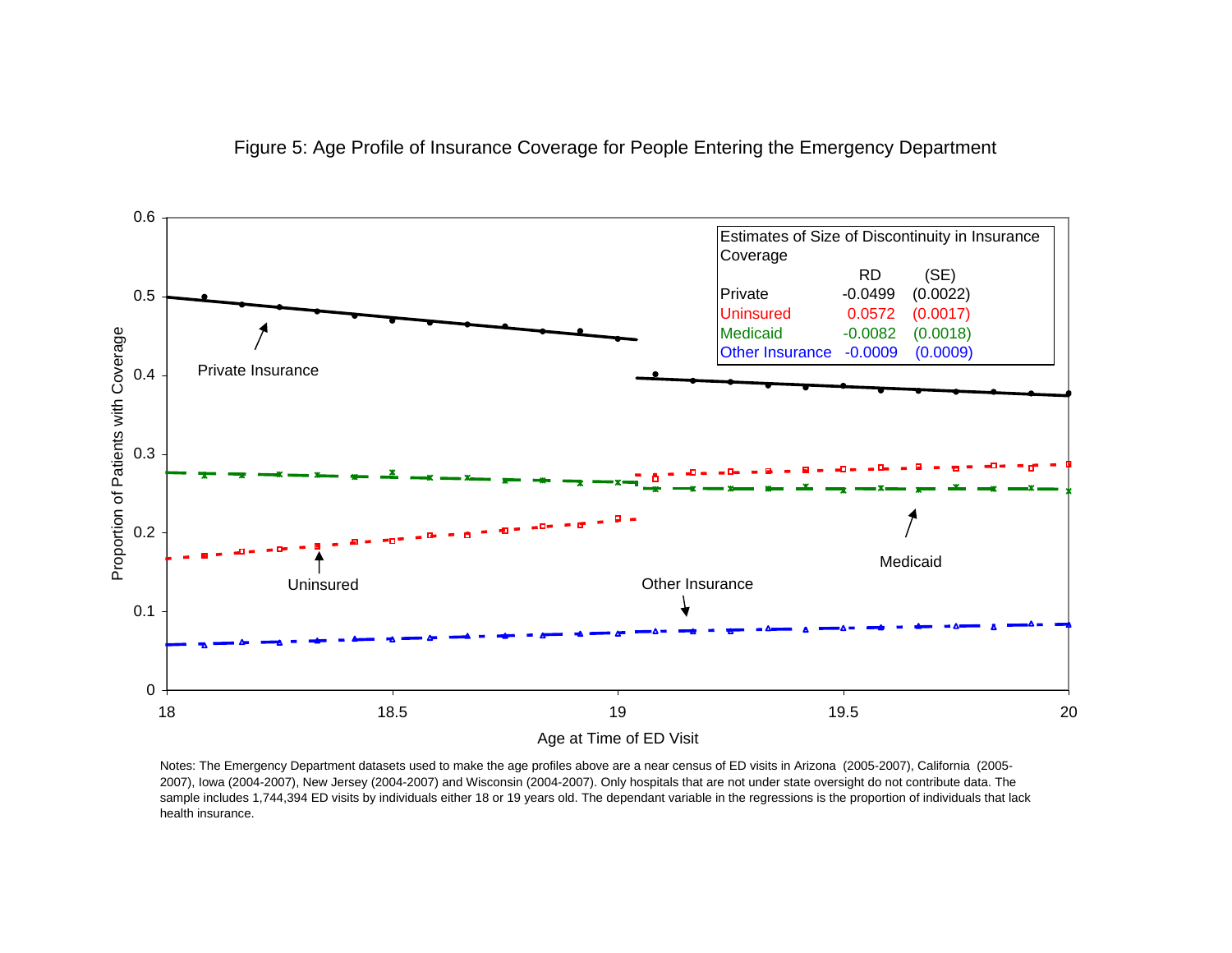

Notes: See notes from Figure 5. The age profiles are in rates per 10,000 person years. The dependant variable for the regression estimates is the natural log of the admission counts. The female category does not include pregnant women (13.5% of ED visits). Patients that present at the ED and are admitted to the hospital are drawn from hospital discharge records and included in the analysis.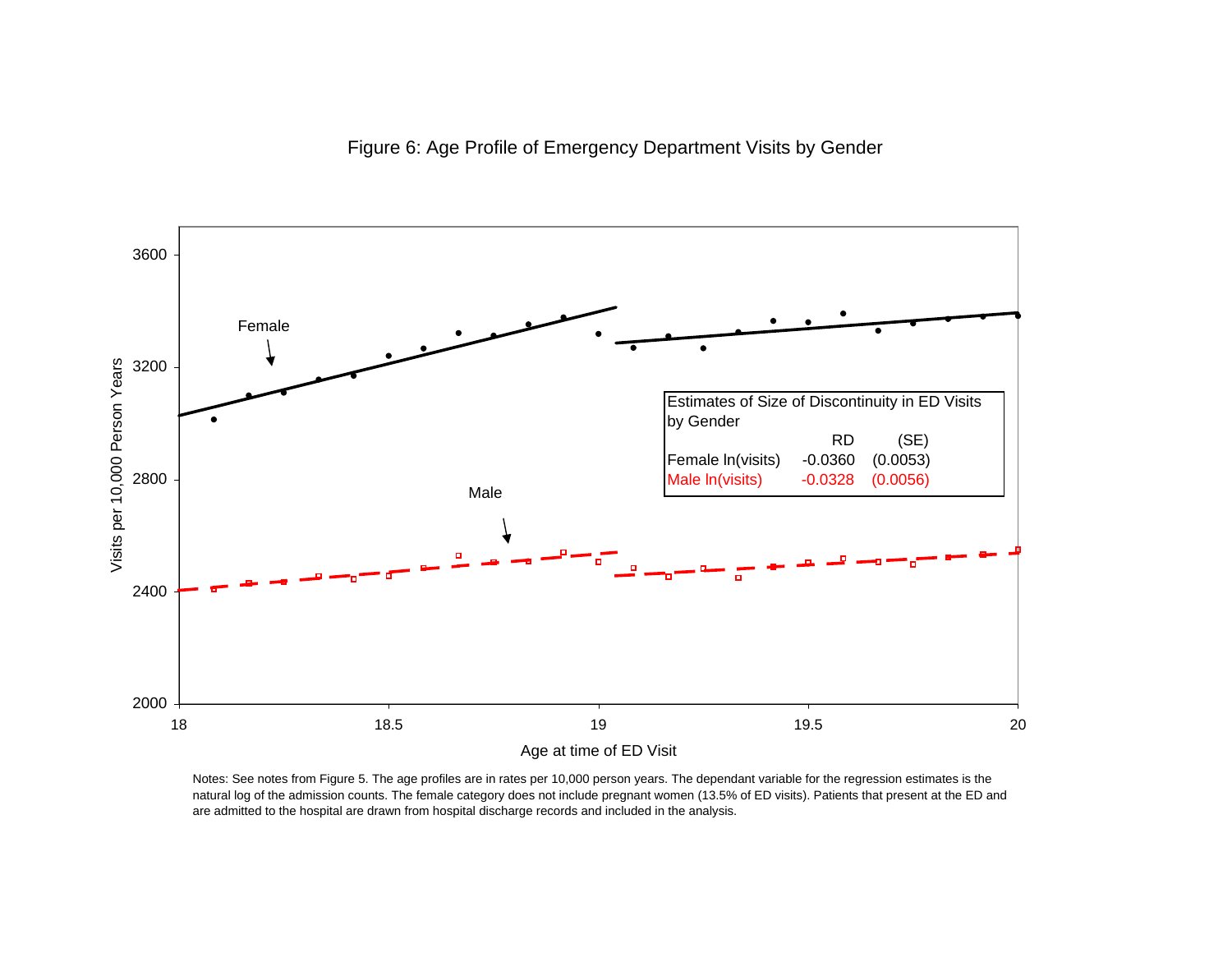

Figure 7: Age Profile of Emergency Department Visits By Ownership of Hospital

Notes: See notes from Figure 6. Approximately 1.4 percent of people are admitted to hospitals of unknown ownership type.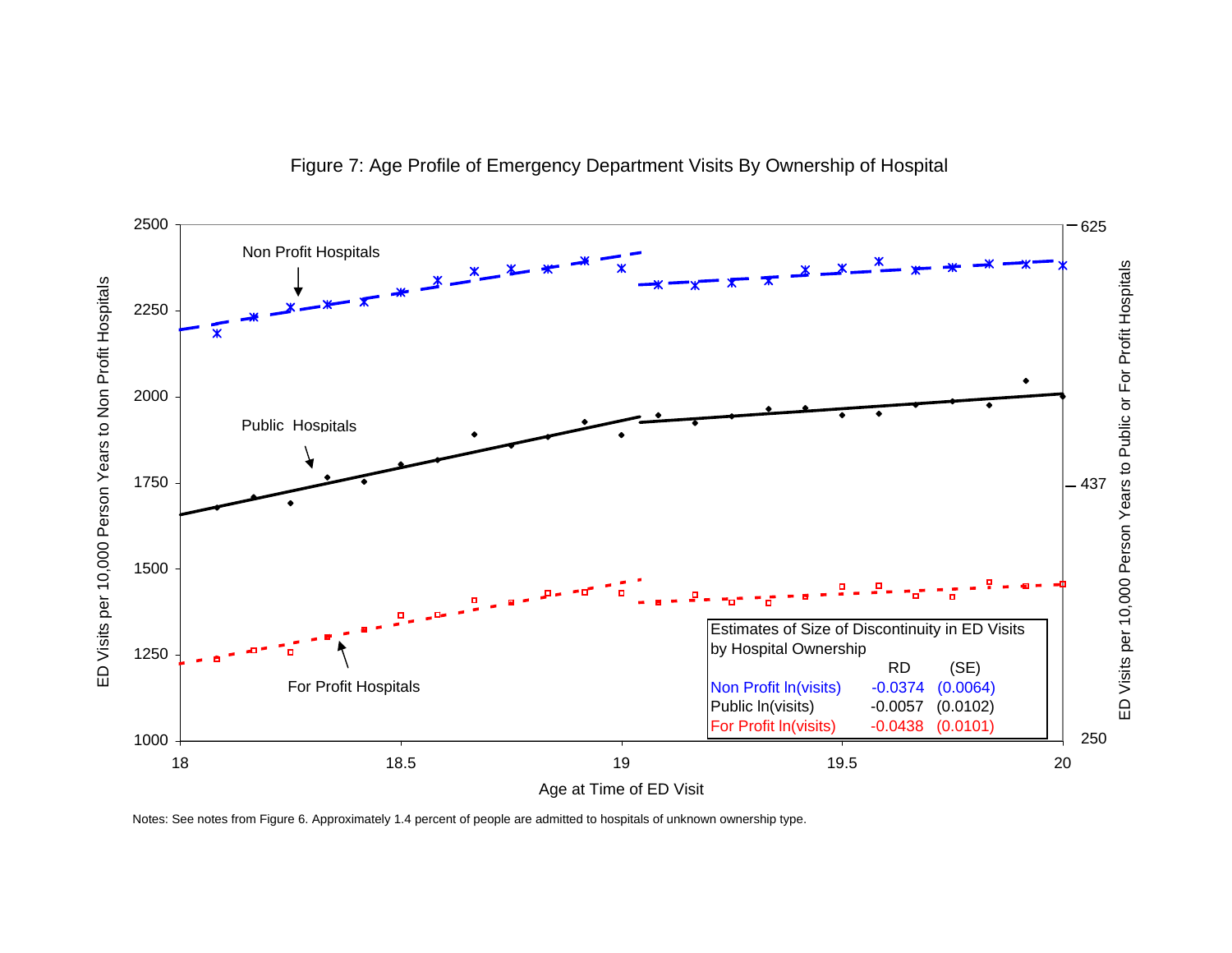



Approximate Age at Time of Admission

Notes: The hospital discharge datasets used to make the age profiles include a near census of hospital stays in Arizona (2000-2007), California (1990-2006), Iowa (2004-2007), New York (1990-2006), Texas (1999-2003) and Wisconsin (2004-2007). Women that are pregnant have been dropped from the sample. Combining the data from the six states gives a sample of 849,610 18 and 19 year olds. Each of the points plotted above is the proportion of people with a particular type of coverage. The lines are the fitted values from a linear regression fitted to the points on either side of the age 19 cut off.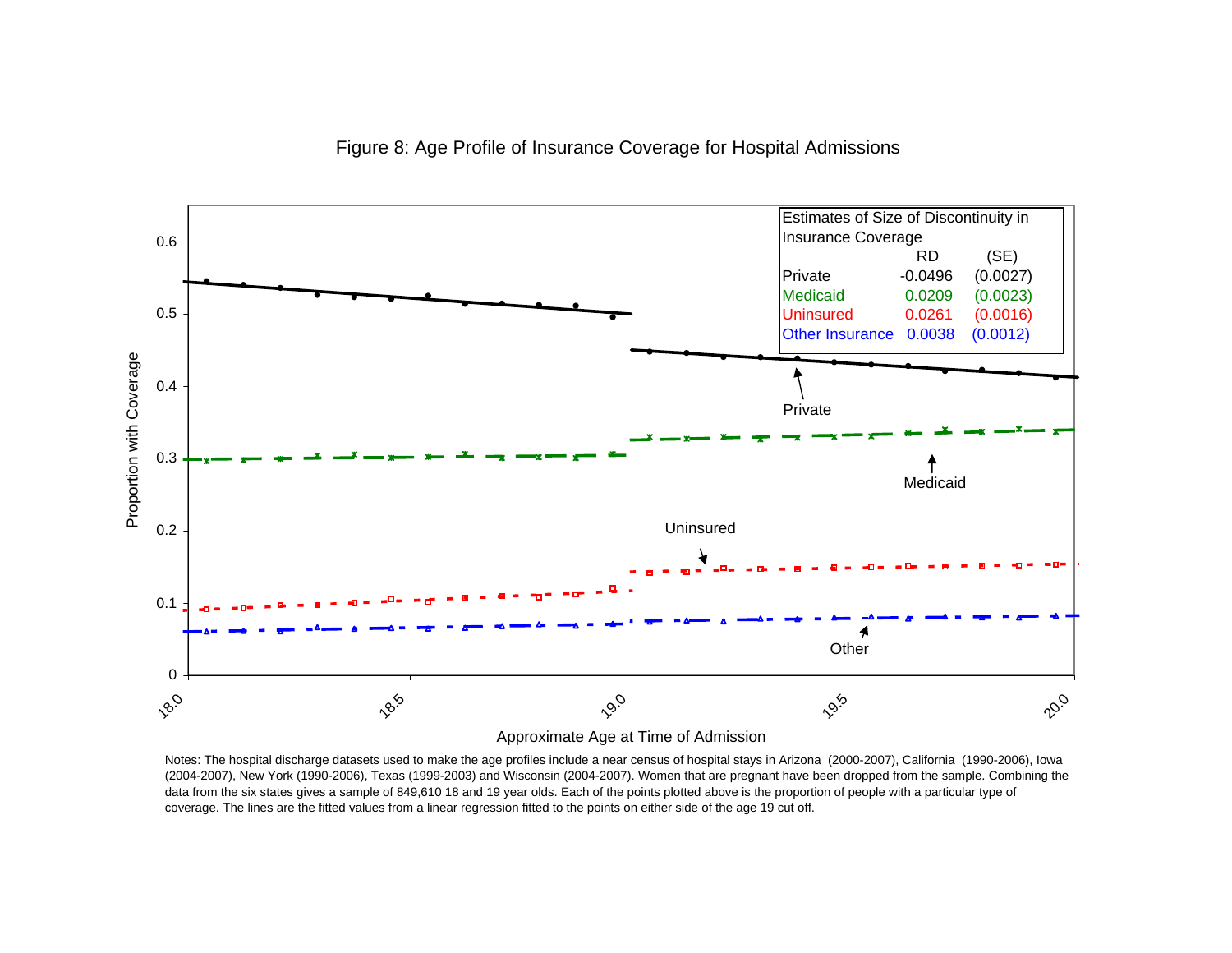



Approximate Age at Time of Admission

Notes: See notes from Figure 8. Each of the points plotted above is the number of people admitted to the hospital at a particular month in age. The line laying over the points is the fitted values from a linear regression estimated from the observations on either side of the age 19 cut off. The point estimate in the box is the estimate from a regression with the same specification but the dependant variable is the natural log of the counts.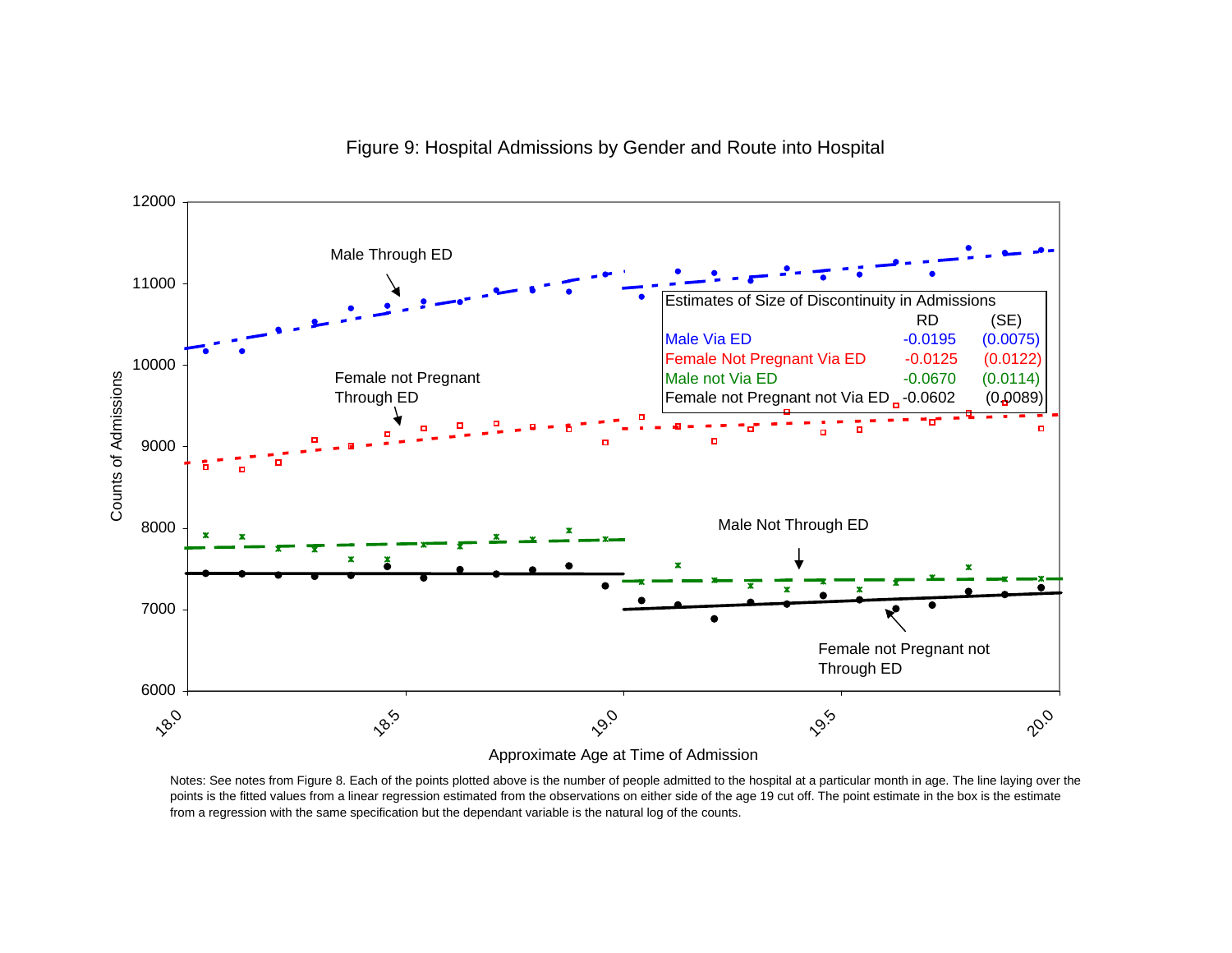|                              | Insured | Uninsured | <b>Difference</b><br><b>Between</b><br>Insured<br>and<br>Uninsured | T-stat for<br><b>Difference</b><br>in Means | Regression<br><b>Estimates</b><br>of Discrete<br>Jump at 19<br>(1 year<br>Bandwidth) | T-statistic<br>for<br>difference<br>in RD |
|------------------------------|---------|-----------|--------------------------------------------------------------------|---------------------------------------------|--------------------------------------------------------------------------------------|-------------------------------------------|
|                              | (1)     | (2)       | (3)                                                                | (4)                                         | (5)                                                                                  | (6)                                       |
| Employed                     | 52.1    | 55.0      | 3.0                                                                | 3.4                                         | $-2.4$                                                                               | $-1.7$                                    |
| In School                    | 33.3    | 17.9      | $-15.4$                                                            | $-18.6$                                     | 1.0                                                                                  | 0.7                                       |
| <b>Percent Days Drinking</b> | 5.9     | 5.9       | 0.0                                                                | $-0.1$                                      | 0.2                                                                                  | 0.4                                       |
| Smoker                       | 20.5    | 33.8      | 13.3                                                               | 8.7                                         | $-0.3$                                                                               | $-0.2$                                    |
| Flu Shot Last 12 Months      | 15.5    | 10.2      | $-5.4$                                                             | $-4.7$                                      | $-2.2$                                                                               | $-1.2$                                    |
| Married                      | 3.5     | 7.7       | 4.2                                                                | 9.1                                         | $-0.5$                                                                               | $-1.0$                                    |

## Table 1: Differences Between Insured and Uninsured Young Adults (National Health Interview Survey 1997-2007)

Notes: All the estimates in the table are based on a dataset created by stacking the NHIS Person Files and Sample Adult Files for the 1997-2007 survey years. All the estimates are presented in percents. The estimates are weighted and the standard errors are adjusted to account for the stratified sampling frame. The outcomes Flu Shot, Smoker and Percent Days Drinking are coded from the NHIS Sample Adult files 1997-2007 which include 8,121 respondents surveyed within 12 months of their 19th birthday. The remaining variables are coded from the NHIS Person file 1997-2007 which includes 24,260 respondents surveyed within 12 months of their 19th birthday. The regression discontinuity estimates in the column 5 and its t-statistic in column 6 are from a linear polynomial interacted with an indicator variable for over 19 estimated from all respondents surveyed within 12 months of their 19th birthday.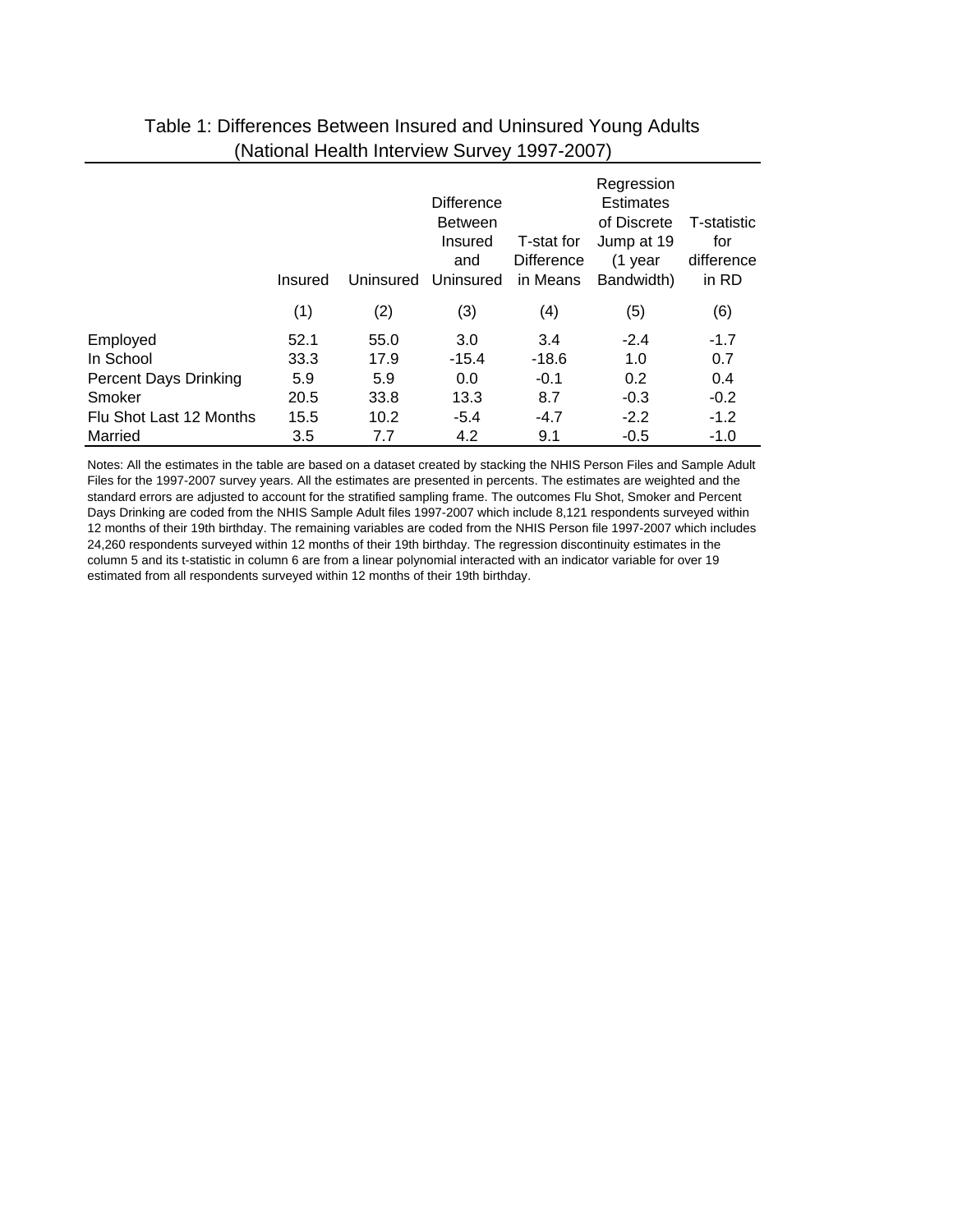|               |                         | Private<br>Insurance       |                         | Uninsured                  |                   | Medicaid                  | Other Insurance          |                 |
|---------------|-------------------------|----------------------------|-------------------------|----------------------------|-------------------|---------------------------|--------------------------|-----------------|
|               | (1)                     | (2)                        | (3)                     | (4)                        | (5)               | (6)                       | (7)                      | (8)             |
| All           | $-2.01$<br>[1.31]       | $-2.49$<br>[1.23]<br>64.76 | 4.12<br>[1.12]          | 4.61<br>[1.09]<br>20.06    | -1.00<br>[0.75]   | $-1.03$<br>[0.72]<br>8.87 | -1.15<br>[0.69]<br>6.73  | -1.13<br>[0.7]  |
| Not in School | -5.33<br>[1.6]<br>62.31 | $-5.05$<br>[1.52]          | 7.09<br>[1.38]<br>22.21 | 7.11<br>[1.37]             | $-0.06$<br>[0.91] | $-0.34$<br>[0.88]<br>8.53 | -1.86<br>[0.89]<br>7.44  | -1.89<br>[0.89] |
| In School     | 6.21<br>[2.12]          | 4.13<br>[2.05]<br>70.99    | $-3.41$<br>[1.63]       | $-2.29$<br>[1.63]<br>14.62 | -3.04<br>[1.30]   | $-2.33$<br>[1.25]<br>9.54 | 0.48<br>$[1.20]$<br>5.16 | 0.74<br>[1.20]  |
| Covariates    | No                      | Yes                        | No                      | Yes                        | No.               | Yes                       | No                       | Yes             |

Table 2: Change in Distribution of Insurance Coverage at Age 19

Notes: For each population above the table includes an estimate of the discrete change in the variable that occurs at age 19 with its standard error in brackets below. The regressions are estimates via a linear probability model and the point estimates have been multiplied by 100 to put them in percentage points. Underneath the standard error we include an estimate of the average level of the variable just before people turn 19. The regressions all include a dummy for over age 19 and a linear term in age interacted with the dummy. The regressions are weighted to take into account the stratified sampling frame in the NHIS. The second regression of each pair includes the following covariates Hispanic, black, male, employed, attending school and married. The regressions estimated using the subpopulation of respondents that are not in school do not include the indicator variable for attending school. The regression estimated using respondents that are in school do not include the indicator variable for attending school or the indicator variable for employed. The regressions include all young adults surveyed within 12 months of their 19th birthday of which there are 24,260 in the NHIS person files between 1997 and 2007 for whom month of birth is available (11.1% of people in this approximate age range do not have a recorded month of birth). Respondents were asked if they had a job or were looking for work. Those that responded they weren't could choose among several explanations one of which was "going to school". We coded people who responded "Going to School" as in school though it is clear the pattern of questions makes it likely that some individuals that are in school will be coded as not in school. Of the individuals with birth months available 17,058 are coded as not in school and 7,202 are coded as in school.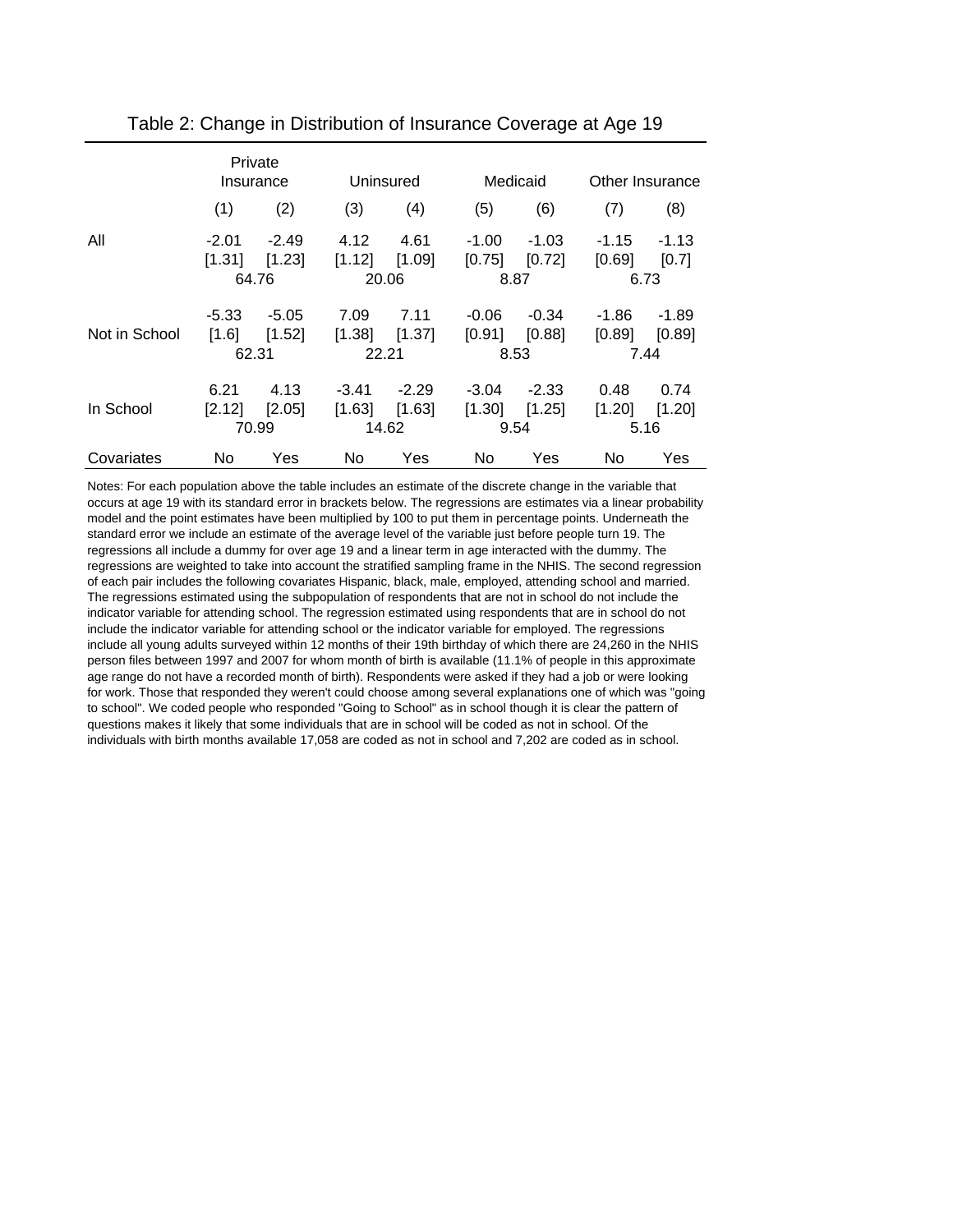|               | Lost Insurance Due to Age |                        | Insurance in Own Name |                           |
|---------------|---------------------------|------------------------|-----------------------|---------------------------|
|               | (1)                       | (2)                    | (3)                   | (4)                       |
| All           | 4.30<br>[0.8]             | 4.32<br>[0.79]<br>5.69 | $-0.67$<br>[0.67]     | $-0.52$<br>[0.68]<br>5.10 |
| Not in School | 5.64<br>[1.07]            | 5.51<br>[1.06]<br>7.38 | $-1.01$<br>[0.86]     | $-0.85$<br>[0.87]<br>6.35 |
| In School     | 0.53<br>[0.76]            | 0.73<br>[0.75]<br>1.67 | 0.27<br>[0.88]        | 0.18<br>[0.89]<br>2.23    |
| Covariates    | No.                       | Yes                    | No.                   | Yes                       |

#### Table 3: Cause of Insurance Loss and Source of Coverage

Notes: See notes from Table 2. In the National Health Interview Survey the respondent is asked the following question regarding all household members that are currently without health insurance. "Which of these are reasons (you/subject name) stopped being covered or do not have health insurance?" One possible answer they can choose from is "Ineligible because of age/left school". Respondents that report having health insurance are asked if the insurance is in their own name or someone else's name.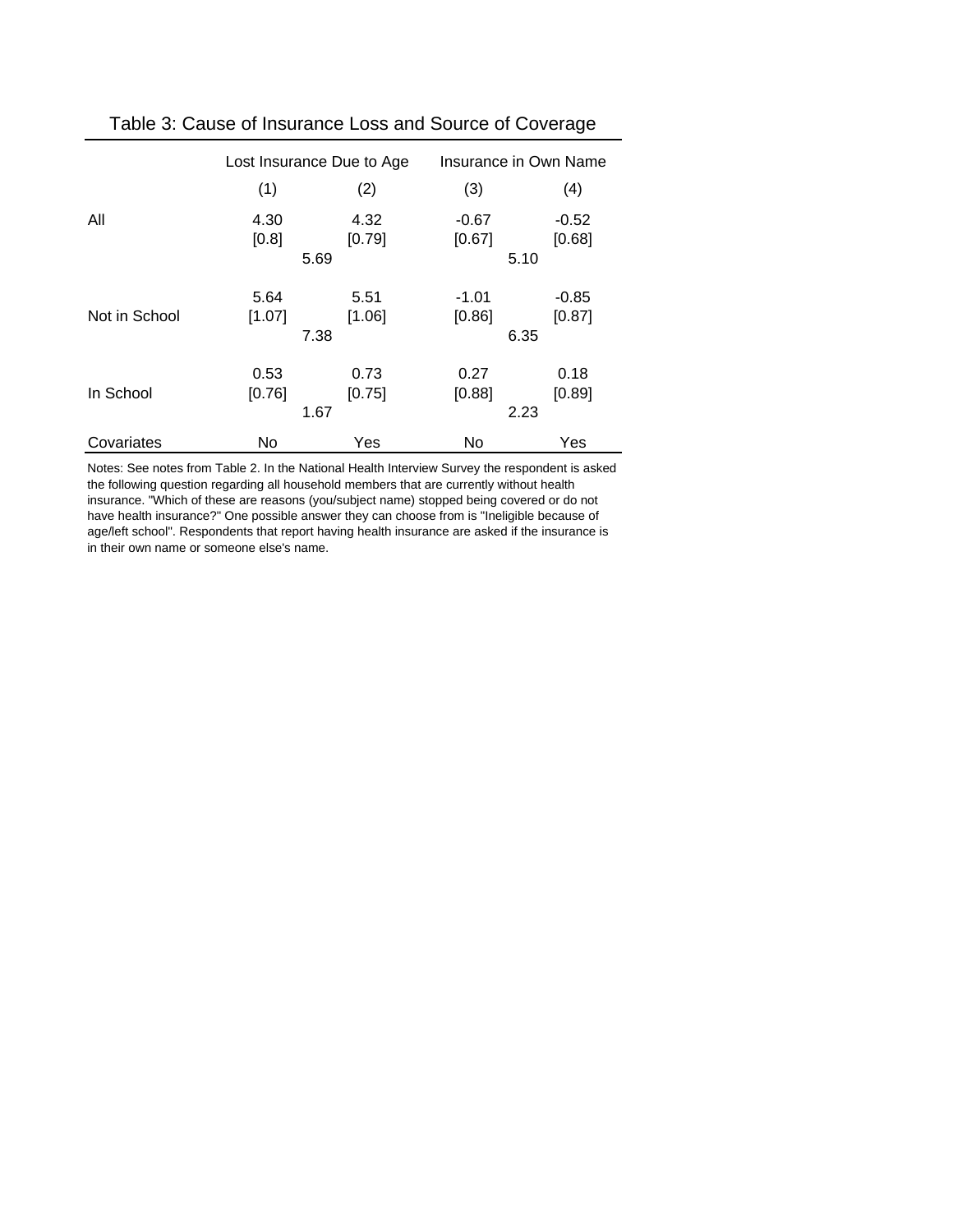|                          | Private                         | Uninsured                    | Medicaid                        | Other Insurance                 |
|--------------------------|---------------------------------|------------------------------|---------------------------------|---------------------------------|
|                          | (1)                             | (2)                          | (3)                             | (4)                             |
| All                      | $-0.0628$                       | 0.0810                       | $-0.0166$                       | $-0.0015$                       |
|                          | [0.0026]                        | [0.0046]                     | [0.0024]                        | [0.0010]                        |
|                          | 0.4471                          | 0.2154                       | 0.2644                          | 0.0731                          |
| All (Except<br>Pregnant) | $-0.0628$<br>[0.0027]<br>0.4647 | 0.0842<br>[0.0048]<br>0.2178 | $-0.0200$<br>[0.0024]<br>0.2417 | $-0.0014$<br>[0.0011]<br>0.0759 |
| Male                     | $-0.0657$                       | 0.0831                       | $-0.0191$                       | 0.0017                          |
|                          | [0.0035]                        | [0.0050]                     | [0.0026]                        | [0.0015]                        |
|                          | 0.4632                          | 0.2479                       | 0.1949                          | 0.0941                          |
| Female                   | $-0.0605$                       | 0.0791                       | $-0.0156$                       | $-0.0030$                       |
|                          | [0.0030]                        | [0.0056]                     | [0.0032]                        | [0.0012]                        |
|                          | 0.4336                          | 0.1942                       | 0.3159                          | 0.0563                          |
| Female Not<br>Pregnant   | $-0.0597$<br>[0.0033]<br>0.4639 | 0.0844<br>[0.0059]<br>0.1953 | $-0.0216$<br>[0.0029]<br>0.2820 | $-0.0031$<br>[0.0014]<br>0.0588 |

Table 4: Change at Age 19 in Insurance Coverage of Emergency Department Visits

then using the estimated percent drop in admissions to adjust the coverage estimates. The regressions are run on the averages for one month cells as this is the most refined version of the age variable available. The regressions include all individuals 18 to 20 that appear in the Emergency Department records. There are 1,789,954 admissions in this age range, of these 1,025,554 are for females, 712,904 are male and the remainder are of unknown gender. Notes: The Emergency Department visits used to estimate the regressions are a near census of ED visits in Arizona (2005-2007), California (2005-2007), Iowa (2004-2007), New Jersey (2004-2007) and Wisconsin (2004-2007).The parameter estimates in the table above are the percentage point change in insurance coverage when people age out of their insurance coverage on the last day of the month in which they turn 19. The standard errors are in brackets directly below the parameter estimates. Below the SE we have included the estimated level of the dependant variable immediately before people age out. The parameter estimates are adjusted for the decline in admissions under the assumption that the decline in admission is due entirely to people losing their insurance coverage. The adjustment is made by estimating the insurance coverage regression and the log(admissions)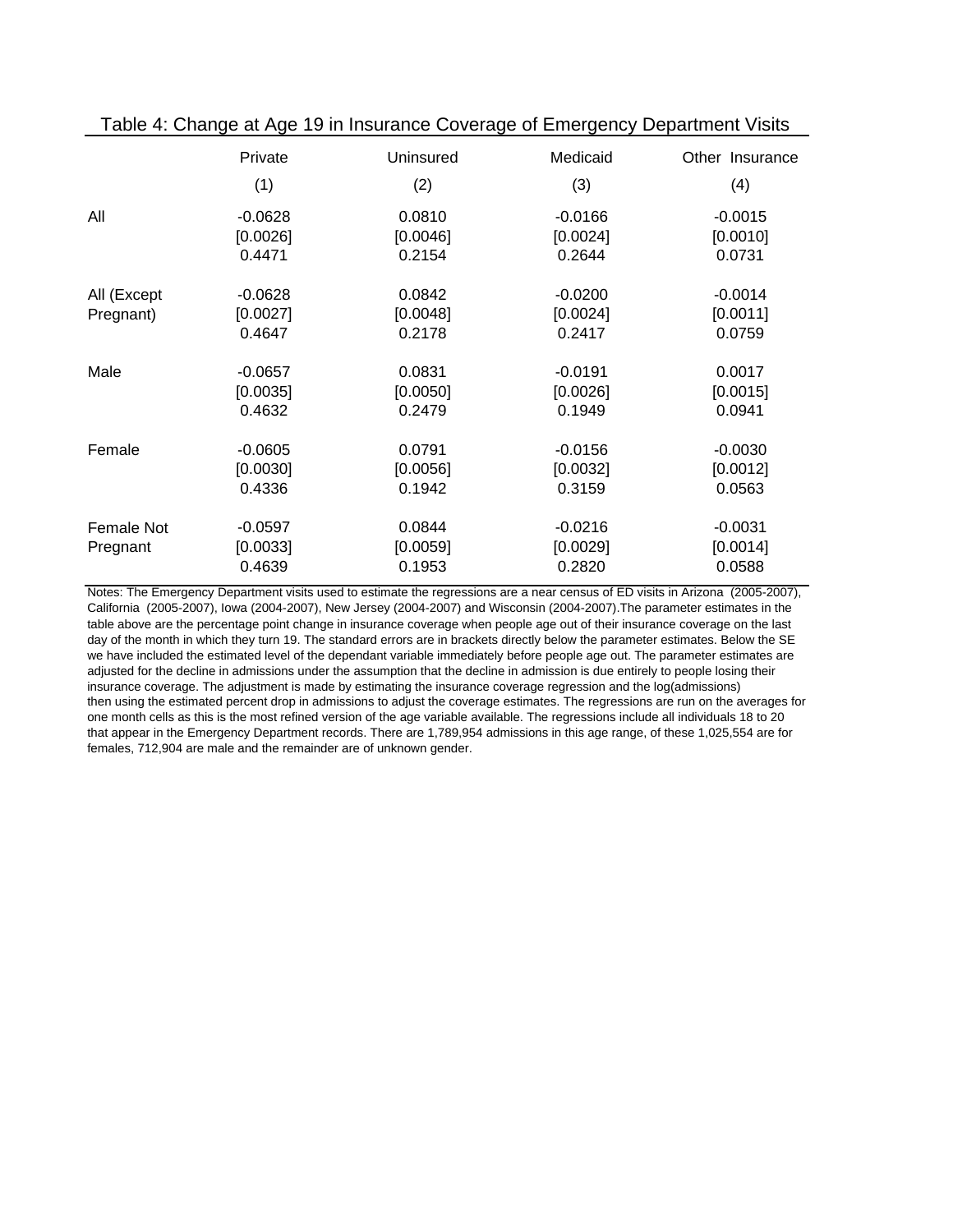| Table 5: Change at Age 19 in Volume of Emergency Department Visits |                   |                         |                         |                                |
|--------------------------------------------------------------------|-------------------|-------------------------|-------------------------|--------------------------------|
|                                                                    | <b>All Visits</b> | <b>Public Hospitals</b> | Non Profit<br>Hospitals | <b>For Profit</b><br>Hospitals |
|                                                                    | (1)               | (2)                     | (3)                     | (4)                            |
| All                                                                | $-0.0333$         | $-0.0058$               | $-0.0375$               | $-0.0438$                      |
|                                                                    | [0.0060]          | [0.0102]                | [0.0064]                | [0.0102]                       |
| All (Except                                                        | $-0.0351$         | $-0.0094$               | $-0.0385$               | $-0.0471$                      |
| Pregnant)                                                          | [0.0061]          | [0.0112]                | [0.0063]                | [0.0112]                       |
| Male                                                               | $-0.0329$         | 0.0076                  | $-0.039$                | $-0.0505$                      |
|                                                                    | [0.0056]          | [0.0135]                | [0.0054]                | [0.0138]                       |
| Female                                                             | $-0.033$          | $-0.017$                | $-0.0353$               | $-0.0404$                      |
|                                                                    | [0.0080]          | [0.0143]                | [0.0084]                | [0.0132]                       |
| Female Not                                                         | $-0.036$          | $-0.0264$               | $-0.0366$               | $-0.0457$                      |
| Pregnant                                                           | [0.0080]          | [0.0166]                | [0.0085]                | [0.0154]                       |

Notes: See notes from Table 4. The dependent variable in all the regressions above is the log of admissions at each age in months. Of the 1,789,954 total visits among people age 18 and 19: 263,524 are to public hospitals, 1,310,168 are to non profits, 193,023 are to for profit hospitals and the remaining admissions are to hospitals of unknown ownership type.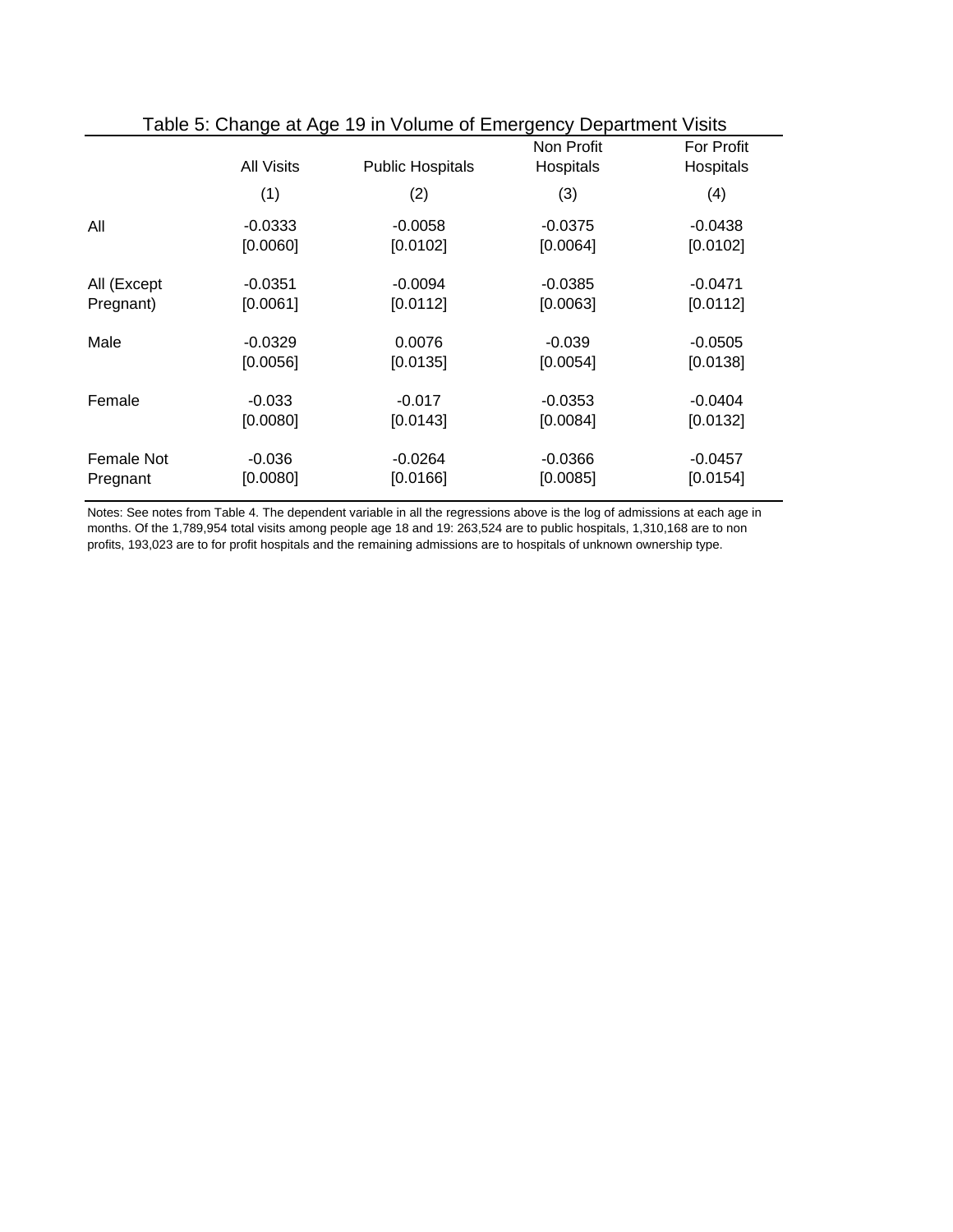| rable 6. impact of Losing msurance Coverage on Emergency Department visits |                   |                         |                      |                      |
|----------------------------------------------------------------------------|-------------------|-------------------------|----------------------|----------------------|
|                                                                            | <b>All Visits</b> | <b>Public Hospitals</b> | Non Profit Hospitals | For Profit Hospitals |
|                                                                            | (1)               | (2)                     | (3)                  | (4)                  |
| All                                                                        | $-0.4041$         | $-0.0709$               | $-0.4539$            | $-0.5292$            |
|                                                                            | [0.0776]          | [0.1259]                | [0.0832]             | [0.1296]             |
|                                                                            |                   |                         |                      |                      |
| All (Except                                                                | $-0.4094$         | $-0.1110$               | $-0.4490$            | $-0.5468$            |
| Pregnant)                                                                  | [0.0762]          | [0.1332]                | [0.0792]             | [0.1368]             |
|                                                                            |                   |                         |                      |                      |
| Male                                                                       | $-0.3889$         | 0.0915                  | $-0.4601$            | $-0.5926$            |
|                                                                            | [0.0714]          | [0.1625]                | [0.0708]             | [0.1700]             |
|                                                                            |                   |                         |                      |                      |
| Female                                                                     | $-0.4099$         | $-0.2127$               | $-0.4380$            | $-0.5009$            |
|                                                                            | [0.1053]          | [0.1814]                | [0.1108]             | [0.1707]             |
|                                                                            |                   |                         |                      |                      |
| Female Not                                                                 | $-0.4191$         | $-0.3088$               | $-0.4261$            | $-0.5295$            |
| Pregnant                                                                   | [0.0994]          | [0.1979]                | [0.1052]             | [0.1864]             |
|                                                                            |                   |                         |                      |                      |

Notes: See notes from Table 5. The estimates above are the ratio of the change in admissions to the overall change in insurance coverage. The standard errors are in brackets below the estimates. The ratios and their standard errors are computed by estimating the relevant regressions via seemingly unrelated regression.

#### Table 6: Impact of Losing Insurance Coverage on Emergency Department Visits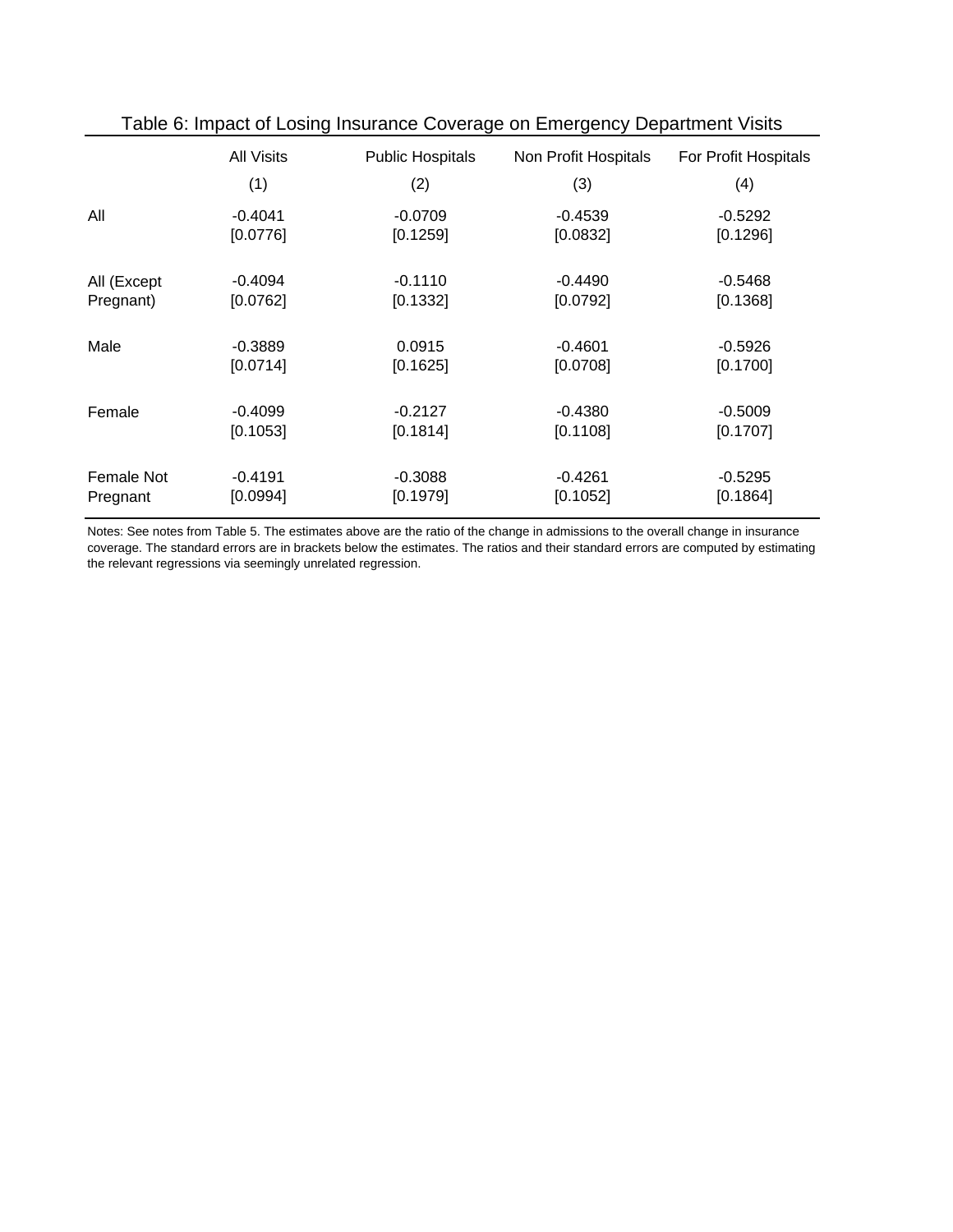|                        | Private                         | Uninsured                    | Medicaid                     | Other Insurance              |
|------------------------|---------------------------------|------------------------------|------------------------------|------------------------------|
|                        | (1)                             | (2)                          | (3)                          | (4)                          |
| All                    | $-0.0458$                       | 0.0271                       | 0.0187                       | 0.0005                       |
|                        | [0.0027]                        | [0.0052]                     | [0.0032]                     | [0.0005]                     |
|                        | 0.3392                          | 0.0762                       | 0.5396                       | 0.0420                       |
| Male                   | $-0.0691$                       | 0.0626                       | 0.0072                       | 0.0010                       |
|                        | [0.0043]                        | [0.0049]                     | [0.0034]                     | [0.0013]                     |
|                        | 0.4888                          | 0.1313                       | 0.2896                       | 0.0849                       |
| Female not<br>Pregnant | $-0.0621$<br>[0.0043]<br>0.5137 | 0.0496<br>[0.0075]<br>0.0993 | 0.0121<br>[0.0044]<br>0.3266 | 0.0016<br>[0.0015]<br>0.0543 |
| Female<br>Pregnant     | $-0.0332$<br>[0.0029]<br>0.2311 | 0.0091<br>[0.0078]<br>0.0476 | 0.0239<br>[0.0056]<br>0.6986 | 0.0001<br>[0.0005]<br>0.0217 |

Table 7: Change at 19 in Insurance Coverage of People Admitted to the Hospital

Notes: The estimates above are from a near census of hospital stays in Arizona (2000-2007), California (1990-2006), Iowa (2004- 2007), New York (1990-2006), Texas (1999-2003) and Wisconsin (2004-2007). Combining the data from the six states gives a sample of 849,610 18 and 19 year olds. This table presents estimates of the change in insurance coverage (among people admitted to the hospital) that occurs on the first day of the month after people turn 19. Directly below the estimates are the standard errors of the estimates and below the standard errors are the proportion of the population with this type of coverage immediately before people age out at 19. The estimates are made using a linear polynomial in age for estimated using admissions among people age 18 to age 20. The estimates of the change in insurance are adjusted for the effect of insurance status on the probability of getting treated.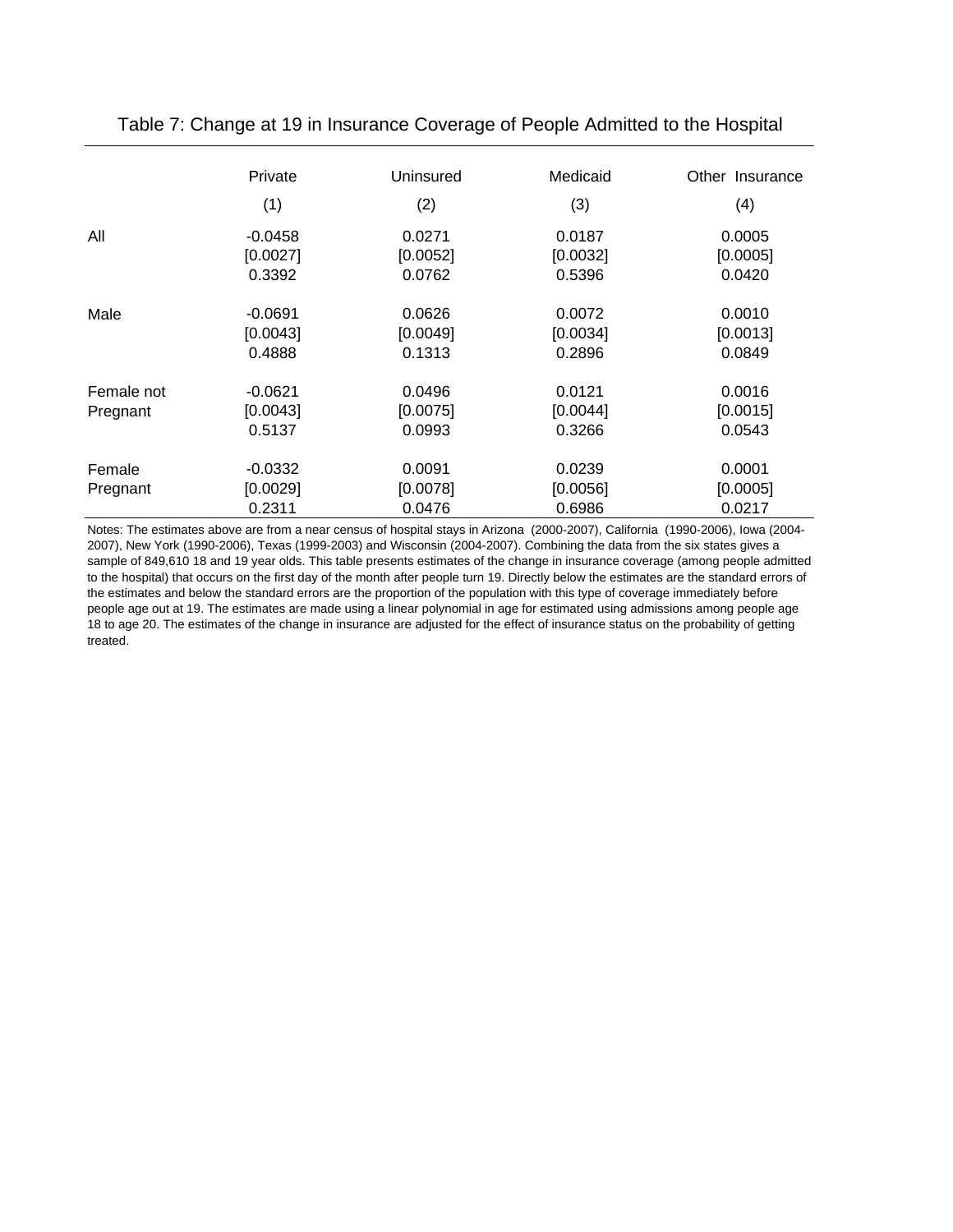|                    | <b>All Visits</b> | Via Emergency<br>Department | Not Via Emergency<br>Department |
|--------------------|-------------------|-----------------------------|---------------------------------|
|                    | (1)               | (2)                         | (3)                             |
| All                | $-0.0168$         | $-0.0096$                   | $-0.0202$                       |
|                    | [0.0057]          | [0.0057]                    | [0.0082]                        |
| Male               | $-0.0386$         | $-0.0195$                   | $-0.0670$                       |
|                    | [0.0057]          | [0.0075]                    | [0.0114]                        |
| Female not         | $-0.0333$         | $-0.0125$                   | $-0.0602$                       |
| Pregnant           | [0.0086]          | [0.0123]                    | [0.0089]                        |
| Female             | $-0.0053$         | 0.0116                      | $-0.0079$                       |
| Pregnant           | [0.0086]          | [0.0099]                    | [0.0091]                        |
| Public             | 0.0026            | 0.0181                      | $-0.0122$                       |
|                    | [0.0069]          | [0.0087]                    | [0.0117]                        |
| Private Non        | $-0.0145$         | $-0.0192$                   | $-0.0127$                       |
| Profit             | [0.0060]          | [0.0074]                    | [0.0087]                        |
| <b>Private For</b> | $-0.0394$         | $-0.0342$                   | $-0.0405$                       |
| Profit             | [0.0104]          | [0.0189]                    | [0.0117]                        |

Table 8: Change at Age 19 in Admissions to the Hospital

Notes: See notes from Table 7. The dependant variable is the log of admissions and the results are for overall admissions and split by route into the hospital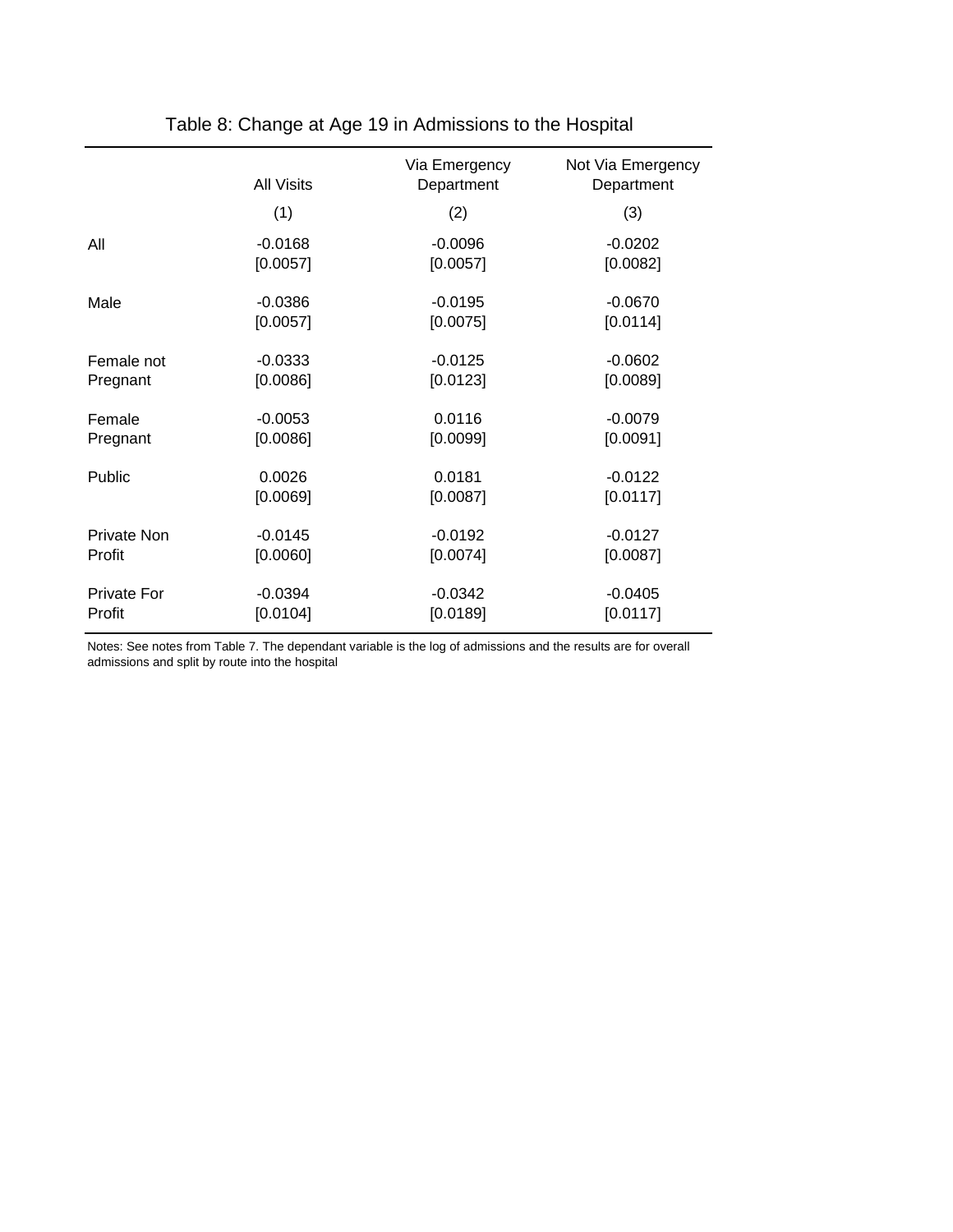|                    | All Visits | Via Emergency<br>Department | Not Via Emergency<br>Department |
|--------------------|------------|-----------------------------|---------------------------------|
|                    | (1)        | (2)                         | (3)                             |
| All                | $-0.6135$  | $-0.3509$                   | $-0.7376$                       |
|                    | [0.2414]   | [0.2208]                    | [0.3343]                        |
| Male               | $-0.6052$  | $-0.3087$                   | $-1.0352$                       |
|                    | [0.1030]   | [0.1222]                    | [0.2004]                        |
| Female not         | $-0.6599$  | $-0.2503$                   | $-1.1791$                       |
| Pregnant           | [0.2010]   | [0.2510]                    | [0.2569]                        |
| Female             | $-0.5853$  | 1.2829                      | $-0.8668$                       |
| Pregnant           | [1.0731]   | [1.5496]                    | [1.2521]                        |
| Public             | 0.0951     | 0.6722                      | $-0.4464$                       |
|                    | [0.2550]   | [0.3453]                    | [0.4399]                        |
| <b>Private Non</b> | $-0.5295$  | $-0.7021$                   | $-0.4650$                       |
| Profit             | [0.2438]   | [0.3047]                    | [0.3331]                        |
| <b>Private For</b> | $-1.4241$  | $-1.2409$                   | $-1.4629$                       |
| Profit             | [0.4739]   | [0.7376]                    | [0.5177]                        |

Table 9: Impact of Losing Insurance on Admissions to the Hospital

Notes: See notes from Table 8. The elasticities above are the impact of losing insurance on hospital admissions. They are computed by dividing the percent change in admissions by the percent change in the population that is uninsured.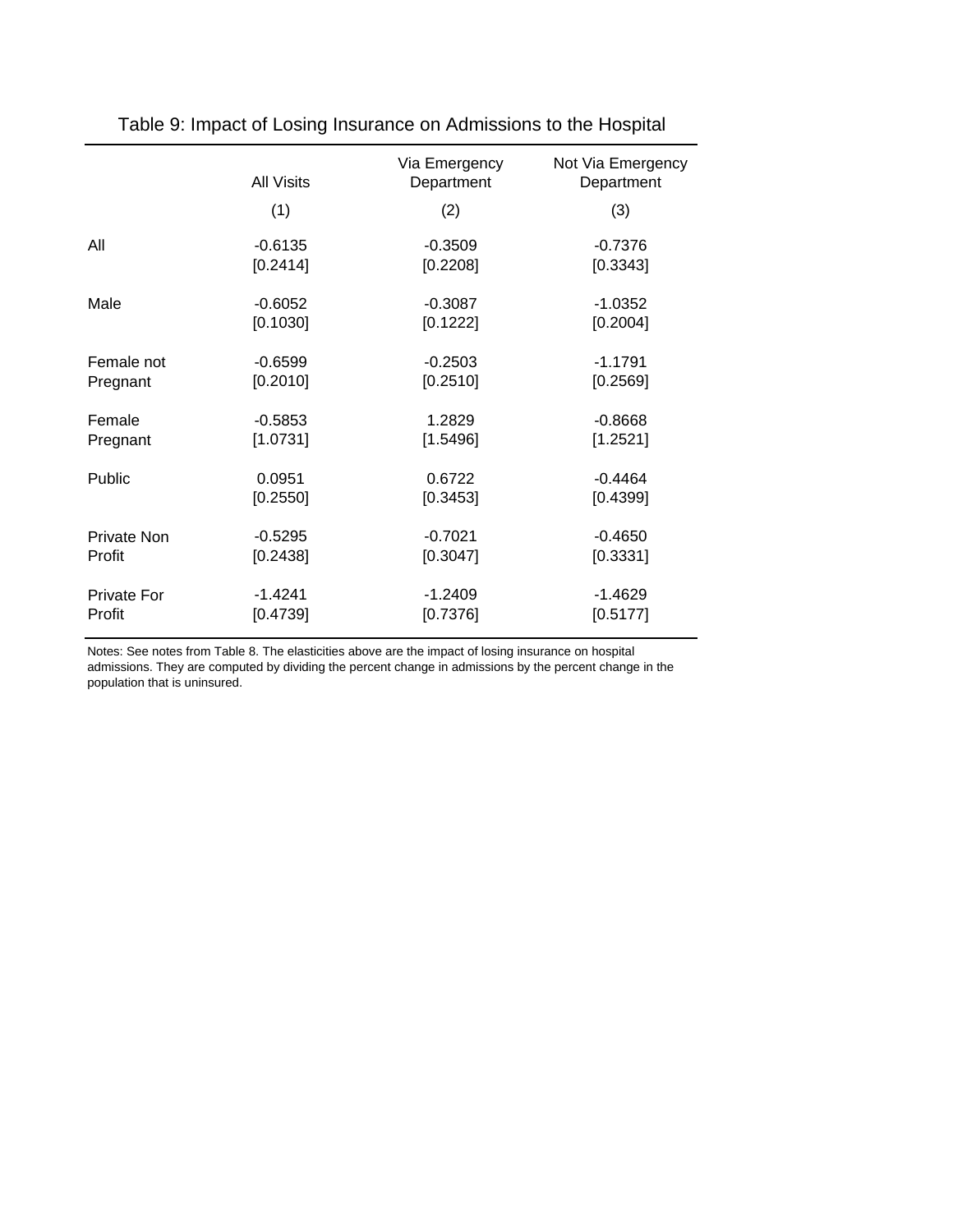



Notes: Estimates are for non pregnant hospital discharges in the California data.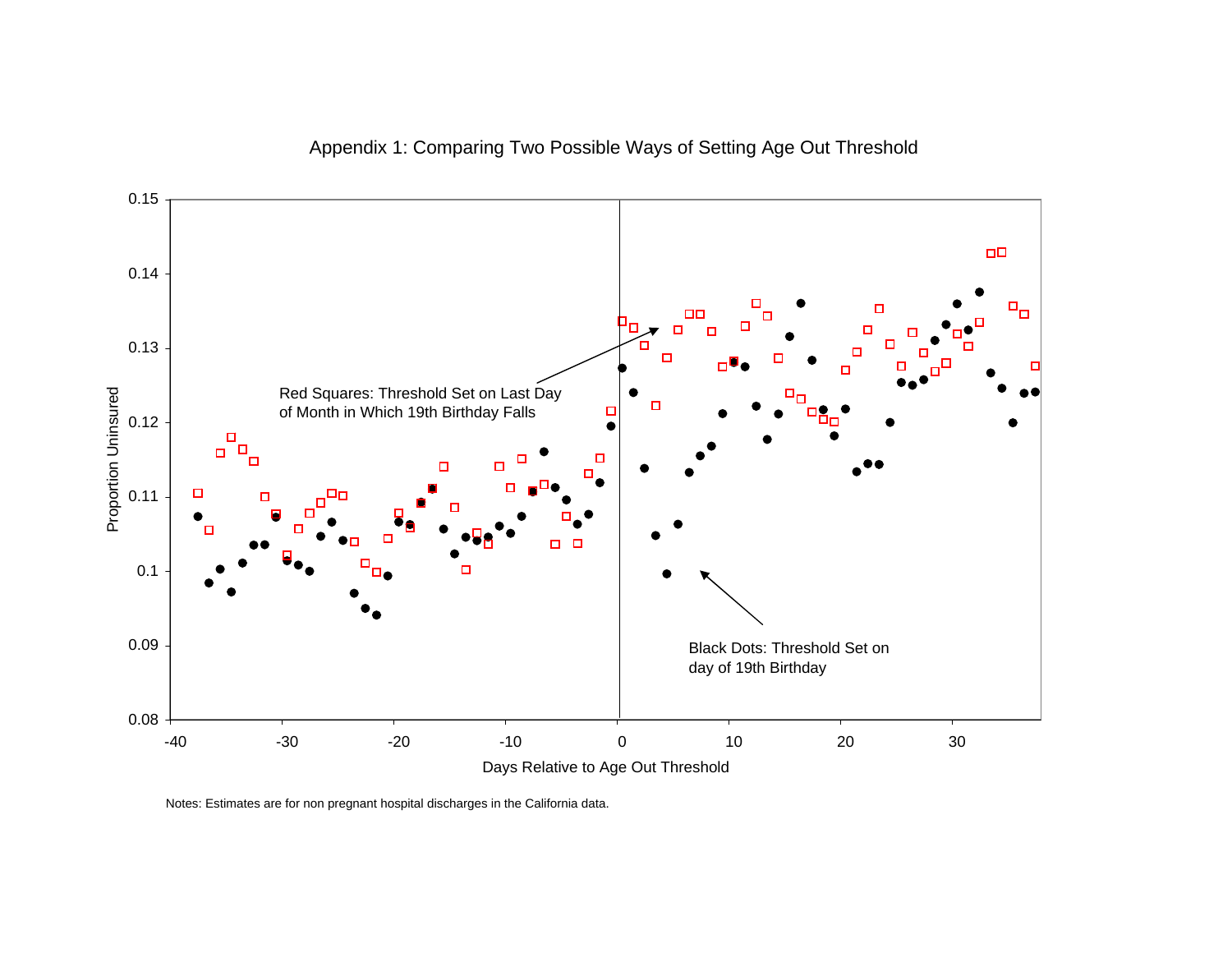

#### Appendix 2: Assessing Sensitivity of Estimate of Change in Insurance to Bandwidth Choice

Bandwidth in Years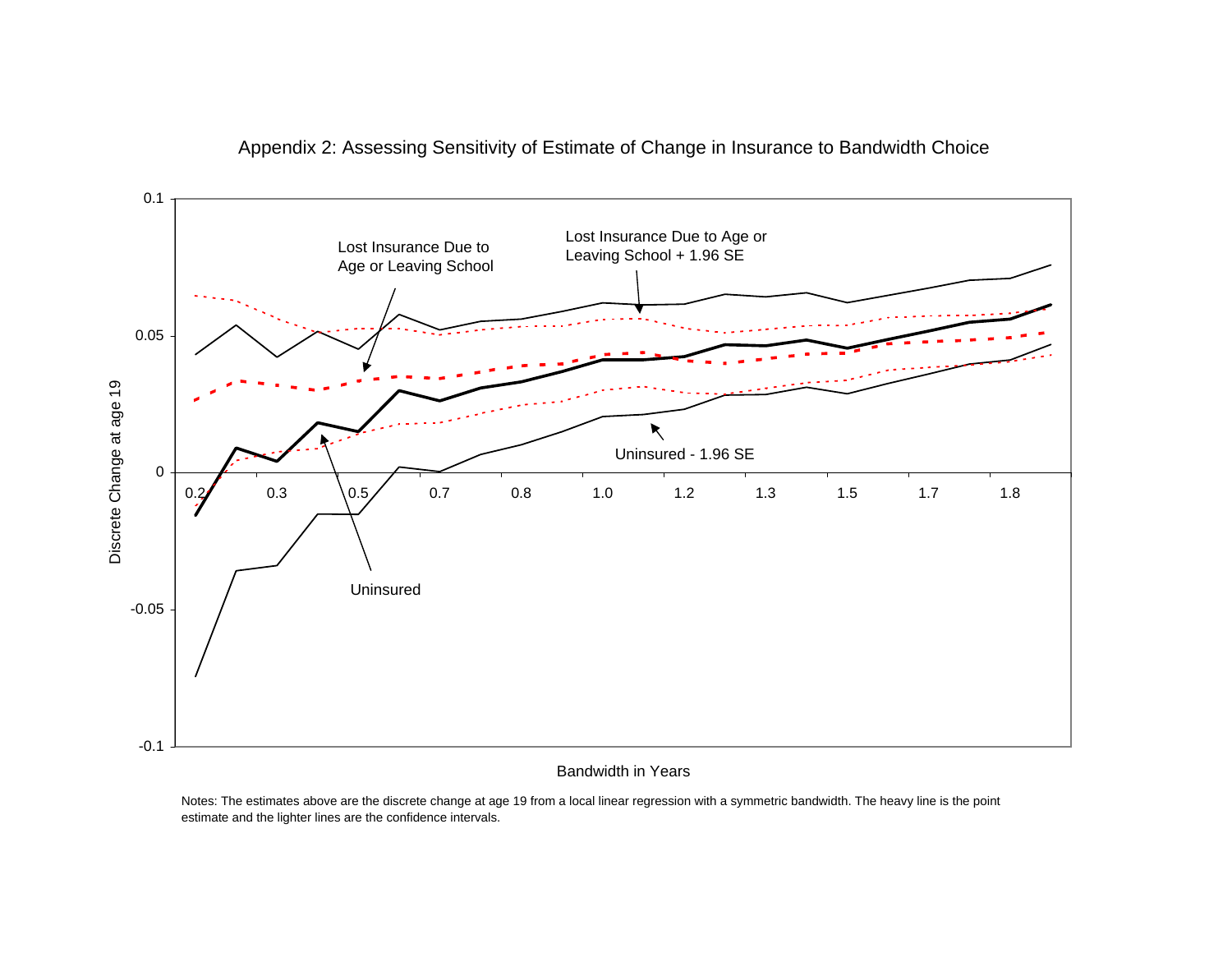

## Appendix 3: Assessing Sensitivity of Estimate of Change in Insurance to Bandwidth Choice People Not Attending School

#### Bandwidth in Years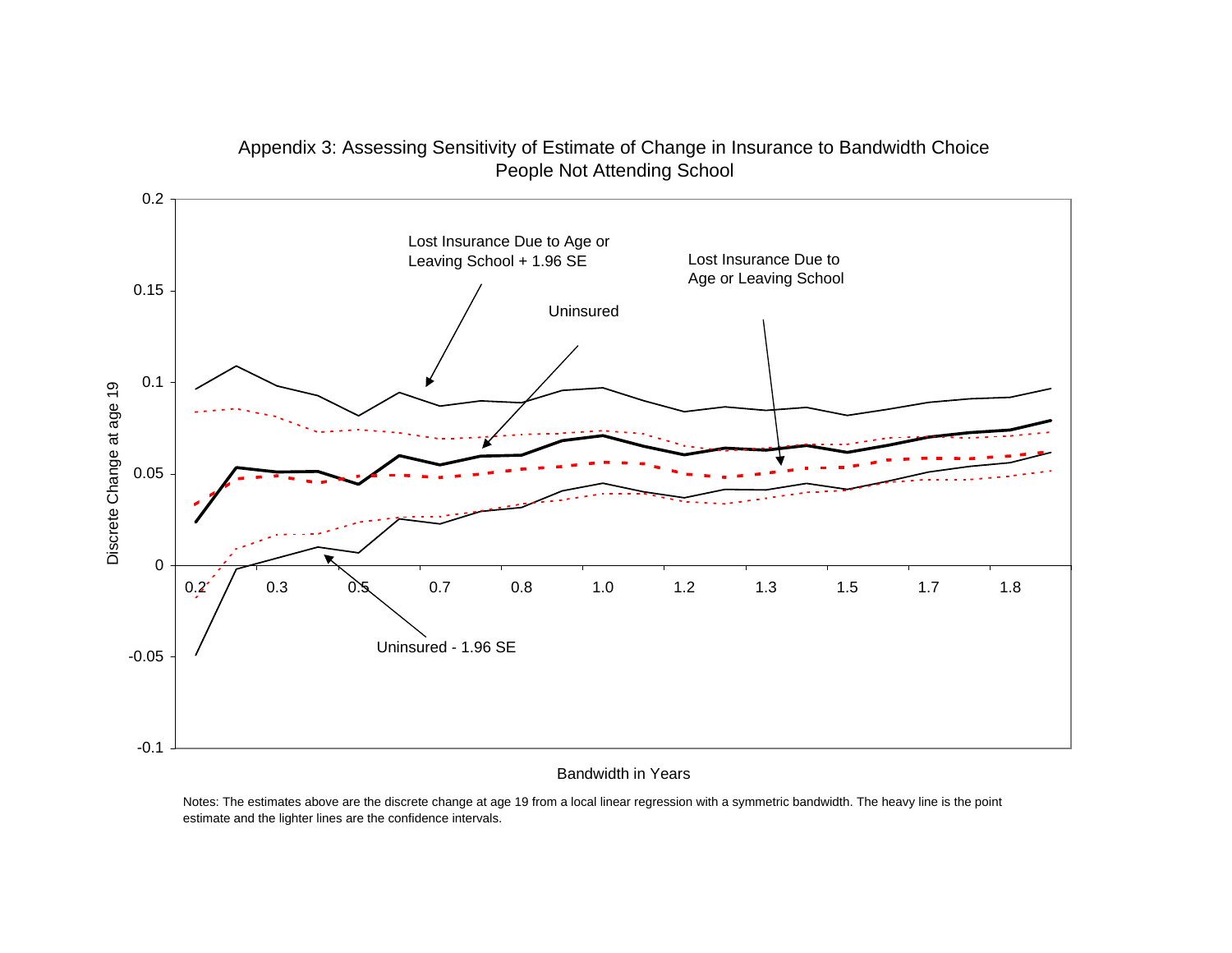

#### Appendix 4: Assessing Sensitivity of Estimate of Change in Insurance to Bandwidth Choice People Attending School

#### Bandwidth in Years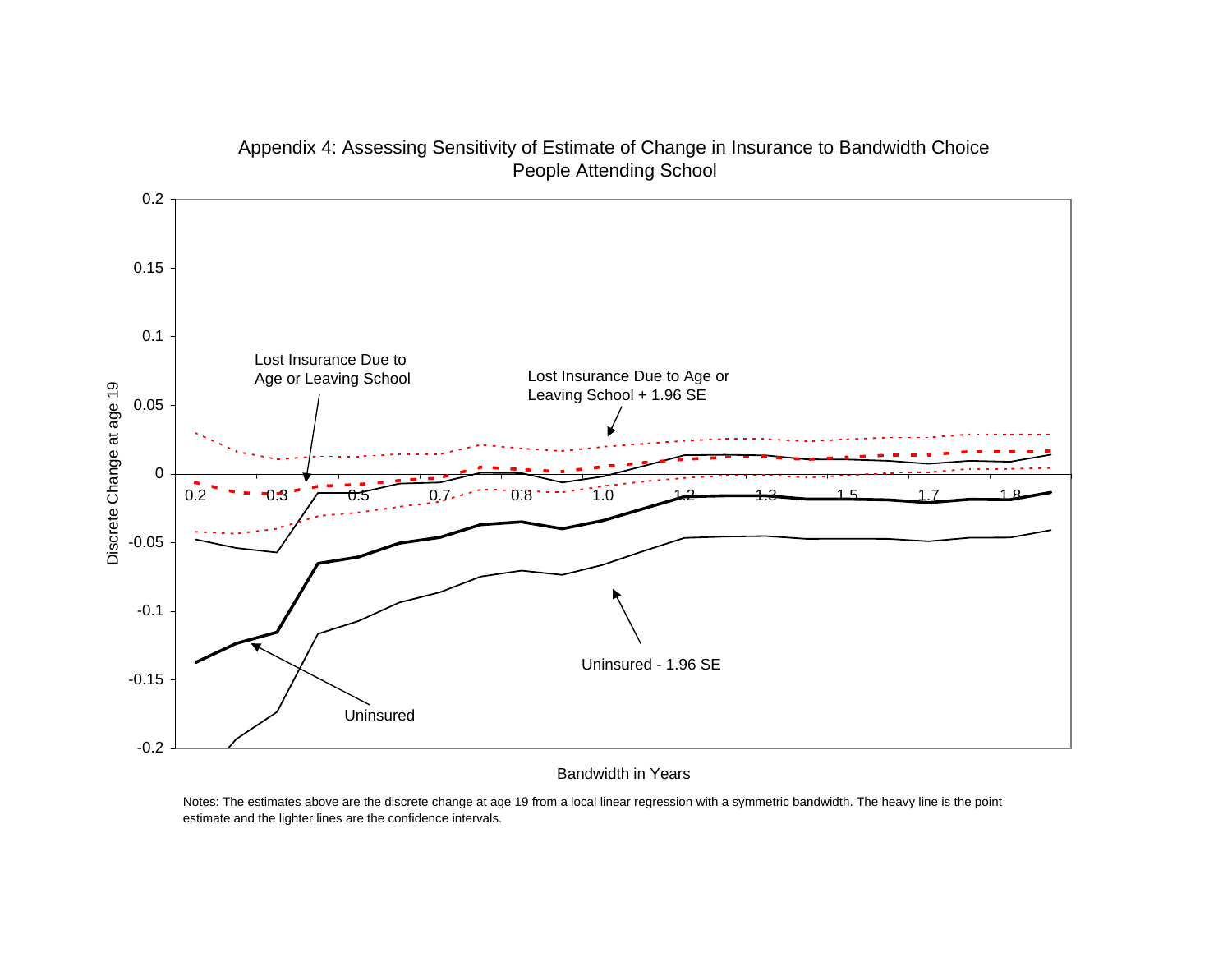

# Appendix 5: Age Profile of Health Insurance Coverage in the United States Not in School

Approximate Age at Time of Survey

Notes: Regressions and proportions are weighted to take into account the stratified structure of the NHIS. The regression lines superimposed on the proportions are from a linear polynour in age interacted with a dummy that takes on a value of one for people over 19 and 0 otherwise. This regression is fit on the micro data rather than the means of the bins. The age variable is centered on the last day of the month on which the individual's 19th birthday falls. Individuals with unknown month of birth comprise 11.1 percent of the surveyed population that are 18 at the time of the survey and they have been dropped from the analysis. The age profiles above include 17,058 individuals from the NHIS person files.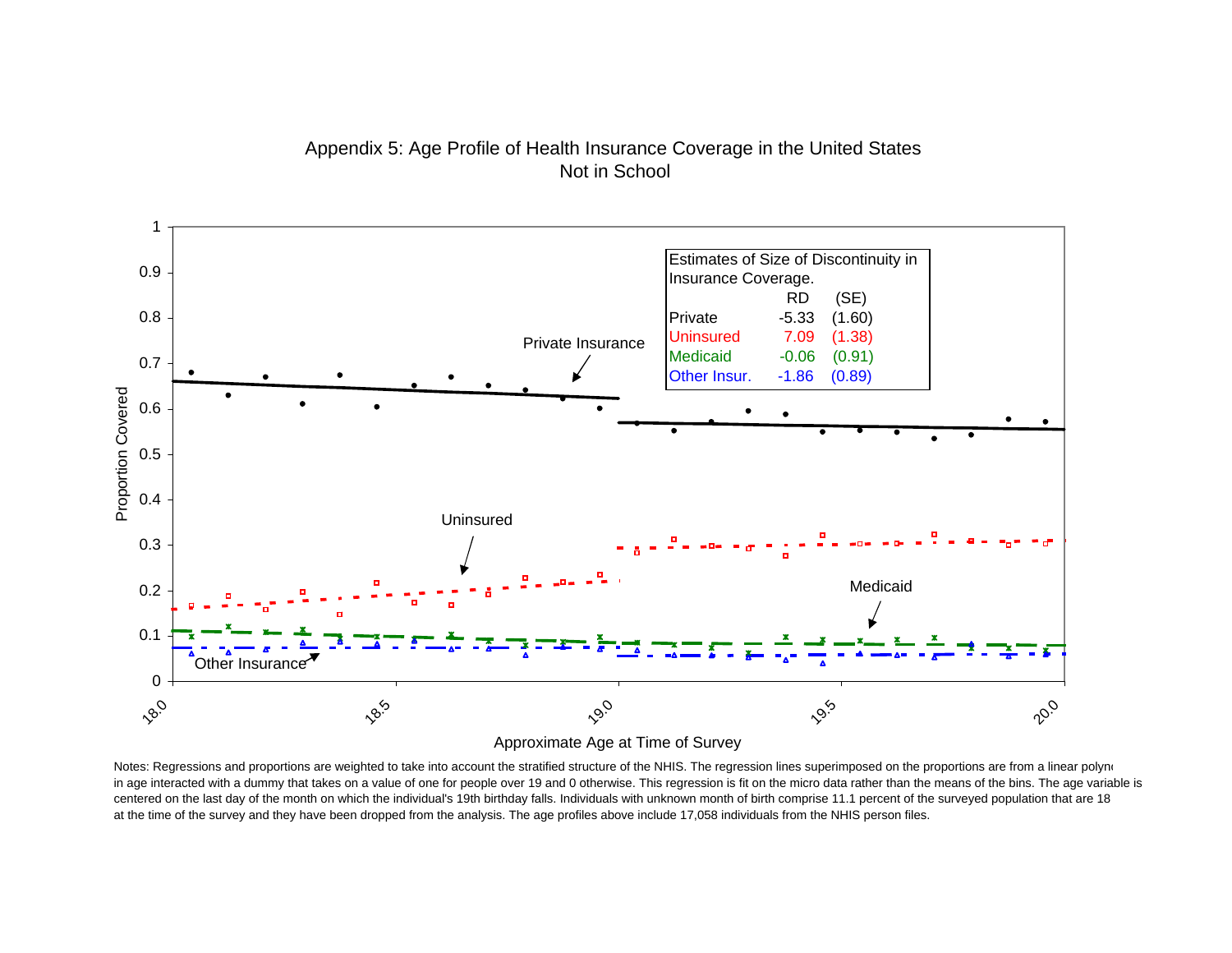

Appendix 6: Age Profile of Health Insurance Coverage in the United States In School

Approximate Age at Time of Survey

Notes: Regressions and proportions are weighted to take into account the stratified structure of the NHIS. The regression lines superimposed on the proportions are from a linear polynomial in age interacted with a dummy that takes on a value of one for people over 19 and 0 otherwise. This regression is fit on the micro data rather than the means of the bins. The age variable is centered on the last day of the month on which the individual's 19th birthday falls. Individuals with unknown month of birth comprise 11.1 percent of the surveyed population that are 18 or 19 at the time of the survey and they have been dropped from the analysis. The age profiles above include 7,202 individuals from the NHIS person files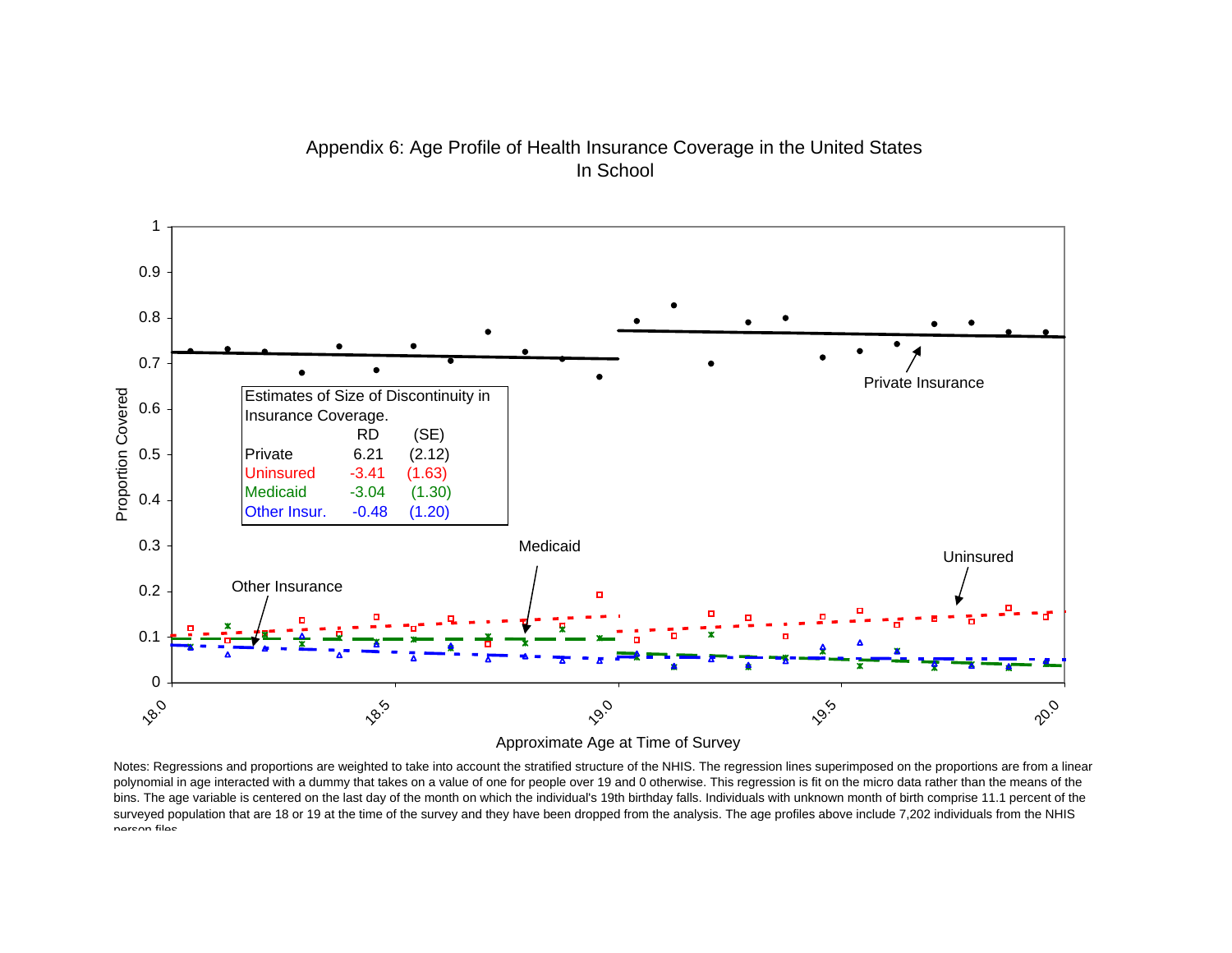



Notes: See notes from Appendix 6.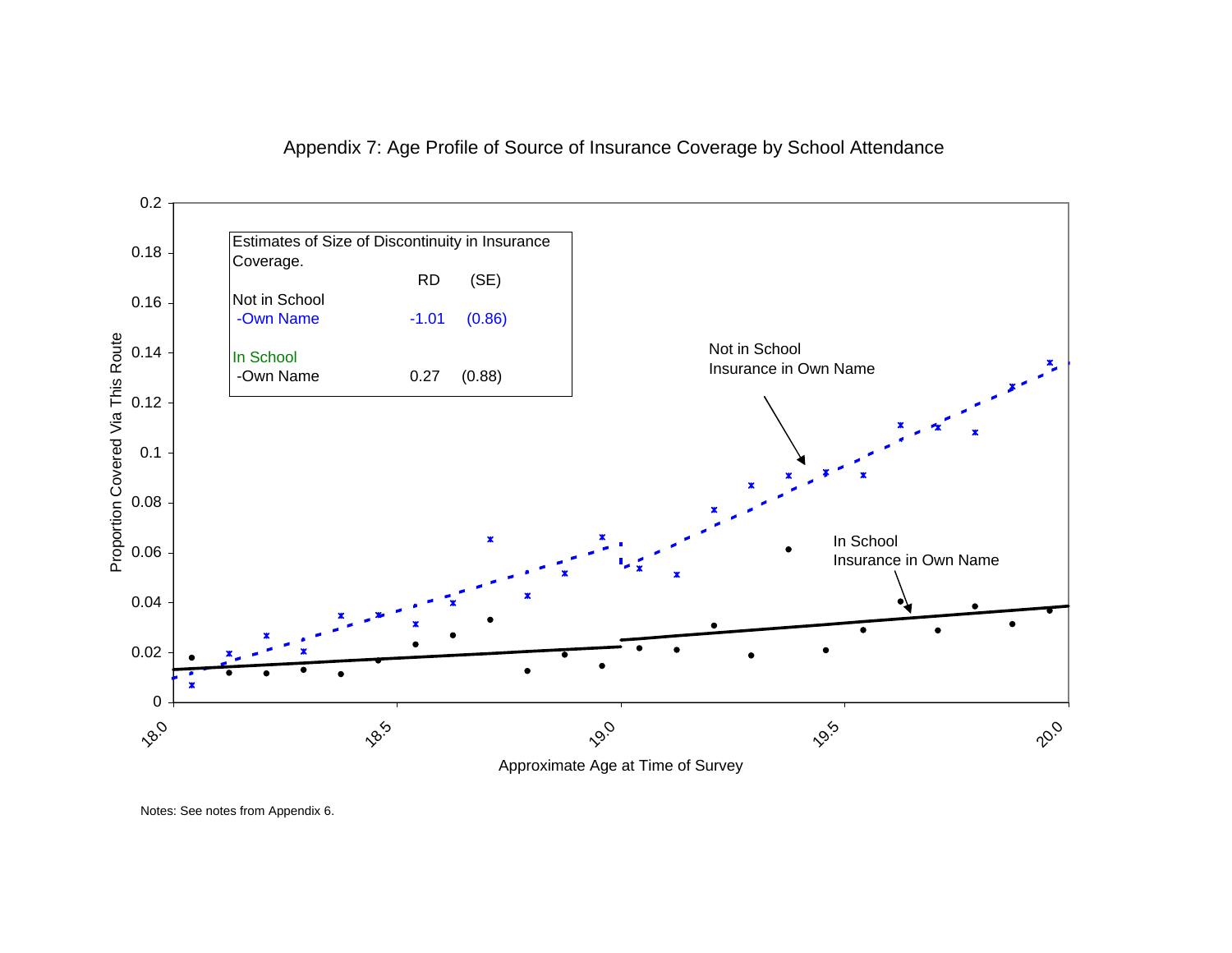## Appendix 8: Age Profile of Delay in Care Due to Cost National Health Interview Survey (1997-2007)



Notes: See notes from Figure 2. The question used to construct the age profiles in this figure reads as follows. "During the past 12 months, has medical care been delayed for {person} because of worry about the cost? (Do not include dental care)."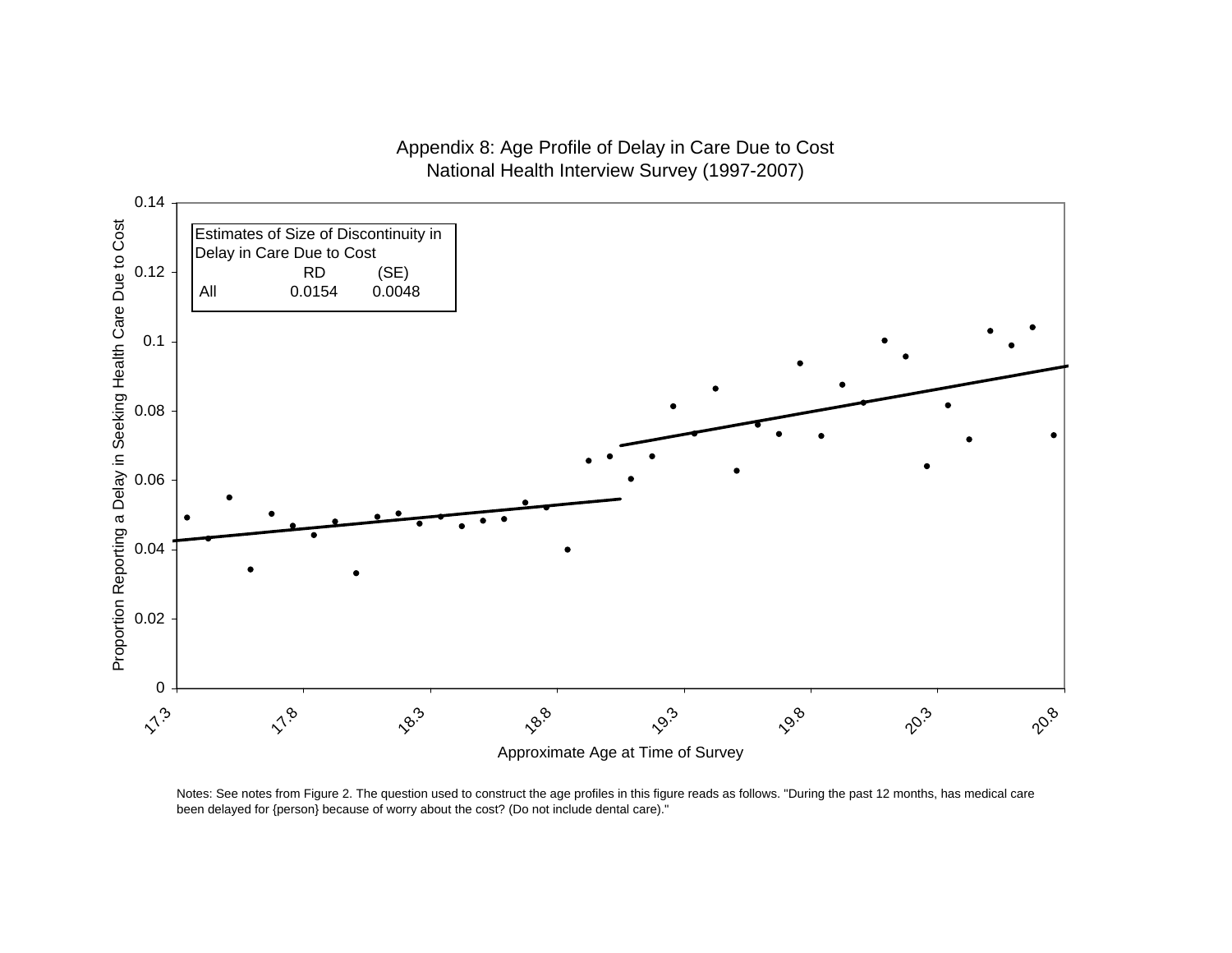## Appendix 9: Age Profile of Forging Care Due to Cost National Health Interview Survey (1997-2007)



Notes: See notes from Figure 2. The question used to construct the age profiles in this figure reads as follows. "During the past 12 months, was there any time when {person} needed medical care, but did not get it because {person} couldn't afford it?"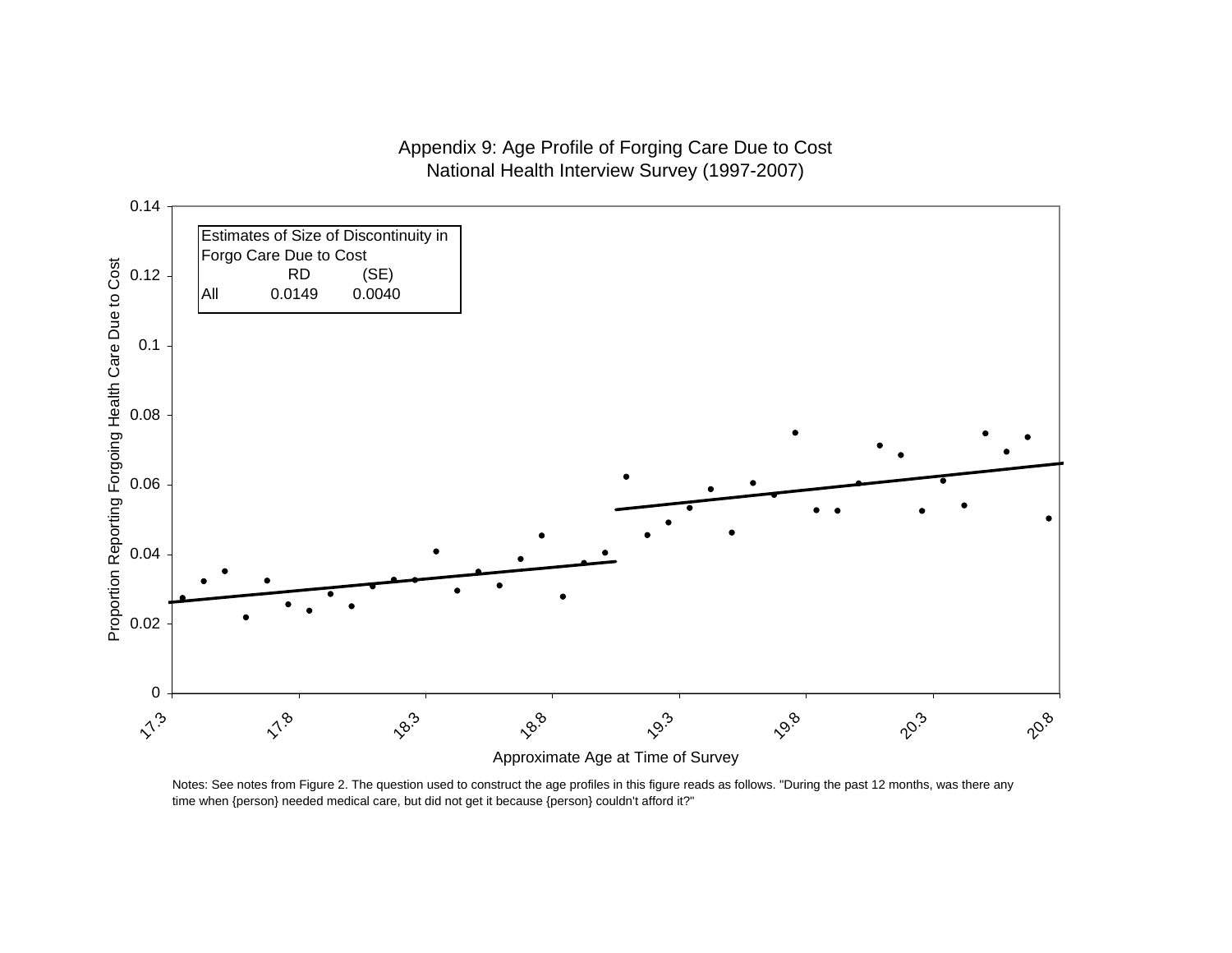

## Appendix 10: Age Profile of See Provider in Last Two Weeks National Health Interview Survey (1997-2007)

Notes: See notes from Figure 2. The question used to construct the age profiles in this figure reads as follows. "During those 2 weeks, did {person} see a doctor or other health care professional at a doctor's office, a clinic, an emergency room, or some other place? (do no include times during an overnight hospital stay)"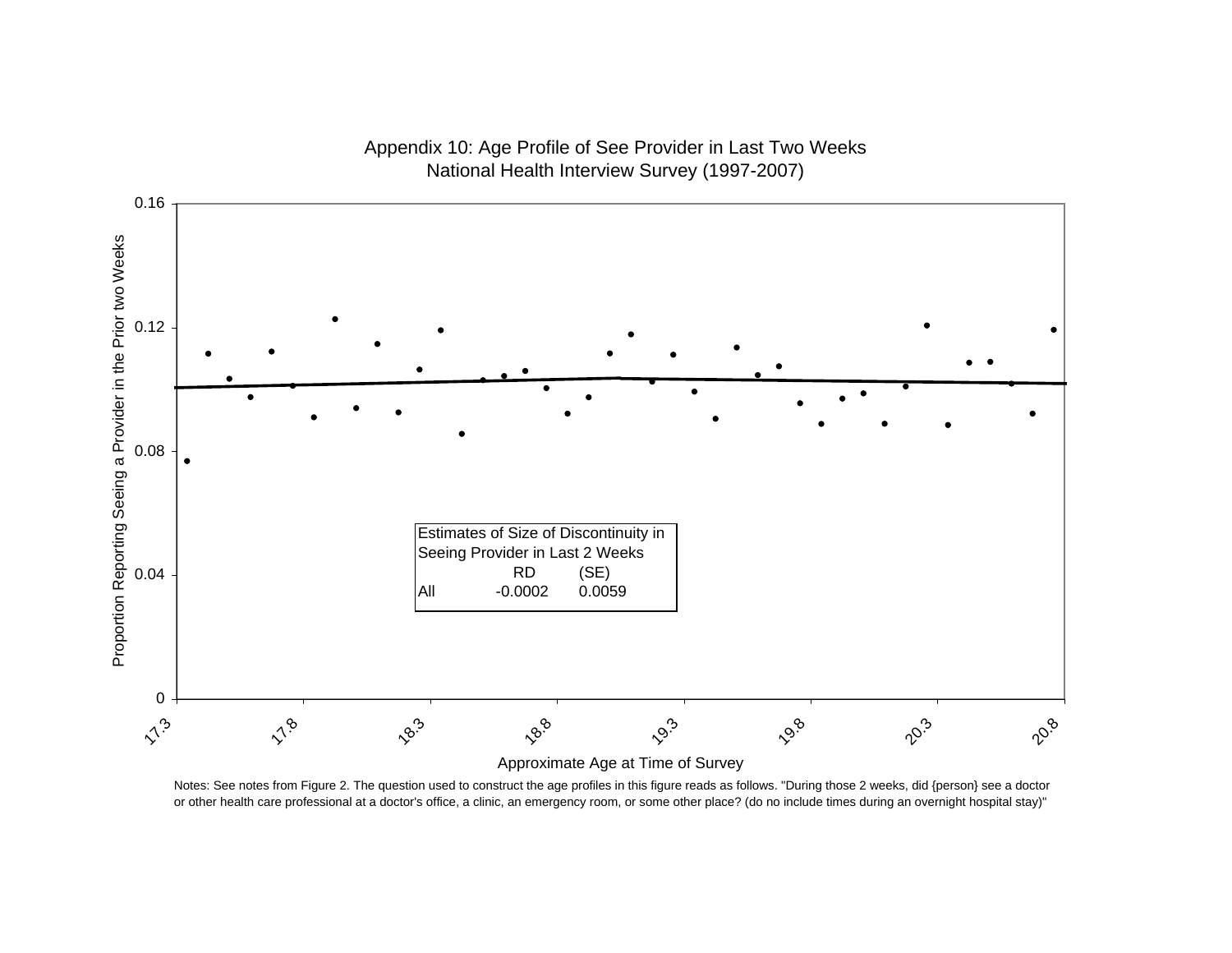

#### Appendix 11: Impact on RD Estimates of Coarsening the Age Variable from Age in Days to 60 Day Cells

Number of Days Included in Age Cell

Notes: The regressions in the paper all have age cells of approximately 30 because age is typically only available in months. The heavy lines are the estimates of the RD and the lighter lines are the confidence intervals.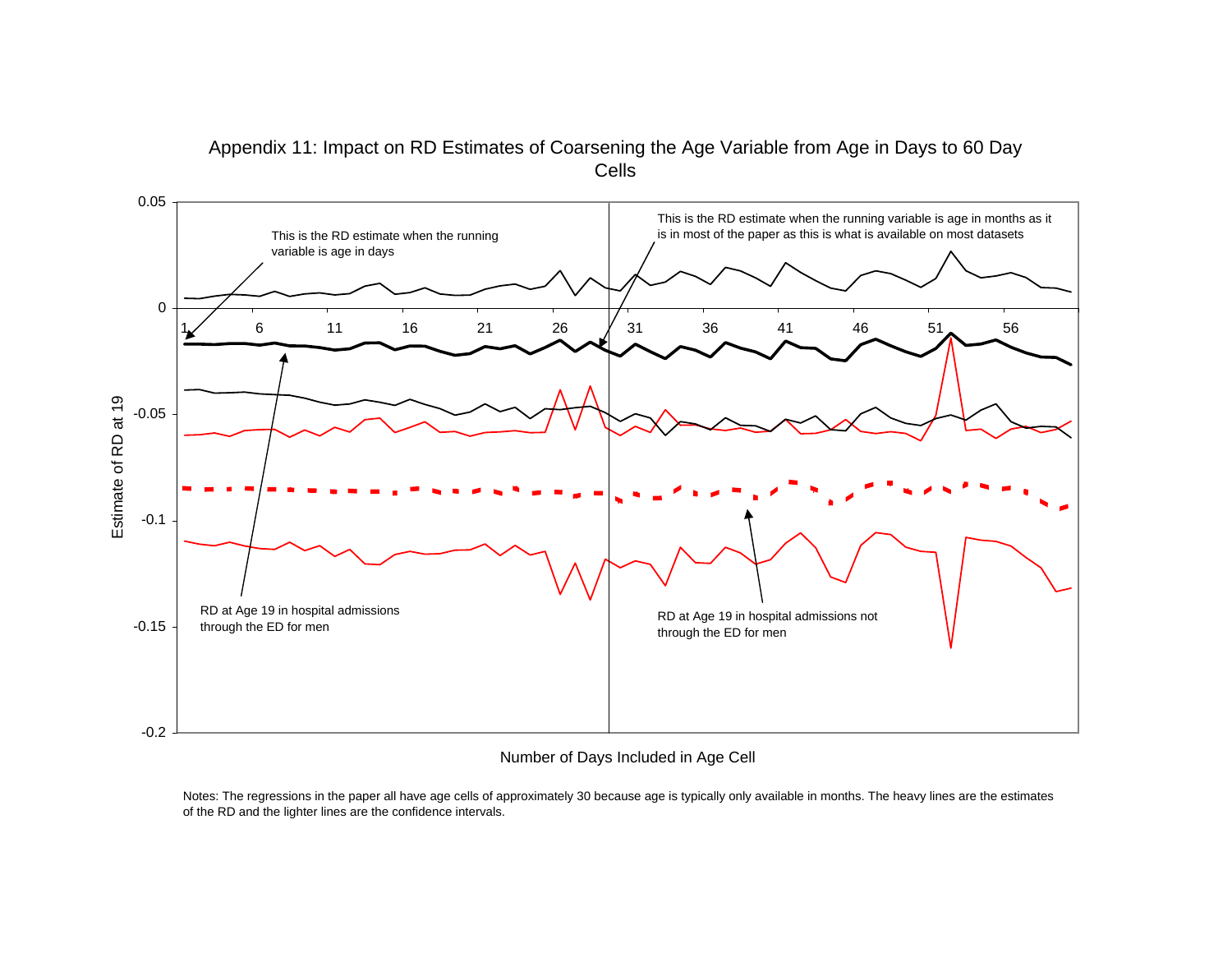

#### Appendix 12: Assessing Sensitivity to Bandwidth Choice of Estimate of Change in Insurance Among People Treated in the Emergency Department

Bandwidth in Years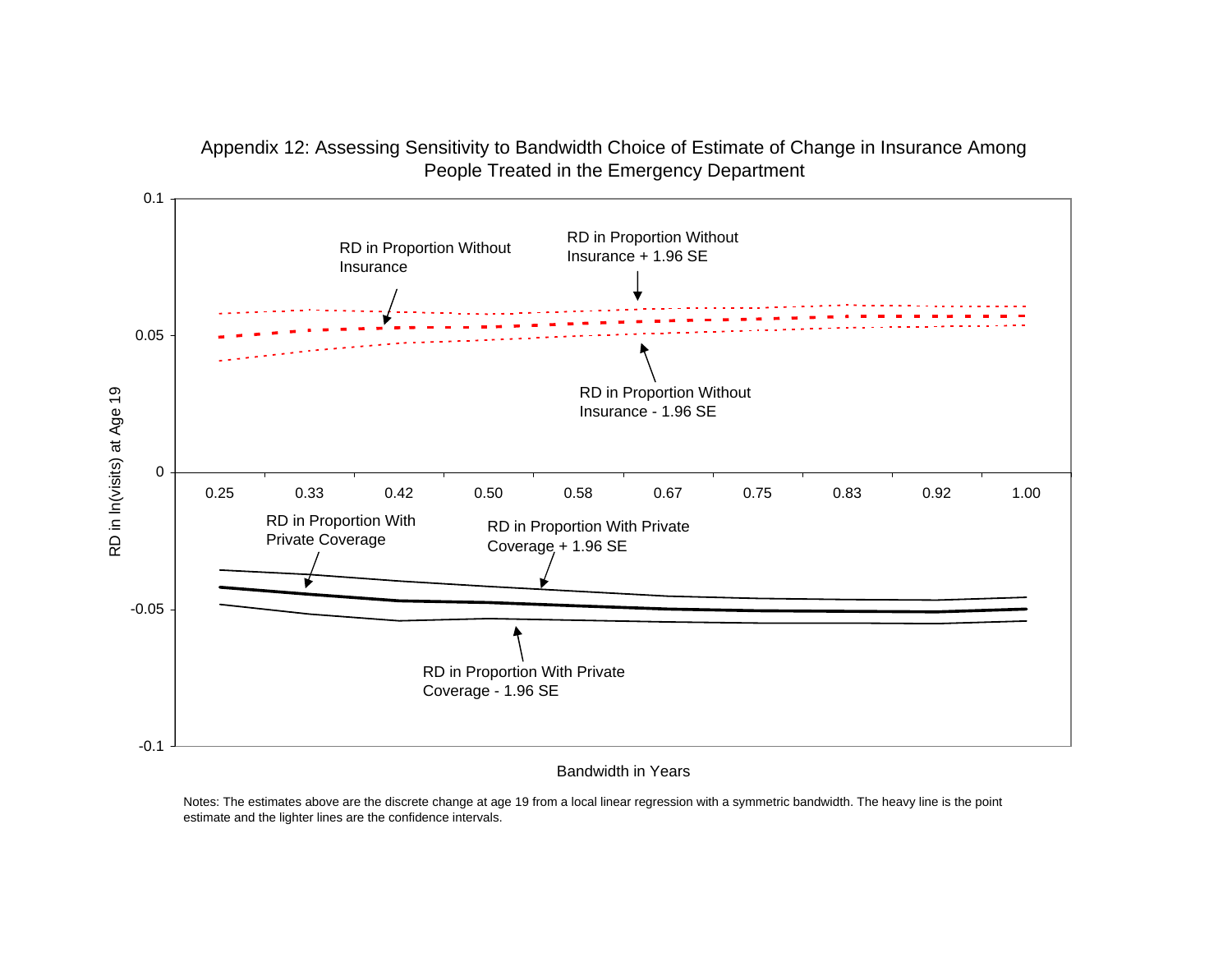|                   | Private   | Uninsured | Medicaid  | Other Insurance |
|-------------------|-----------|-----------|-----------|-----------------|
|                   | (1)       | (2)       | (3)       | (4)             |
| <b>All States</b> | $-0.0628$ | 0.0810    | $-0.0166$ | $-0.0015$       |
|                   | [0.0026]  | [0.0046]  | [0.0024]  | [0.0010]        |
|                   | 0.4471    | 0.2154    | 0.2644    | 0.0731          |
| Arizona           | $-0.0437$ | 0.0537    | $-0.0052$ | $-0.0048$       |
|                   | [0.0053]  | [0.0108]  | [0.0064]  | [0.0031]        |
|                   | 0.3462    | 0.2144    | 0.3519    | 0.0874          |
| California        | $-0.0659$ | 0.0760    | $-0.0059$ | $-0.0042$       |
|                   | [0.0036]  | [0.0057]  | [0.0029]  | [0.0017]        |
|                   | 0.4073    | 0.2141    | 0.2944    | 0.0842          |
| lowa              | $-0.0514$ | 0.0740    | $-0.0209$ | $-0.0017$       |
|                   | [0.0072]  | [0.0105]  | [0.0059]  | [0.0027]        |
|                   | 0.4935    | 0.1818    | 0.2654    | 0.0593          |
| New Jersey        | $-0.0722$ | 0.0851    | $-0.0144$ | 0.0015          |
|                   | [0.0038]  | [0.0044]  | [0.0029]  | [0.0011]        |
|                   | 0.5637    | 0.2751    | 0.1180    | 0.0431          |
| Wisconsin         | $-0.0613$ | 0.1331    | $-0.0799$ | 0.0081          |
|                   | [0.0068]  | [0.0100]  | [0.0060]  | [0.0027]        |
|                   | 0.4937    | 0.1490    | 0.2872    | 0.0701          |

Appendix 13: Change at Age 19 in Insurance Coverage of Emergency Department Visits by State

Notes: The Emergency Department visits used to estimate the regressions are a near census of ED visits in Arizona (2005-2007), California (2005-2007), Iowa (2004-2007), New Jersey (2004-2007) and Wisconsin (2004-2007).The parameter estimates in the table above are the percentage point change in insurance coverage when people age out of their insurance coverage on the last day of the month in which they turn 19. The standard errors are in brackets directly below the parameter estimates. Below the SE we have included the estimated level of the dependant variable immediately before people age out. The parameter estimates are adjusted for the decline in admissions under the assumption that the decline in admission is due entirely to people losing their insurance coverage. The adjustment is made by estimating the insurance coverage regression and the log(admissions) regressions via seemingly unrelated regression.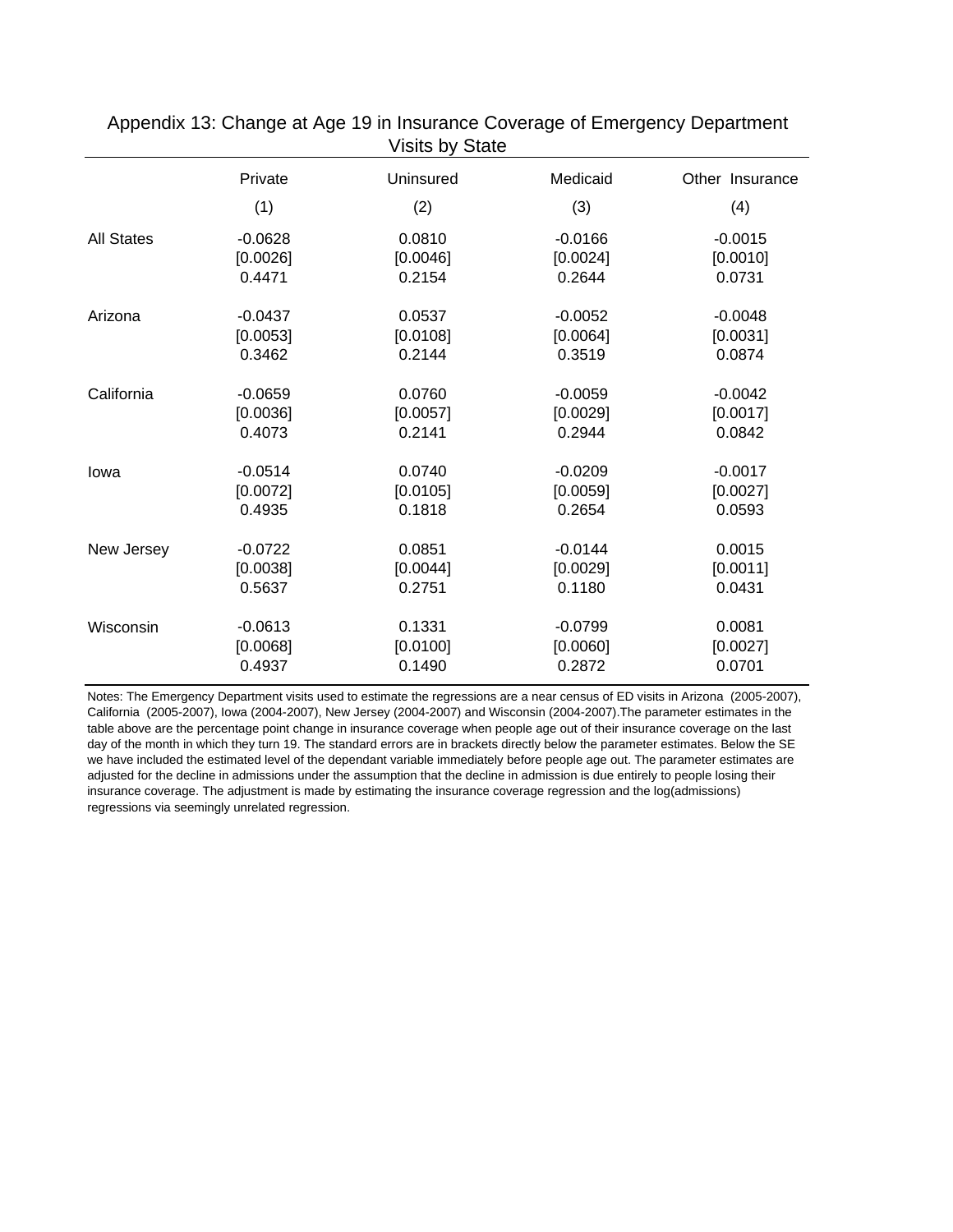



Bandwidth in Years

Notes: The estimates above are the discrete change at age 19 from a local linear regression with a symmetric bandwidth. The heavy line is the point estimate and the lighter lines are the confidence intervals.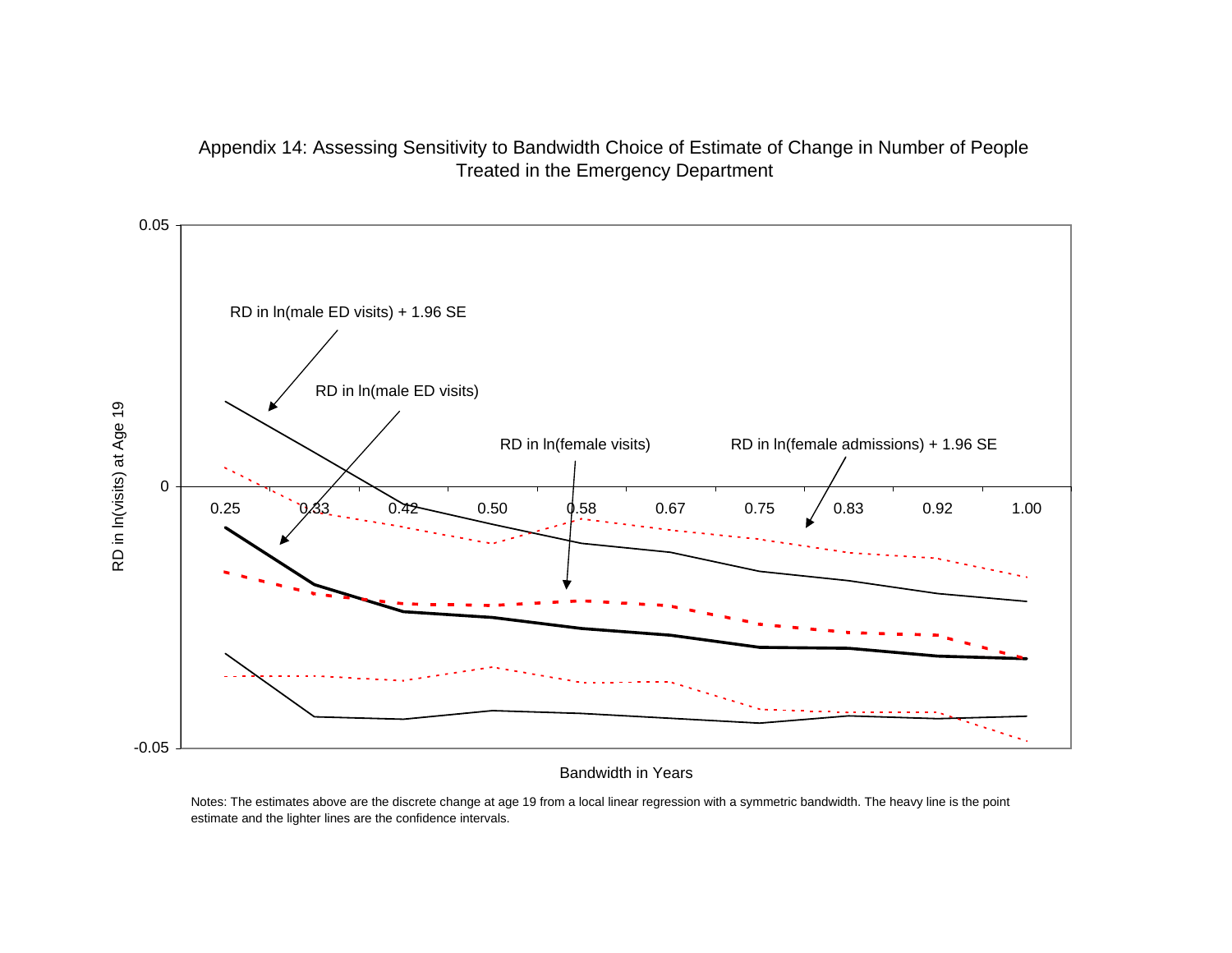|            |                   | <b>State</b>            |                         |                         |
|------------|-------------------|-------------------------|-------------------------|-------------------------|
|            | <b>All Visits</b> | <b>Public Hospitals</b> | Non Profit<br>Hospitals | For Profit<br>Hospitals |
|            | (1)               | (2)                     | (3)                     | (4)                     |
| All        | $-0.0333$         | $-0.0058$               | $-0.0375$               | $-0.0438$               |
|            | [0.0060]          | [0.0102]                | [0.0064]                | [0.0102]                |
| Arizona    | $-0.0287$         | 0.0006                  | $-0.0283$               | $-0.0427$               |
|            | [0.0132]          | [0.0325]                | [0.0155]                | [0.0212]                |
| California | $-0.0368$         | $-0.0012$               | $-0.0463$               | $-0.0473$               |
|            | [0.0074]          | [0.0107]                | [0.0089]                | [0.0101]                |
| lowa       | $-0.0444$         | $-0.0295$               | $-0.0502$               | N/A                     |
|            | [0.0136]          | [0.0267]                | [0.0148]                | N/A                     |
| New Jersey | $-0.0164$         | $-0.0013$               | $-0.0177$               | 0.0729                  |
|            | [0.0080]          | [0.0354]                | [0.0087]                | [0.0645]                |
| Wisconsin  | $-0.0464$         | 0.0210                  | $-0.0493$               | 0.0823                  |
|            | [0.0126]          | [0.0867]                | [0.0126]                | [0.0646]                |

Appendix 15: Change at Age 19 in Volume of Emergency Department Visits by

Notes: See notes from Appendix 13. The dependent variable in all the regressions above is the log of admissions at each age in months. Of the 1,789,954 total visits among people age 18 and 19: 263,524 are to public hospitals, 1,310,168 are to non profits, 193,023 are to for profit hospitals and the remaining admissions are to hospitals of unknown ownership type. In the HCUP data there are no hospitals coded as private in Iowa.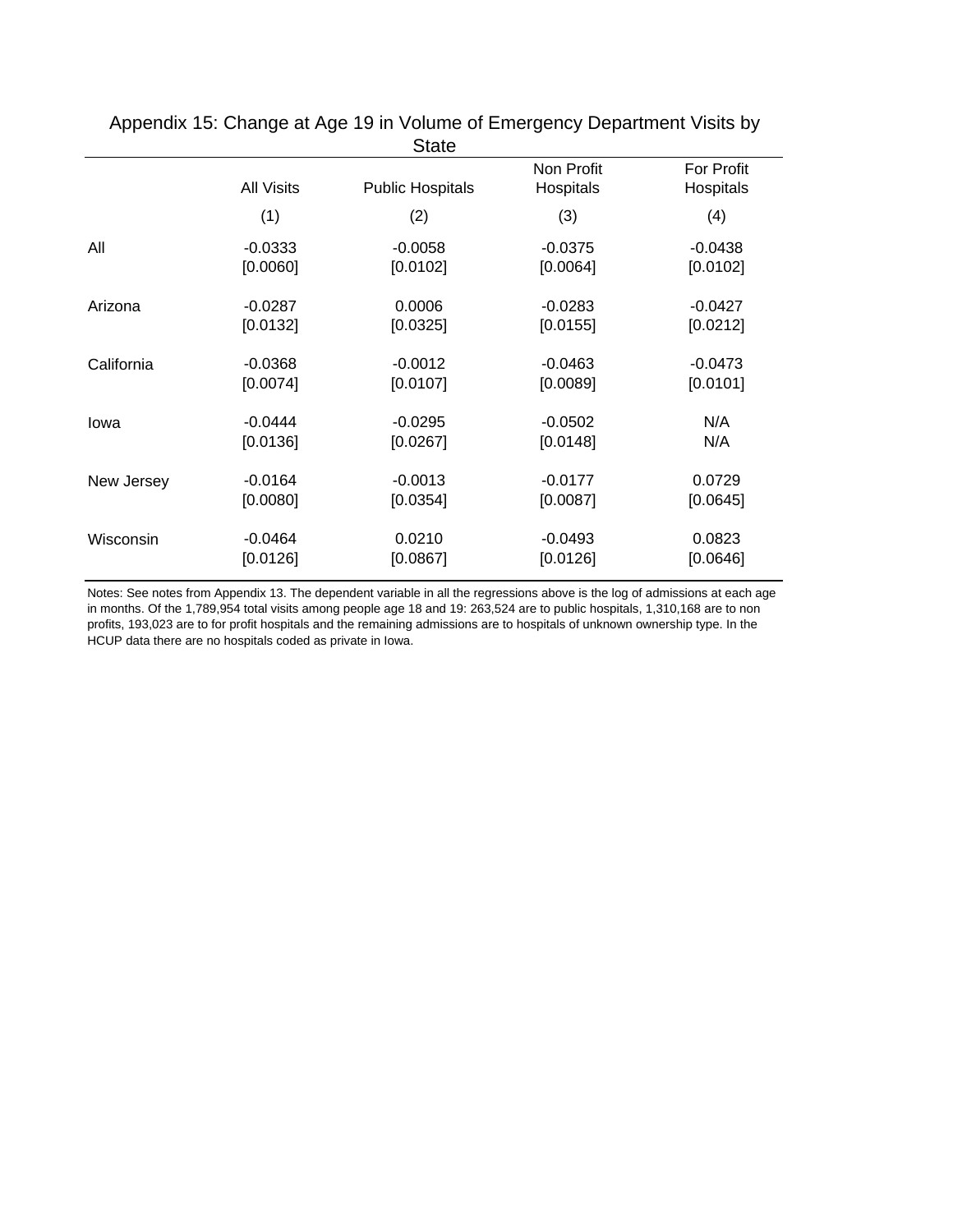|            | All Admissions        | <b>Public Hospitals</b> | Non Profit Hospitals  | For Profit Hospitals |
|------------|-----------------------|-------------------------|-----------------------|----------------------|
|            | (1)                   | (2)                     | (3)                   | (4)                  |
| All        | $-0.4041$             | $-0.0709$               | $-0.4539$             | $-0.5292$            |
|            | [0.0776]              | [0.1259]                | [0.0832]              | [0.1296]             |
| Arizona    | $-0.5267$             | 0.0106                  | $-0.5197$             | $-0.7773$            |
|            | [0.2681]              | [0.6049]                | [0.3073]              | [0.4257]             |
| California | $-0.4755$             | $-0.0163$               | $-0.5954$             | $-0.6074$            |
|            | [0.1038]              | [0.1407]                | [0.1256]              | [0.1408]             |
| lowa       | $-0.5862$             | $-0.3931$               | $-0.6616$             | N/A                  |
|            | [0.2024]              | [0.3650]                | [0.2218]              | N/A                  |
| New Jersey | $-0.1908$             | $-0.0147$               | $-0.2065$             | 0.8880               |
|            | [0.0945]              | [0.4159]                | [0.1027]              | [0.7591]             |
|            |                       |                         |                       |                      |
| Wisconsin  | $-0.3407$<br>[0.0982] | 0.1594<br>[0.6516]      | $-0.3616$<br>[0.0987] | 0.6446<br>[0.4877]   |
|            |                       |                         |                       |                      |

# Appendix 16: Estimates of Impact of Losing Insurance Coverage on Emergency Department Visits by State

Notes: See notes from Appendix 14. The estimates above are the ratio of the change in admissions to the overall change in insurance coverage. The standard errors are in brackets below the estimates. The ratios and their standard errors are computed by estimating the relevant regressions via seemingly unrelated regression. In the HCUP data there are no hospitals coded as private in Iowa.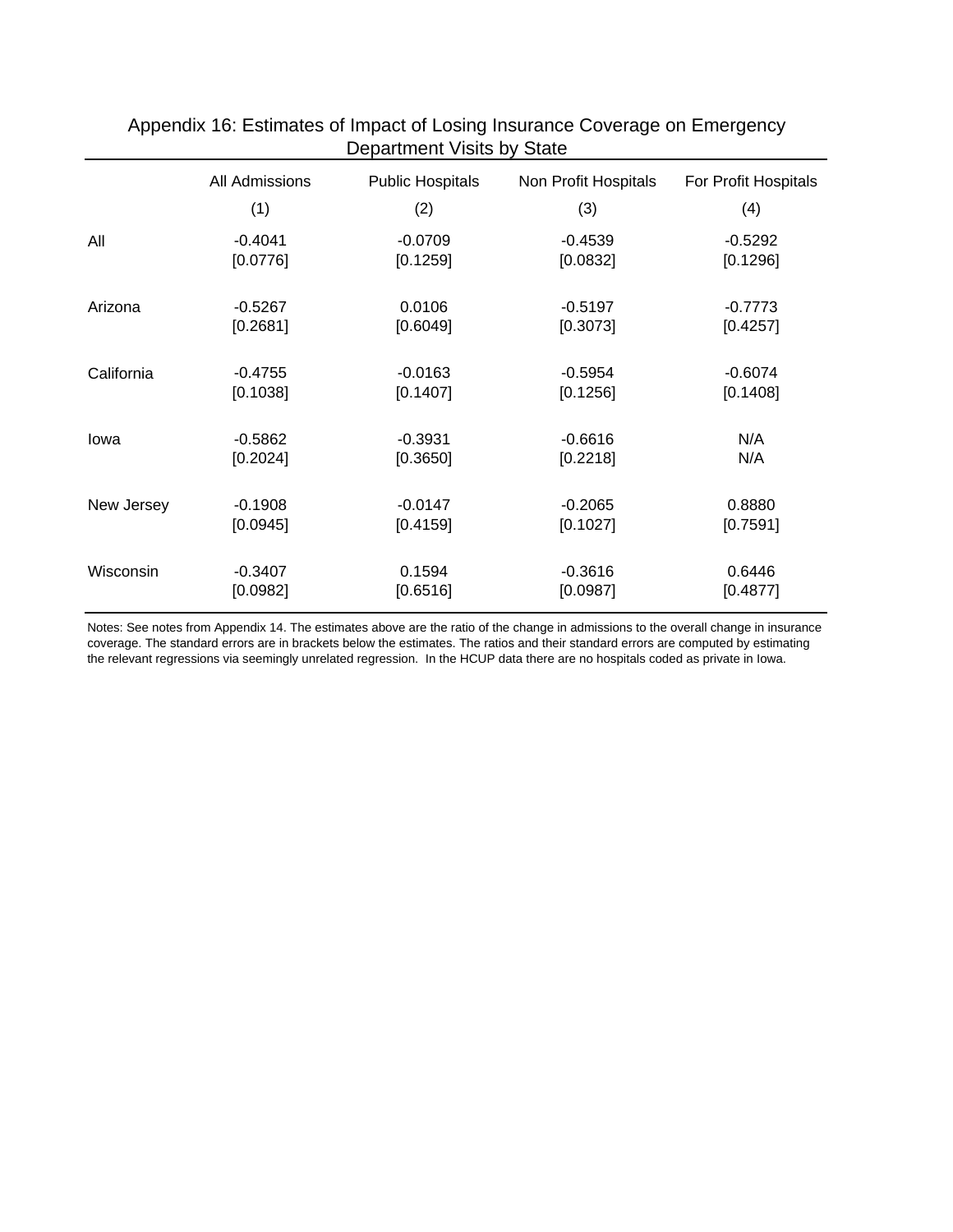

#### Appendix 17: Assessing Sensitivity to Bandwidth Choice of Estimate of Change in Insurance Among People Admitted to the Hospital

#### Bandwidth in Years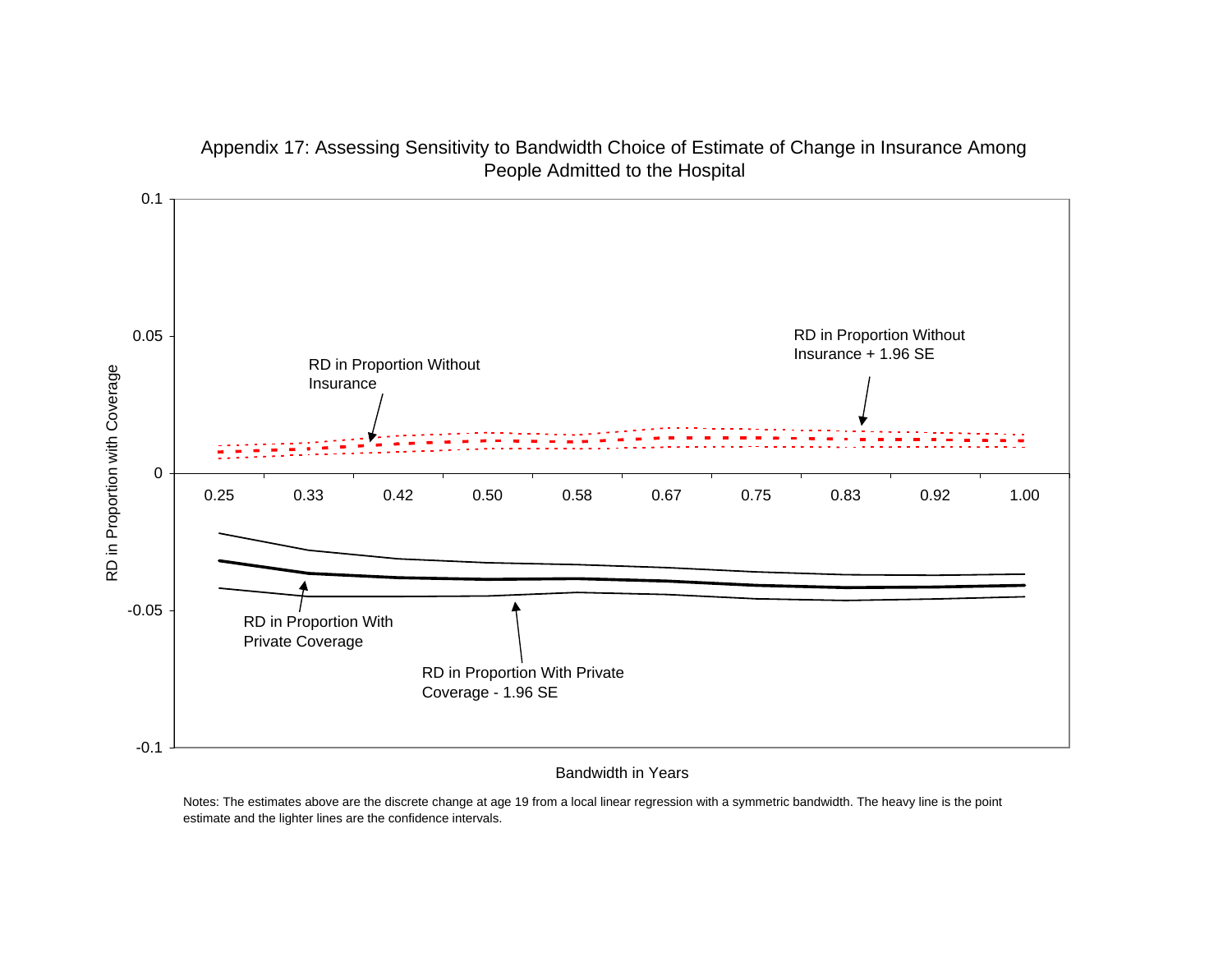|                 | Private   | Uninsured | Medicaid  | Other Insurance |
|-----------------|-----------|-----------|-----------|-----------------|
|                 | (1)       | (2)       | (3)       | (4)             |
| All             | $-0.0458$ | 0.0271    | 0.0187    | 0.0005          |
|                 | [0.0027]  | [0.0052]  | [0.0032]  | [0.0005]        |
|                 | 0.3392    | 0.0762    | 0.5396    | 0.0420          |
| Arizona         | $-0.0409$ | 0.0294    | 0.0091    | 0.0031          |
|                 | [0.0070]  | [0.0102]  | [0.0081]  | [0.0028]        |
|                 | 0.3090    | 0.0436    | 0.5704    | 0.0724          |
| California      | $-0.0439$ | 0.0272    | 0.0168    | 0.0004          |
|                 | [0.0029]  | [0.0057]  | [0.0034]  | [0.0007]        |
|                 | 0.3309    | 0.0660    | 0.5638    | 0.0368          |
| lowa            | $-0.0402$ | $-0.0192$ | 0.0651    | $-0.0059$       |
|                 | [0.0231]  | [0.0254]  | [0.0208]  | [0.0048]        |
|                 | 0.4103    | 0.0537    | 0.5037    | 0.0325          |
| <b>New York</b> | $-0.0599$ | 0.0256    | 0.0353    | $-0.0003$       |
|                 | [0.0038]  | [0.0059]  | [0.0045]  | [0.0012]        |
|                 | 0.3837    | 0.0985    | 0.4846    | 0.0296          |
| Texas           | $-0.0234$ | 0.0252    | $-0.0014$ | $-0.0003$       |
|                 | [0.0042]  | [0.0089]  | [0.0071]  | [0.0021]        |
|                 | 0.2787    | 0.0960    | 0.5436    | 0.0787          |
| Wisconsin       | $-0.0856$ | 0.0830    | $-0.0142$ | 0.0184          |
|                 | [0.0087]  | [0.0167]  | [0.0147]  | [0.0061]        |
|                 | 0.4774    | 0.0497    | 0.4342    | 0.0370          |

Appendix 18: Change at 19 in Insurance Coverage of People Admitted to the Hospital by State

Notes: The estimates above are from a near census of hospital stays in Arizona (2000-2007), California (1990-2006), Iowa (2004- 2007), New York (1990-2006), Texas (1999-2003) and Wisconsin (2004-2007). Combining the data from the six states gives a sample of 849,610 18 and 19 year olds. This table presents estimates of the change in insurance coverage (among people admitted to the hospital) that occurs on the first day of the month after people turn 19. Directly below the estimates are the standard errors of the estimates and below the standard errors are the proportion of the population with this type of coverage immediately before people age out at 19. The estimates are made using a linear polynomial in age for estimated using admissions among people age 18 to age 20. The estimates of the change in insurance are adjusted for the effect of insurance status on the probability of getting treated.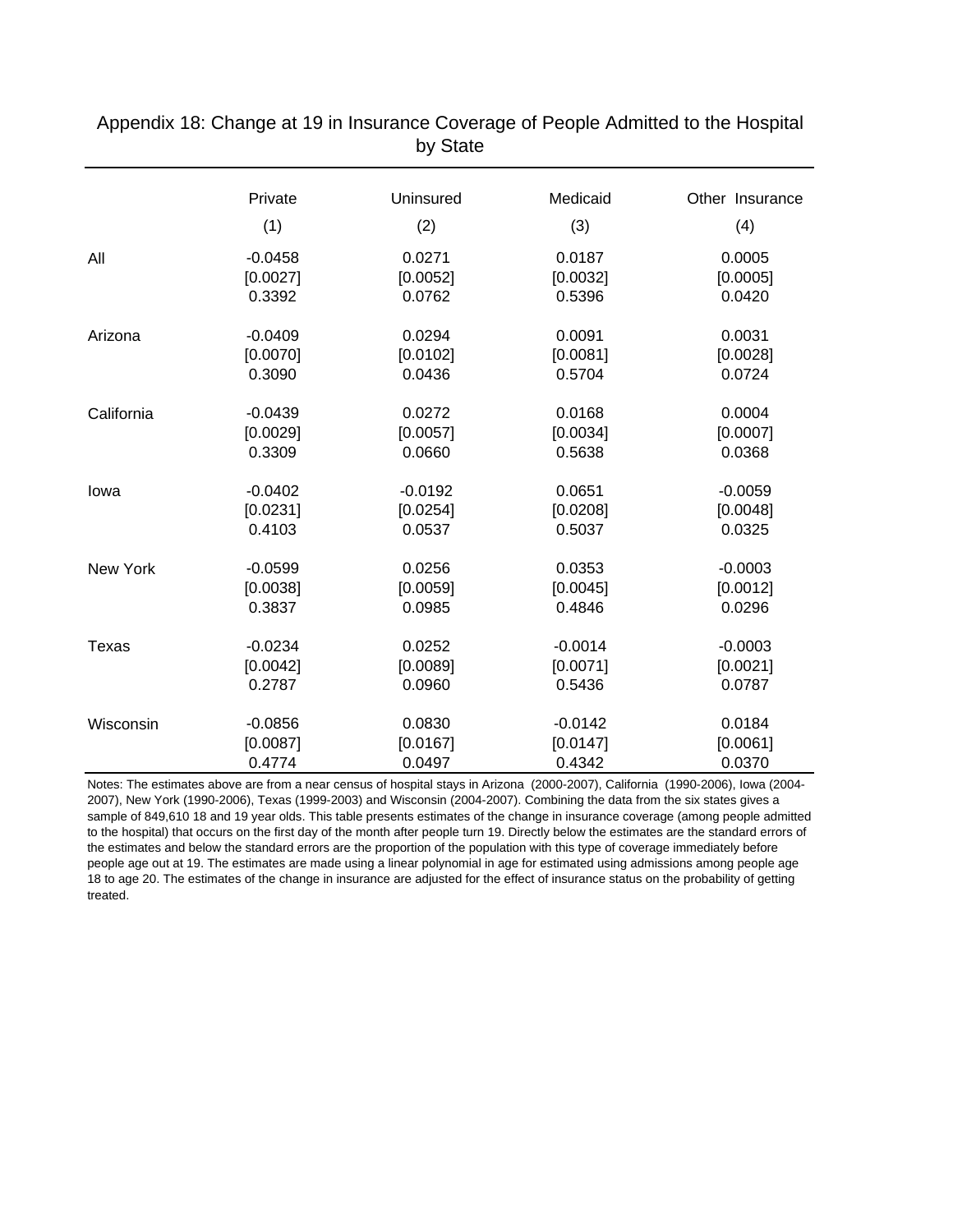



#### Bandwidth in Years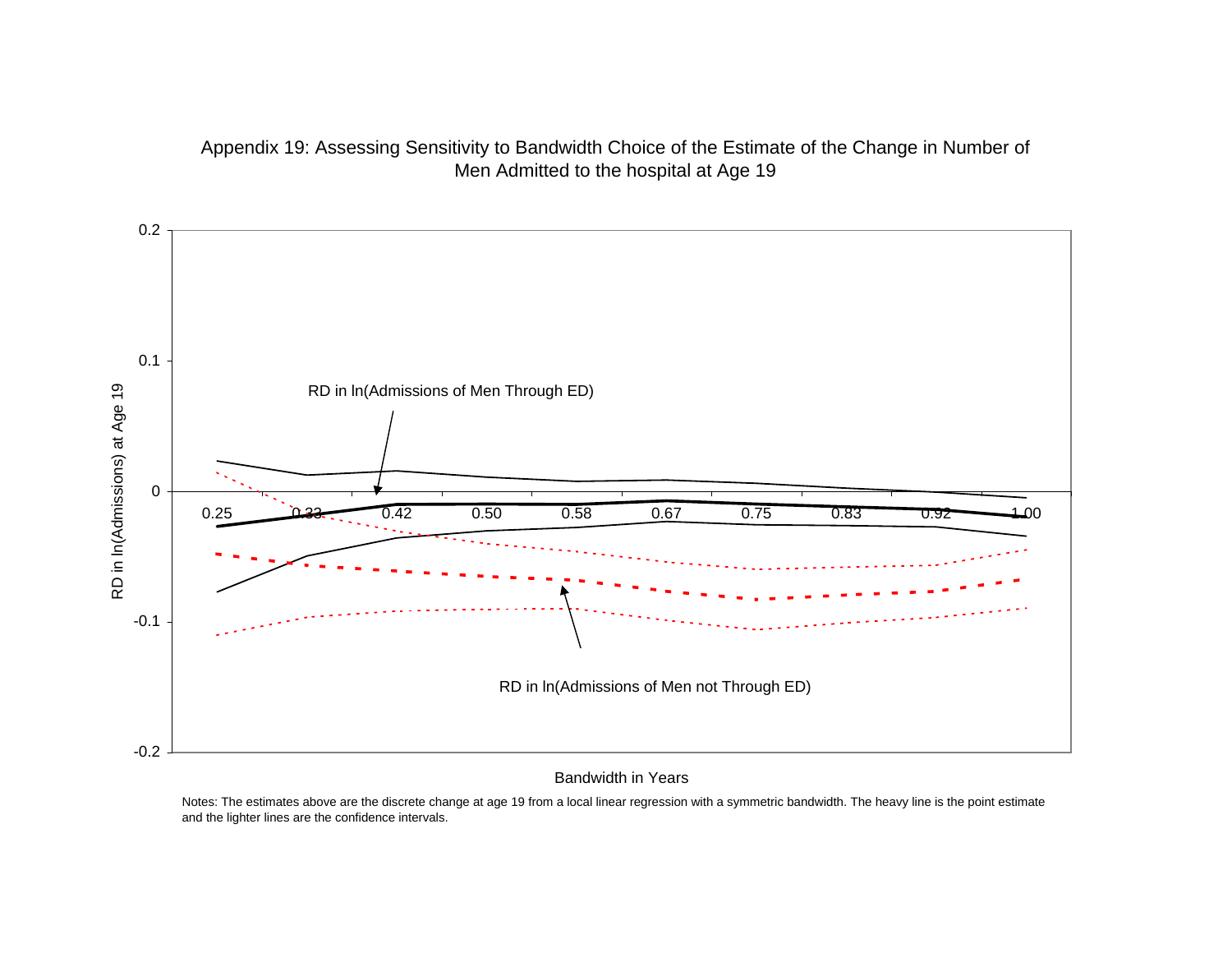



#### Bandwidth in Years

Notes: The estimates above are the discrete change at age 19 from a local linear regression with a symmetric bandwidth. The heavy line is the point estimate and the lighter lines are the confidence intervals. Pregnant women are not included in the analysis.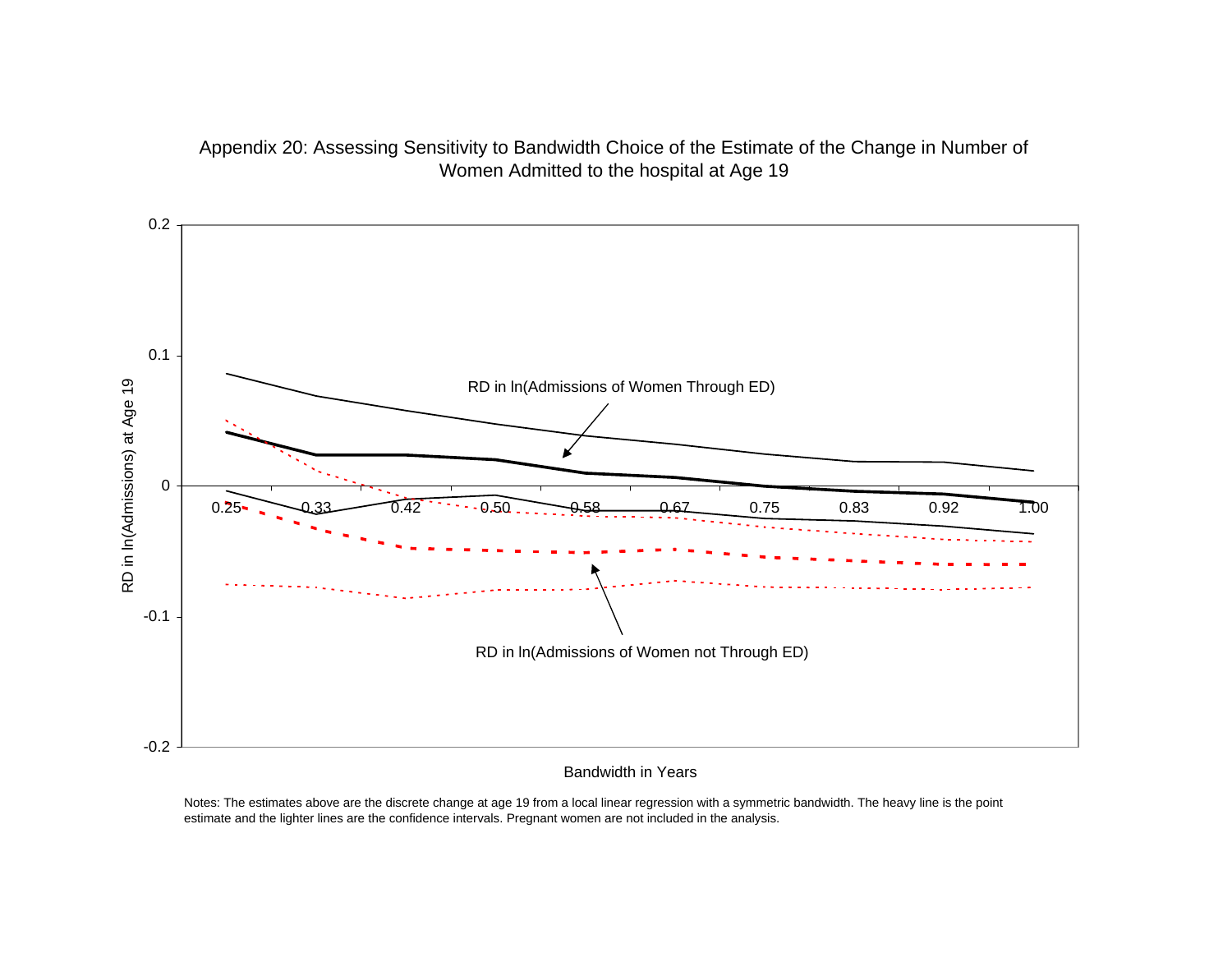|            | <b>All Visits</b> | Via Emergency<br>Department | Not Via Emergency<br>Department |
|------------|-------------------|-----------------------------|---------------------------------|
|            | (1)               | (2)                         | (3)                             |
| All        | $-0.0168$         | $-0.0096$                   | $-0.0202$                       |
|            | [0.0057]          | [0.0057]                    | [0.0082]                        |
| Arizona    | $-0.0250$         | $-0.0140$                   | $-0.0293$                       |
|            | [0.0115]          | [0.0168]                    | [0.0158]                        |
| California | $-0.0201$         | $-0.0019$                   | $-0.0263$                       |
|            | [0.0061]          | [0.0102]                    | [0.0084]                        |
| lowa       | 0.0366            | $-0.0179$                   | 0.0537                          |
|            | [0.0317]          | [0.0764]                    | [0.0362]                        |
| New York   | $-0.0123$         | $-0.0161$                   | $-0.0092$                       |
|            | [0.0066]          | [0.0072]                    | [0.0111]                        |
| Texas      | $-0.0079$         | $-0.0096$                   | $-0.0071$                       |
|            | [0.0112]          | [0.0166]                    | [0.0113]                        |
| Wisconsin  | $-0.0462$         | $-0.0565$                   | $-0.0424$                       |
|            | [0.0202]          | [0.0312]                    | [0.0309]                        |

# Appendix 21: Change at Age 19 in Admissions to the Hospital

Notes: See notes from Table 8. The dependant variable is the log of admissions and the results are for overall admissions and split by route into the hospital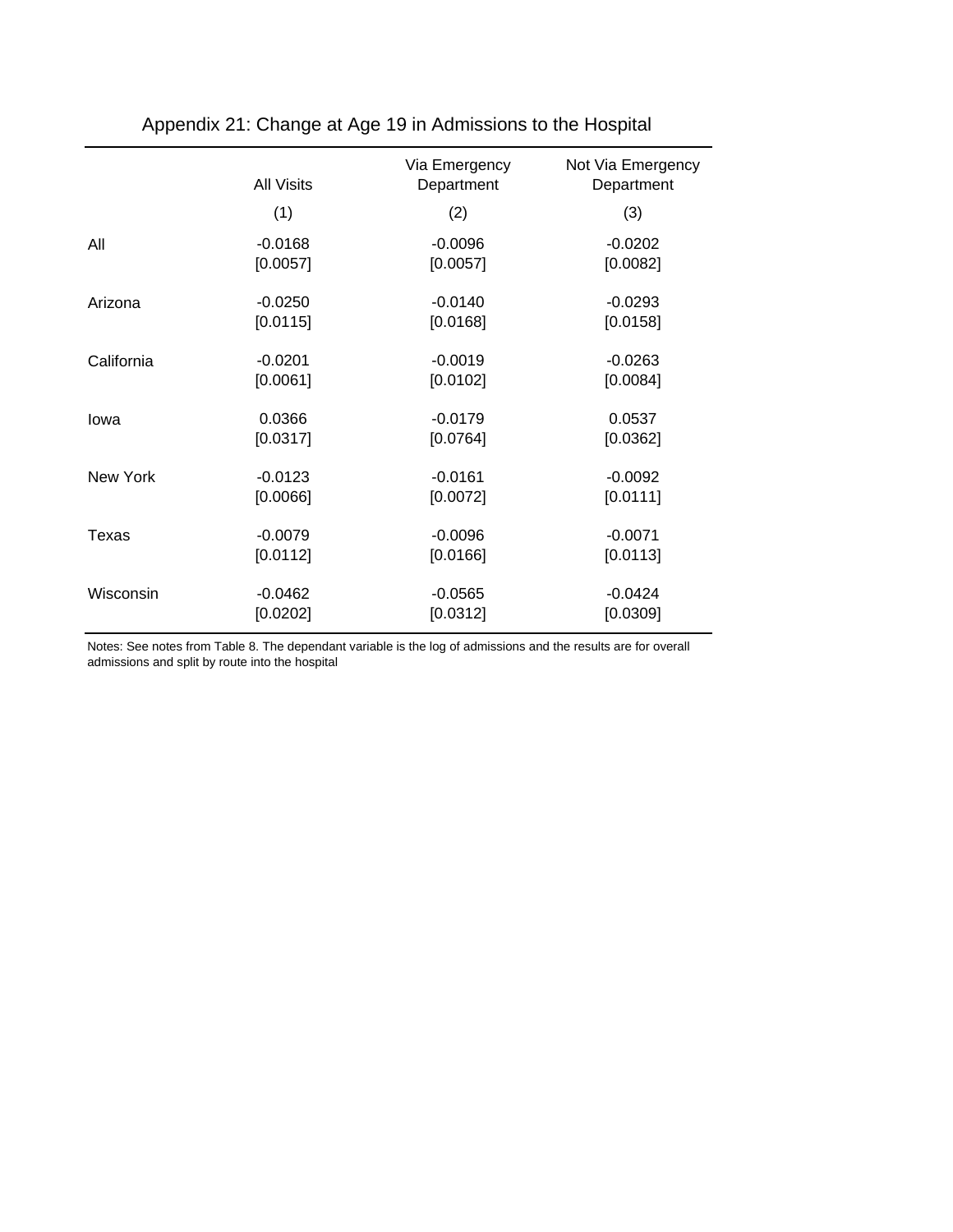|            | <b>All Visits</b> | Via Emergency<br>Department | Not Via Emergency<br>Department |
|------------|-------------------|-----------------------------|---------------------------------|
|            | (1)               | (2)                         | (3)                             |
| All        | $-0.6135$         | $-0.3509$                   | $-0.7376$                       |
|            | [0.2414]          | [0.2208]                    | [0.3343]                        |
| Arizona    | $-0.8390$         | $-0.4747$                   | $-0.9815$                       |
|            | [0.4905]          | [0.5953]                    | [0.6397]                        |
| California | $-0.7313$         | $-0.0681$                   | $-0.9536$                       |
|            | [0.2719]          | [0.3746]                    | [0.3685]                        |
| lowa       | $-1.9372$         | 0.9228                      | $-2.8675$                       |
|            | [3.0015]          | [4.1546]                    | [4.1342]                        |
| New York   | $-0.4788$         | $-0.6263$                   | $-0.3597$                       |
|            | [0.2808]          | [0.3167]                    | [0.4418]                        |
| Texas      | $-0.3108$         | $-0.3793$                   | $-0.2822$                       |
|            | [0.4578]          | [0.6721]                    | [0.4591]                        |
| Wisconsin  | $-0.5437$         | $-0.6624$                   | $-0.5001$                       |
|            | [0.2679]          | [0.4000]                    | [0.3862]                        |

Appendix 22: Impact of Losing Insurance on Admissions to the Hospital

Notes: See notes from Table 9. The elasticities above are the impact of insurance on hospital admissions. They are computed by dividing the percent change in admissions by the percent change in the population that is uninsured.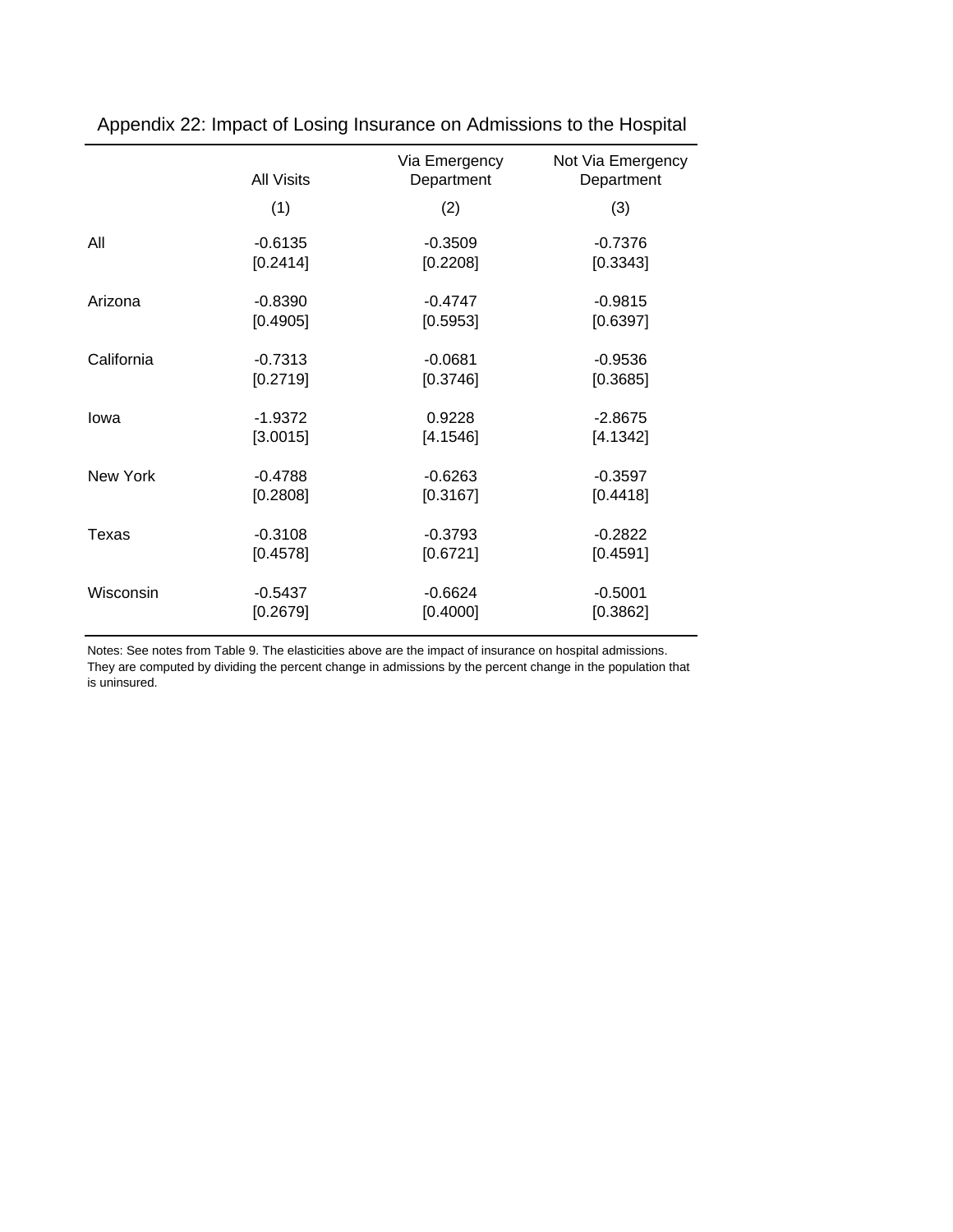|                          |                                 | ៴ ៲៴៲៶៴                      |                       |                                    |
|--------------------------|---------------------------------|------------------------------|-----------------------|------------------------------------|
|                          | Private                         | Uninsured                    | In(Visits)            | Instrumental<br>Variables Estimate |
|                          | (1)                             | (2)                          | (3)                   | (4)                                |
| All                      | $-0.0154$<br>[0.0018]<br>0.3555 | 0.0170<br>[0.0028]<br>0.3111 | $-0.0142$<br>[0.0036] | $-0.8267$<br>[0.2517]              |
| All (Except<br>Pregnant) | $-0.0170$<br>[0.0020]<br>0.3651 | 0.0193<br>[0.0028]<br>0.3218 | $-0.0165$<br>[0.0037] | $-0.8477$<br>[0.2281]              |
| Male                     | $-0.0195$<br>[0.0031]<br>0.3406 | 0.0230<br>[0.0041]<br>0.3995 | $-0.0212$<br>[0.0056] | $-0.9107$<br>[0.2930]              |
| Female                   | $-0.0117$<br>[0.0018]<br>0.3640 | 0.0117<br>[0.0034]<br>0.2503 | $-0.0083$<br>[0.0055] | $-0.7013$<br>[0.5119]              |
| Female Not<br>Pregnant   | $-0.0140$<br>[0.0020]<br>0.3833 | 0.0150<br>[0.0031]<br>0.2593 | $-0.0115$<br>[0.0053] | $-0.7627$<br>[0.3864]              |

Appendix 23: Change at Age 23 in Insurance Coverage and Emergency Department Visits

Notes: The Emergency Department visits used to estimate the regressions are a near census of ED visits in Arizona (2005-2007), California (2005-2007), Iowa (2004-2007), New Jersey (2004-2007) and Wisconsin (2004-2007).The parameter estimates in the table above are the percentage point change in insurance coverage when people age out of their insurance coverage on the last day of the month in which they turn 23. The standard errors are in brackets directly below the parameter estimates. Below the SE we have included the estimated level of the dependant variable immediately before people age out. The parameter estimates are adjusted for the decline in admissions under the assumption that the decline in admission is due entirely to people losing their insurance coverage. The adjustment is made by estimating the insurance coverage regression and the ln(admissions) regressions via seemingly unrelated regression.